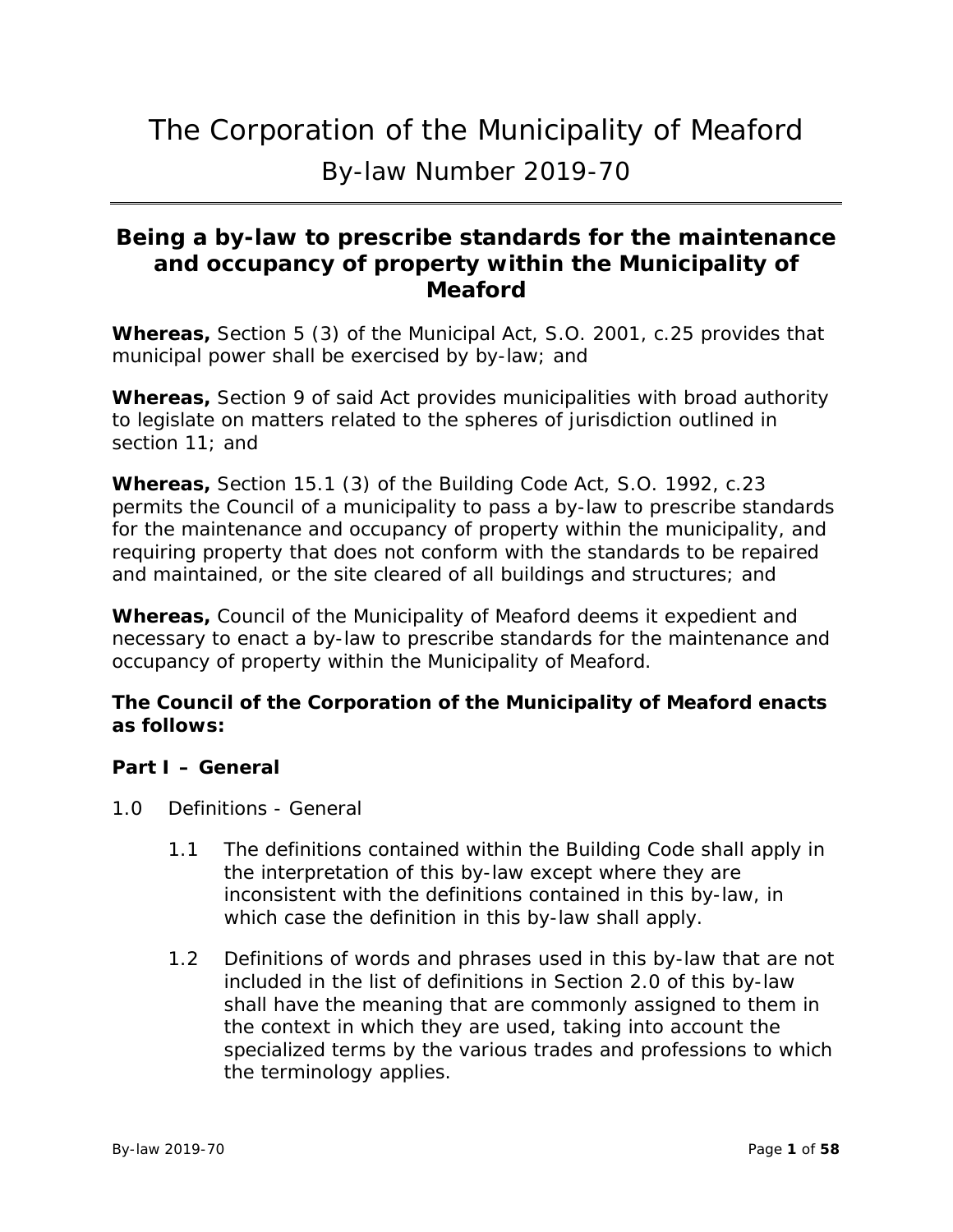# 2.0 Definitions - Specific

- 2.1 "Accessory Building" shall mean any subordinate building or structure which is separate from or attached to the main building on the same lot and subordinate to a principle use of a building or structure, is not used for human habitation, is located on the same lot and may, without limiting the generality of the foregoing, include a private garage, private greenhouses, patios, carports, boat houses, solar collectors, garbage bin enclosures, raised play structures and gazebos.
- 2.2 "Accessory Use" means a use which is naturally and normally incidental to, subordinate to or exclusively devoted to the principal use on the same property.
- 2.3 "Appliances" includes but not limited to a fridge, stove, dishwasher, clothing washer or dryer.
- 2.4 "Bathroom" shall mean a room containing a bath tub or shower with or without a water closet and lavatory.
- 2.5 "Boat" means any personal watercraft or similar vessel that is designed and intended to permit the operator the ability to travel upon the surface of water.
- 2.6 "Building" means any structure, whether temporary or permanent, used or built for shelter, accommodation or enclosure of animals, materials or equipment.
- 2.7 "Building Code" means the regulations made under Section 34 of the Building Code Act, 1992, S.O. 1992, c. 23, as amended.
- 2.8 "Building Code Act" means the Building Code Act, 1992, S.O. 1992, c. 23, as amended.
- 2.9 "Cellar" means that space of a building that is partly or entirely below grade, which has more than half of its height, measured from floor to ceiling below the average exterior finished grade.
- 2.10 "Chief Building Official" means the Chief Building Official of the Municipality of Meaford or authorized representative.
- 2.11 "Chief Fire Official" means the assistant to the Fire Marshal who is the Municipal Fire Chief or a member or members of the fire department appointed by the Municipal Fire Chief under Article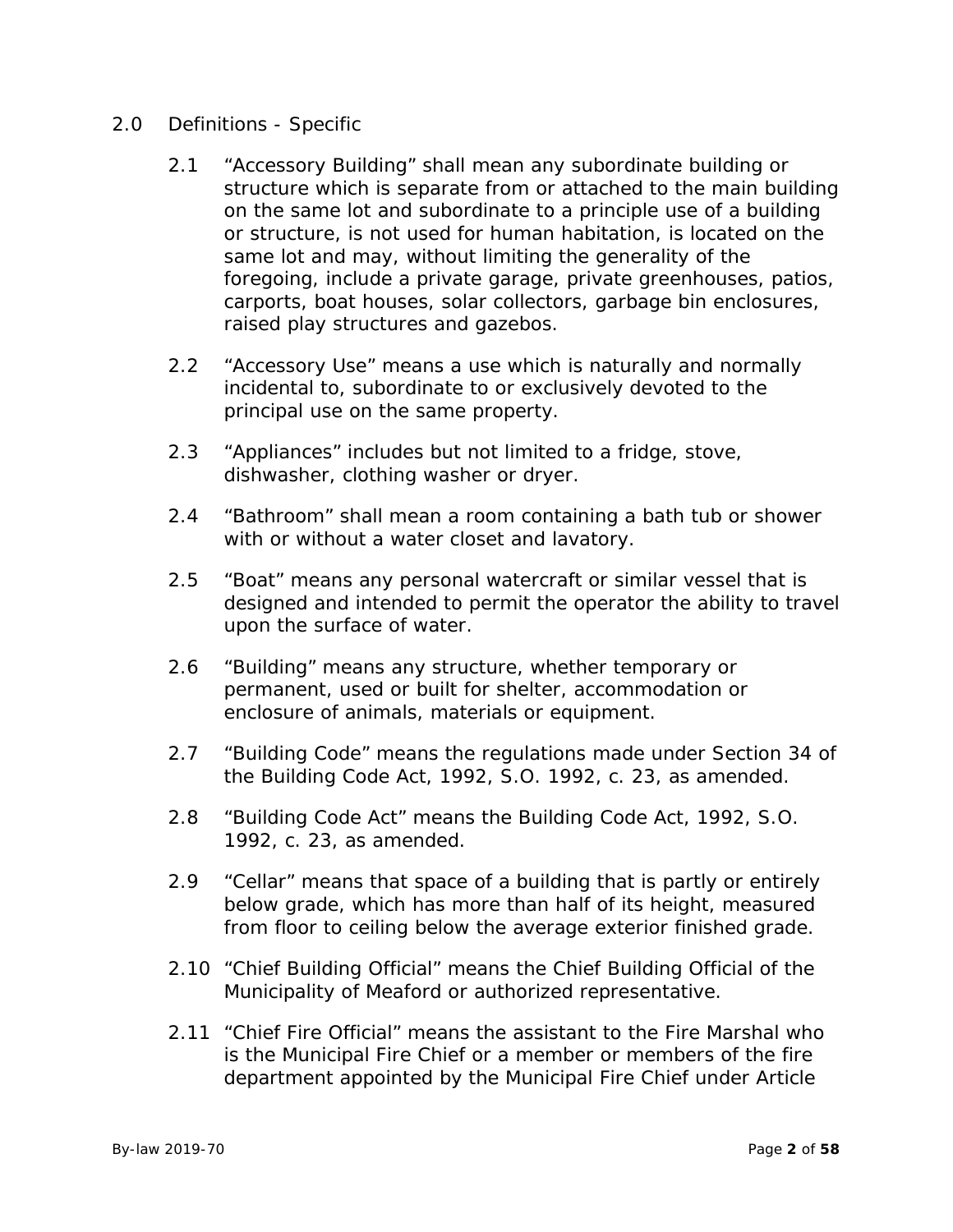1.1.1.2. of Division C or a person appointed by the Fire Marshal under Article 1.1.1.1. of Division C.

- 2.12 "Compost" means a collection of humus material such as kitchen and table waste, grass clippings, plant trimmings, weeds or other leaves;
- 2.13 "Council" means the elected Council of the Municipality of Meaford.
- 2.14 "Derelict Vehicle" means a vehicle, trailer, motorized snow vehicle, off-road vehicle, boat or any other recreational vehicle that:
	- a) Is inoperative by reason of removed wheels, motor, transmission or other parts or equipment necessary for its operation;
	- b) is not in roadworthy condition;
	- c) is in a wrecked, dismantled, discarded, inoperative or abandoned condition;
	- d) is in a state of disrepair or unsightly by reason of missing doors, glass or body parts, or
	- e) has broken or missing parts of such sufficiency so as to render it incapable of being licensed to operate, where such licensing is necessary.
- 2.15 "Dwelling" means a building or structure, or any part of it, occupied or capable of being occupied, in part, for the purpose of human habitation and includes a dwelling unit and a building that would be used for this purpose except for its state of disrepair.
- 2.16 "Dwelling Unit" means two or more rooms used, designed or intended for the domestic use of one or more individuals living as a single housekeeping unit, with living, sleeping, cooking and sanitary facilities, having a private entrance from outside the building or from a common hallway or stairway inside or outside the building.
- 2.17 "Fence" means a barrier erected or grown dividing two or more lot lines, which marks or substantially marks the boundary of a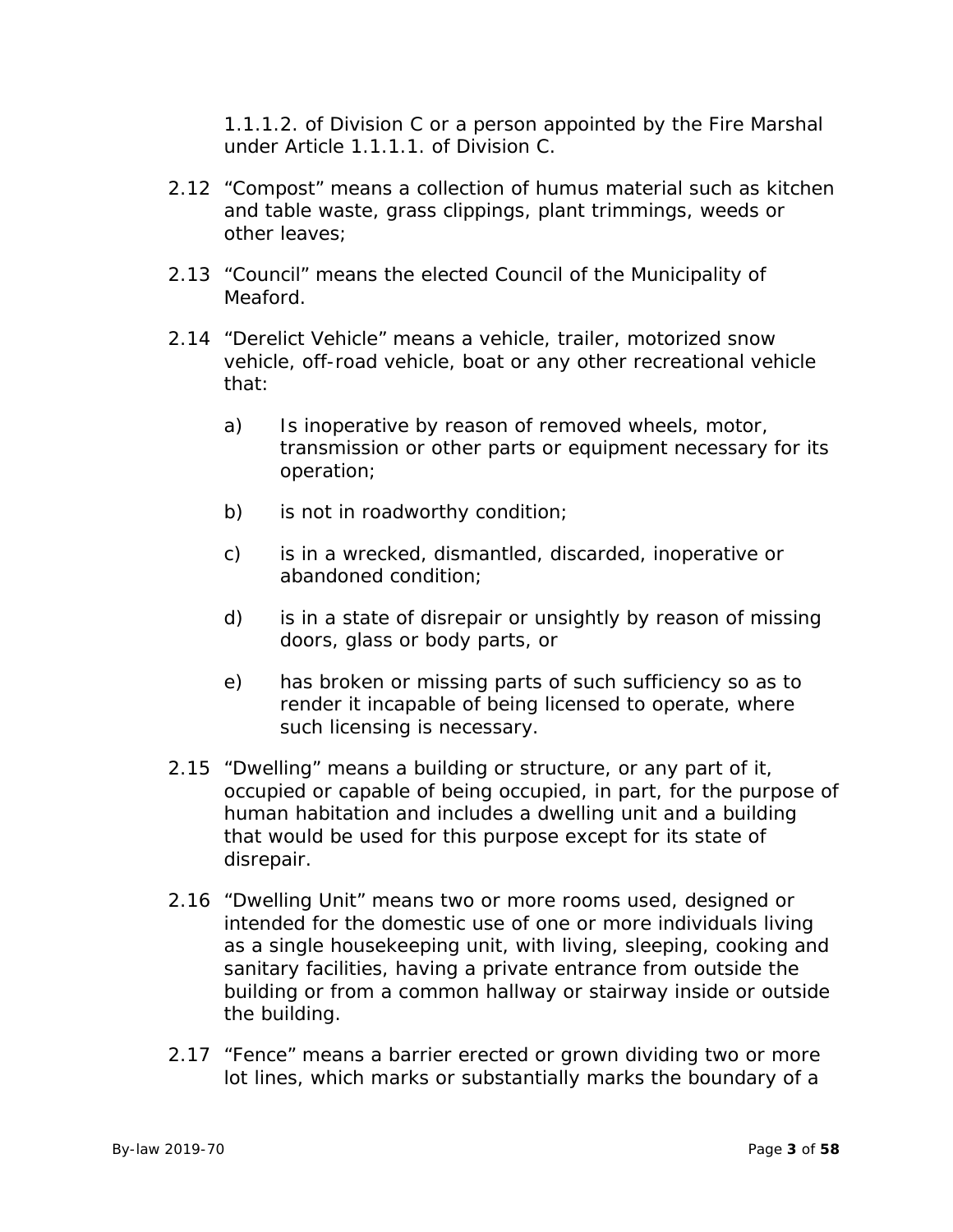property, and includes any hedge or grouping of shrubs used for the same purpose.

- 2.18 "Firewood" means any lumber, timber, logs, poles, cut up trees or felled trees, any salvaged wood products included but not limited to wood skids, wood boxes and used wood products that are not required for a building, accessory building or structure currently under construction on the property or for which there is a current or regular use.
- 2.19 "Garbage" means any animal or vegetable waste resulting from the handling, storage, sale, preparation, cooking and consumption or serving of foods.
- 2.20 "Grade" means the average level of proposed or finished ground adjoining a building at all exterior walls or, if no building exists, the average level of finished ground of adjacent property.
- 2.21 "Graffiti" means one or more letters, symbols, etchings, figures, inscriptions, stains howsoever made or otherwise affixed to a property or other markings that disfigure or deface a property but does not include a sign permitted in accordance with By-law No. 2018-62 or its successors.
- 2.22 "Ground Cover" means organic or non-organic material applied in a manner to prevent the erosion of soil, including but not limited to, concrete, flagstone, asphalt, interlocking stone, grass or other forms of landscaping.
- 2.23 "Guard" means a protective barrier installed around openings in floor areas or on the open sides of a stairway, a landing, a balcony, a mezzanine, a gallery, a raised walkway and other locations as required to prevent accidental falls from one level to another. Such barriers may or may not have openings through them and if spaces exist, they are to abide by the Ontario Building Code as to their standards.
- 2.24 "Habitable Room" means any room used or intended to be used for living, sleeping, cooking or eating purposes and without limiting the foregoing shall include den, library, sewing room, sunroom or recreational room or any combination thereof.
- 2.25 "Handrail" means the railing along the edge of stairs or along the edge of a slope, on either the interior or exterior of a building.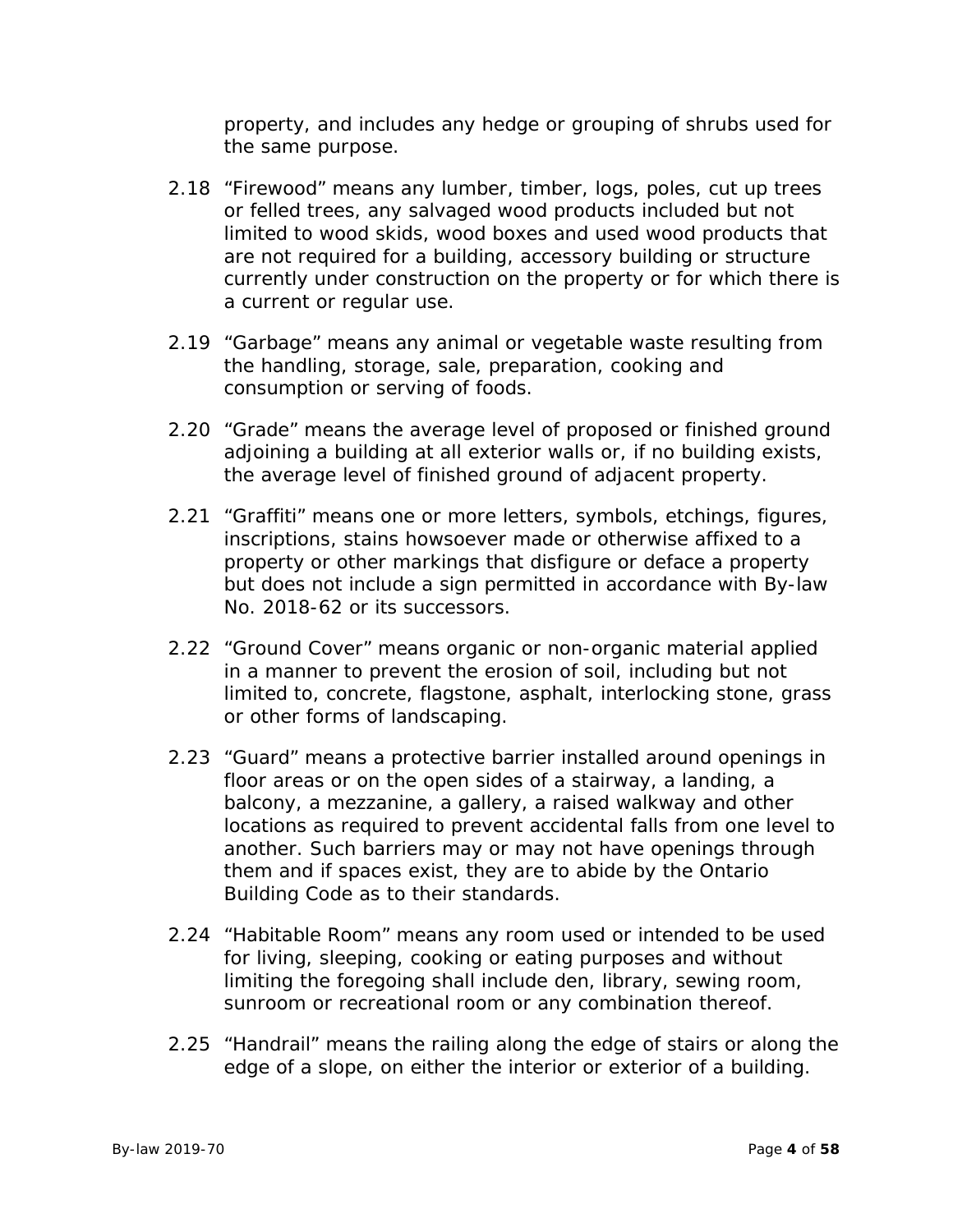- 2.26 "Hazard" means any condition that poses or constitutes an undue or unreasonable hazard or risk to life, limb or health of any person.
- 2.27 "Heritage Attribute" means, in relation to real property, and to the buildings on the real property, an attribute of the property, building or structure that contributes to its cultural heritage value or interest, which may include elements, features or building components including roofs, walls, floors, retaining walls, foundations and independent interior structures and structural systems that hold up, support or protect the heritage values and attributes and without which the heritage values and attributes may be at risk. The attributes may be as defined or described:
	- a) In a by-law designating a property passed under section 29, Part IV, of the Ontario Heritage Act and identified as a heritage attribute, reason for designation or otherwise;
	- b) In a Minister's order made under section 34.5, Part IV, of the Ontario Heritage Act and identified as a heritage attribute or otherwise;
	- c) In a by-law designating a heritage conservation district passed under section 41, Part V, of the Ontario Heritage Act and identified as a heritage attribute or otherwise; or
	- d) In the supporting documentation required for a by-law designating a heritage conservation district, including but not limited to a heritage conservation district plan, assessment or inventory, and identified as heritage attributes or otherwise.
- 2.28 "Injurious Insect" means any insect that has or that is likely to have an adverse effect on the health of any person or any insect that is capable of causing structural damage to a building or structure, including termites and carpenter ants.
- 2.29 "Maintain" shall mean the preservation and keeping in good repair. Maintenance and maintained shall have the same meaning.
- 2.30 "Means of Egress" means a continuous, unobstructed path of travel, provided by a doorway, hallway, corridor, exterior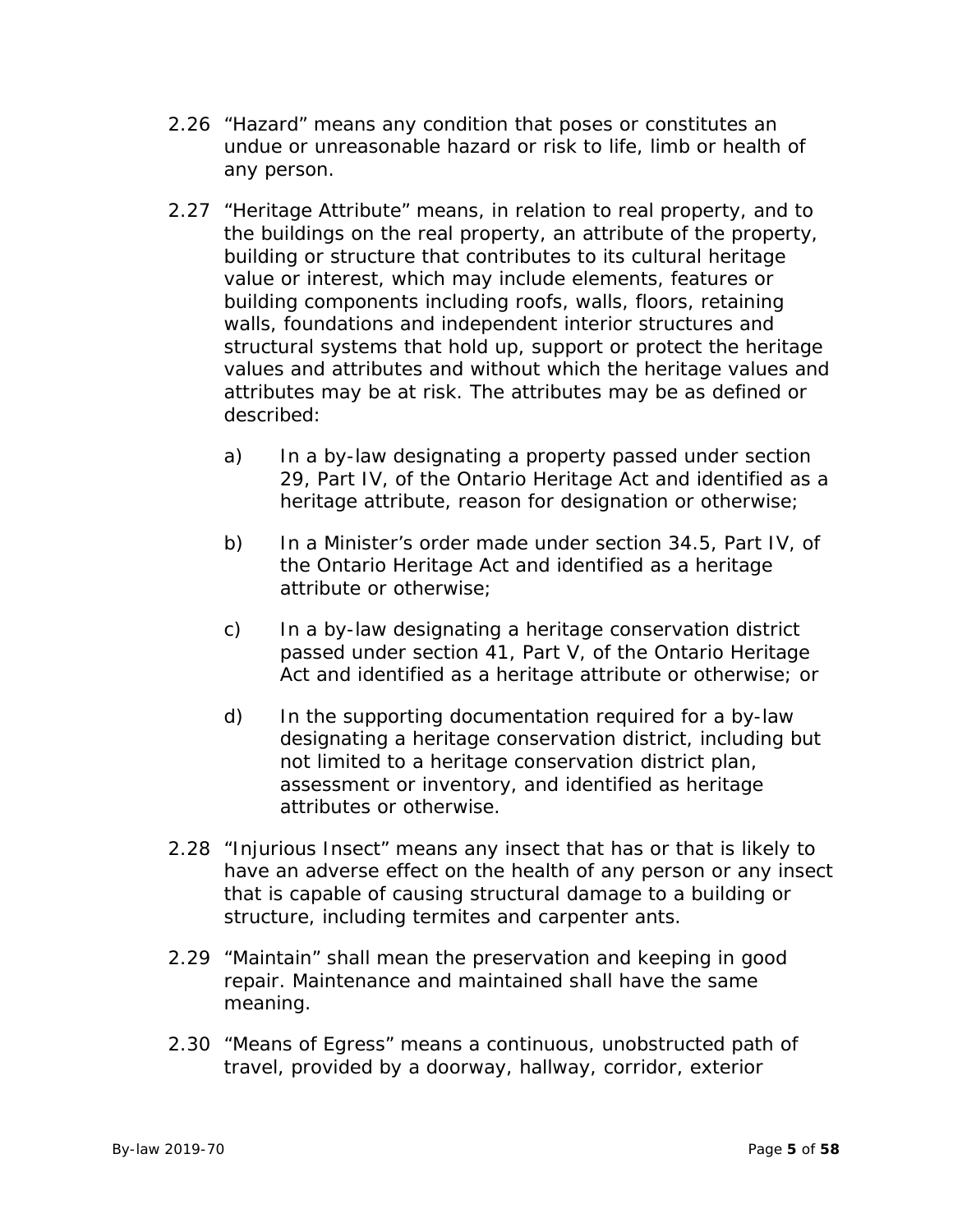passage way, balcony, lobby, stair, ramp or other exit facility used for the escape of persons from any point within a building, a floor area, a room, or a contained open space to a public thoroughfare or an approved area of refuge usually located outside the building.

- 2.31 "Medical Officer of Health" shall mean the Medical Officer of Health for the Grey Bruce Health Unit or any successor organization.
- 2.32 "Multiple Dwelling" means a building containing three (3) or more dwelling units.
- 2.33 "Municipality" means the Corporation of the Municipality of Meaford.
- 2.34 "Natural Garden" shall mean a defined area of vegetation that has been deliberately planted or cultivated with species of wildflowers, shrubs, perennials, ornamental grasses or combinations of them, consistent with a managed and natural landscape.
- 2.35 "Naturalized Property" means property that is owned by the Municipality of Meaford, County of Grey, the Provincial or Federal Government or Grey Sauble Conservation Authority that is left in a naturalized condition for the purposes of recreation or to protect the surrounding environment or any woodland as defined in the Municipality's Tree Protection By-law.
- 2.36 "Non-habitable Room" means any room or floor area in a dwelling, dwelling unit or building other than a habitable room, and includes a bathroom, washroom, laundry, pantry, lobby, communicating corridor, stairway, closet, crawl space, furnace room or other space for service and maintenance of the dwelling for public use, and for access to, and vertical travel between storeys.
- 2.37 "Non-residential Property" means a building or structure not occupied or capable of being occupied in whole or in part for residential purposes or occupancy and includes the lands and premises appurtenant thereto.
- 2.38 "Nuisance" means the use of land or building that creates, or is likely to create, destructive, offensive or unhealthy gas or fumes,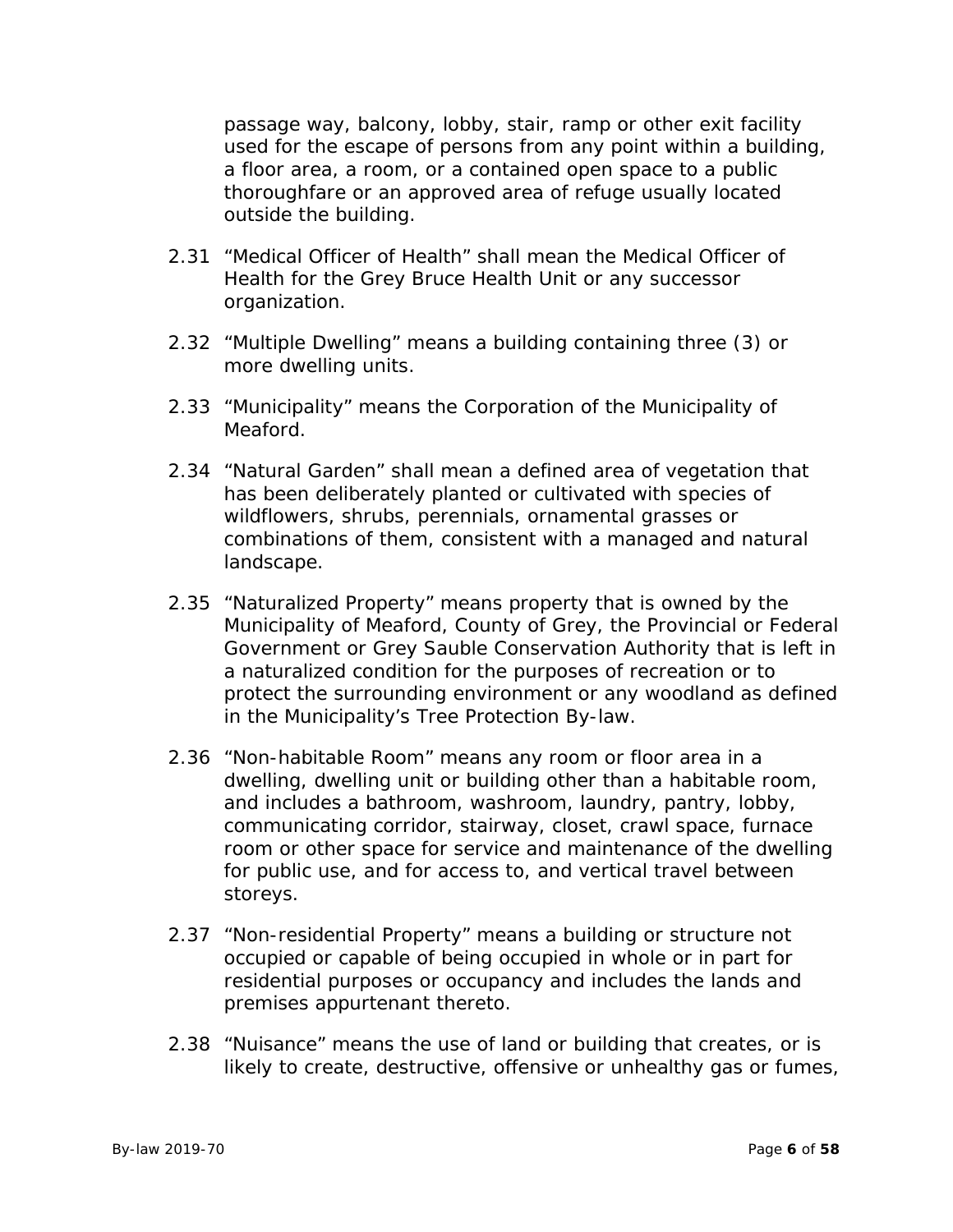dust, odour, noise, vibrations; or the unsightly storage of goods, wares, salvage or machinery parts, junk, waste or other material in such a manner that such may become hazardous or injurious with respect to the health and safety; or otherwise prejudices the character of the surrounding area or interferes with the normal enjoyment or any use of activity in respect of land or building.

- 2.39 "Occupant" means any person or persons over the age of eighteen (18) years in possession of the property.
- 2.40 "Officer" means a Municipal Law Enforcement Officer as appointed by the Council of the Corporation of the Municipality of Meaford, or an OPP Officer, or a Provincial Offences Officer or other duly appointed individual.
- 2.41 "Owner" includes, the person for the time being managing or receiving the rent of the land or premises in connection with which the word is used, whether on the person's own account or as agent or trustee of any other person, or who would receive the rent if the land and premises were let; and the lessee or occupant of the property who, under the terms of a lease, is required to repair and maintain the property in accordance with the standards for maintenance and occupancy of property.
- 2.42 "Part IV Heritage Property" shall mean real property, including all buildings and structures thereon, that has been designated by the Municipality under section 29 or by the Minister under section 34.5 of the Ontario Heritage Act.
- 2.43 "Part V Heritage Property" means real property, including all buildings and structures thereon, located within a heritage conservation district that has been designated by the Municipality under section 41 of the Ontario Heritage Act.
- 2.44 "Person" means any individual, unincorporated association or organization, firm, partnership, private club, corporation, agent or trustees and the heirs, executors, administrators, or other legal representatives or a person to whom, the context can apply according to the by-law. When "Person" refers to an "Owner" or "Occupant" the term includes the heirs, executors and administrators of such person.
- 2.45 "Powder Room" means a room, which includes a minimum of one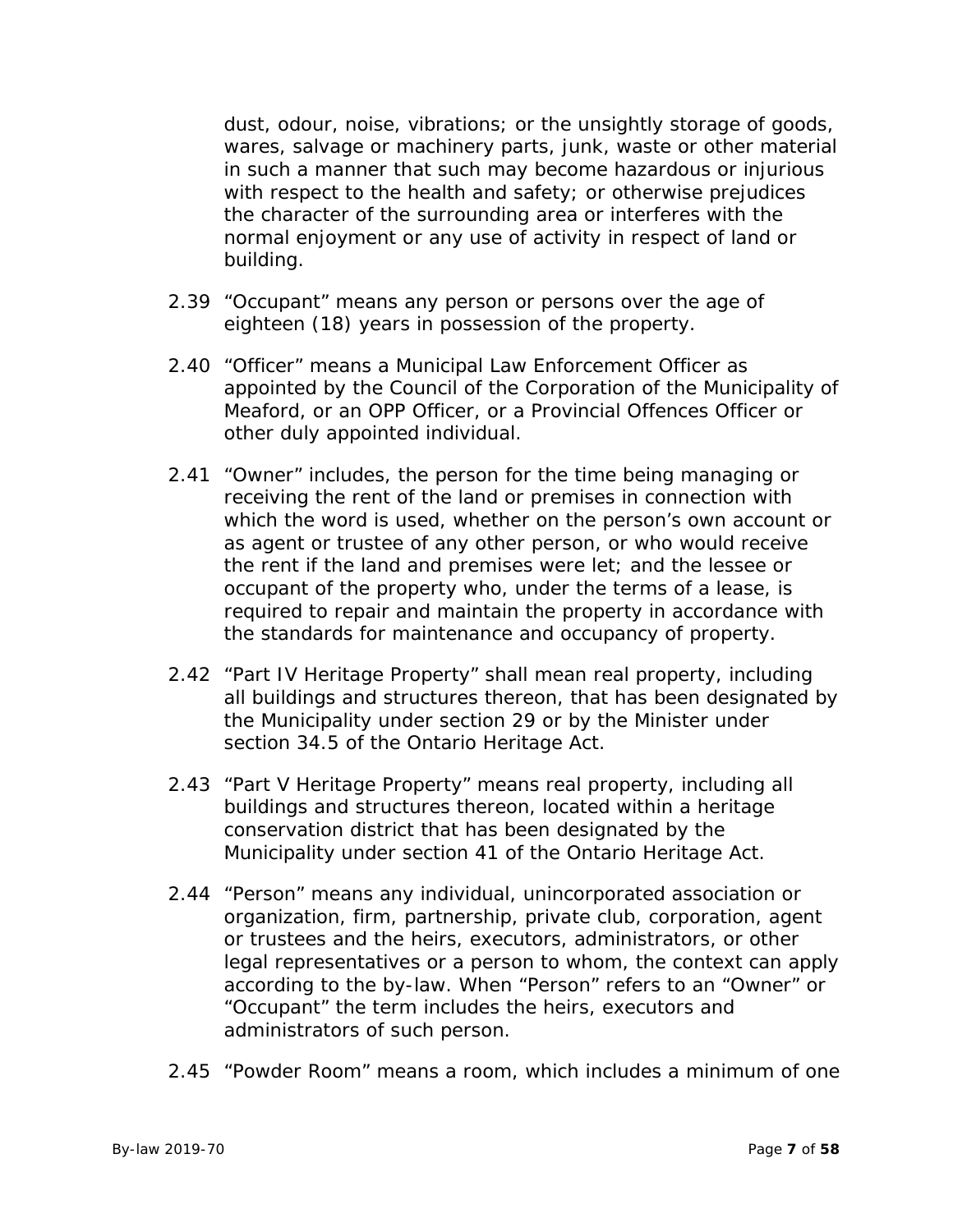(1) water closet and one (1) wash basin, which are connected to the plumbing system.

- 2.46 "Property" means a building or structure or part of a building, or structure and includes the lands and premises appurtenant thereto and all mobile homes, mobile buildings, mobile structures, outbuildings, fences and erections thereon whether theretofore or hereafter erected, and includes vacant lands, Part IV Heritage Properties, Part V Heritage Properties, nonresidential and residential properties.
- 2.47 "Property Standards Committee" or "Committee" shall mean the Property Standards Committee established pursuant to Section 15.6 of the Building Code Act.
- 2.48 "Property Standards Officer" shall mean a Property Standards Officer appointed by by-law.
- 2.49 "Receptacle" means but not limited to a solid metal or plastic container for receiving garbage or refuse.
- 2.50 "Refuse", "Rubbish" or "Debris" includes garbage of any kind including, but not limited to, rubbish, inoperative vehicles and mechanical equipment, automotive and mechanical parts, appliances, furnaces, heater or fuel tanks, furniture, table waste, paper, cartons, crockery, glassware, cans, garden refuse, earth or rock fill, material from construction or demolition projects and old clothing.
- 2.51 "Repair" includes the provision of facilities, the making of additions or alterations or the taking of other action that may be required to ensure that a property conforms with the standards established in this by-law.
- 2.52 "Residential Property" means any property that is designated for use, is used or is capable of being used as a dwelling or group of dwellings and includes any land or buildings that are appurtenant to such establishments including but not limited to all steps, walks, driveways, parking spaces and yards.
- 2.53 "Retaining Wall" means a structure which supports and confines a mass of earth or water where there is a change in grade at ground elevation and greater than 1 metre (3'3") in height.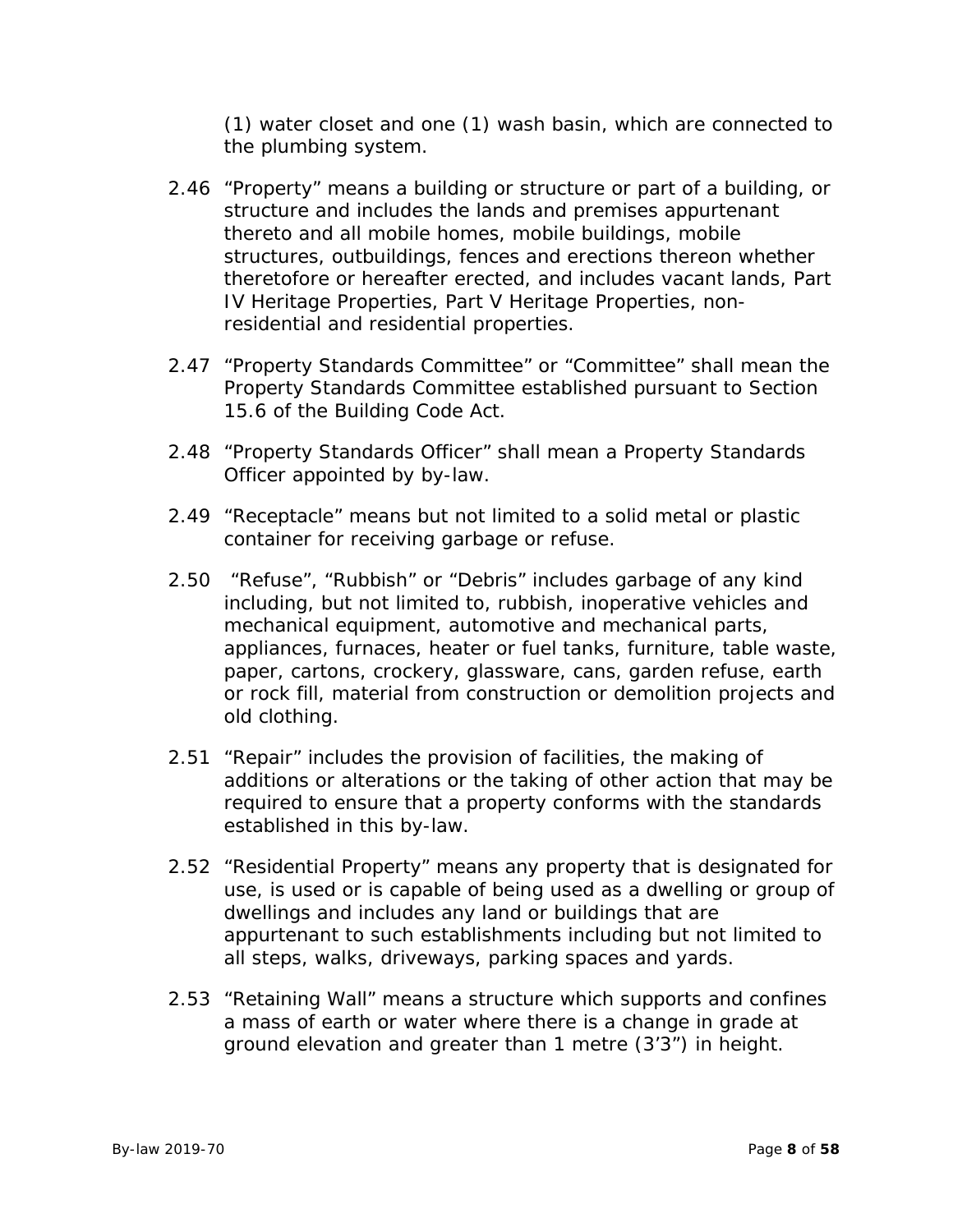- 2.54 "Salvage" means saving and utilization of waste paper, scrap metal, vehicles, appliances or other materials.
- 2.55 "Safe Condition" means a condition that does not pose or constitute an undue or unreasonable hazard or risk to life, limb or health of any person on or about the property, and includes a structurally sound condition.
- 2.56 "Sewage" means any liquid waste containing human, vegetable or mineral mater in suspension or solution but does not include roof water or other storm runoff.
- 2.57 "Sewage System" means the Municipality of Meaford system of storm sewers, sanitary sewers and combine sewers, or private sewage disposal systems.
- 2.58 "Shipping Container" means a metal box-like structure used, or designed to be used, for the transport of good materials by road, sea or air.
- 2.59 "Sign" means any visual medium, including its structure and other component parts, which is used or capable of being used to attract attention to a specific subject matter, other than itself, for identification, information, or advertising purposes offered on the property which it is location. A window display shall not be deemed to be a sign for the purposes of this By-law.
- 2.60 "Snow Disposal Site" means only those lands on which snow is placed after being brought to the lot from another lot, and shall not include areas to which snow is moved to one portion of a lot after being cleared from the rest of the lot.
- 2.61 "Snow Storage Site" means that portion of lands being used for the storage of snow that has been moved to one portion of a lot after being cleared form another portion or portions of a lot.
- 2.62 "Standards" shall mean standards of physical condition of property and lands which includes dwellings and dwelling units and their use and of occupancy prescribed for property and lands which includes dwellings and dwelling units in this by-law and their use.
- 2.63 "Structure" includes but is not limited to play structures, sheds, and gazebos.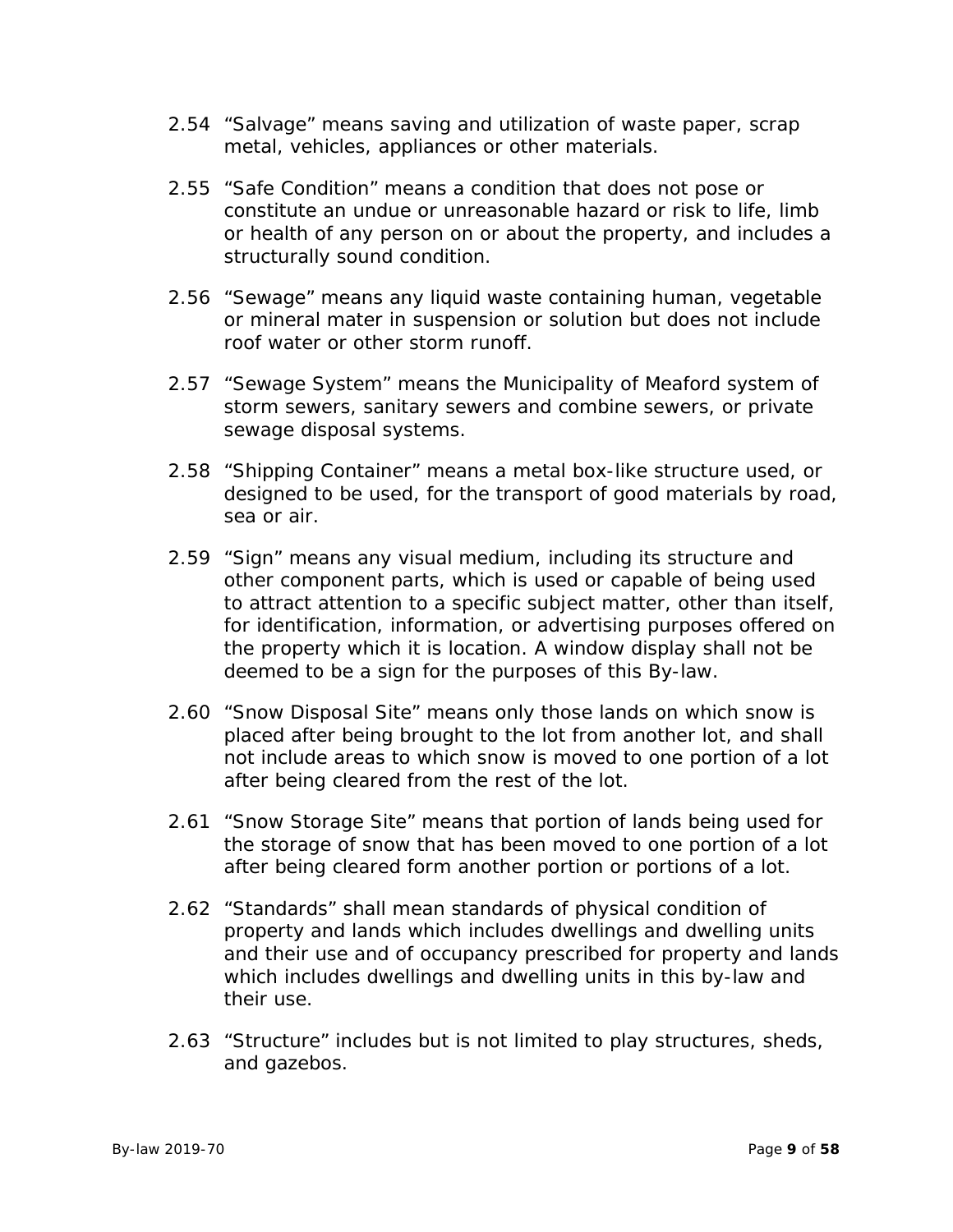- 2.64 "Suite" means a single room or series of rooms of complementary use operated under a single tenancy.
- 2.65 "Swimming Pool" means a privately owned outdoor pool of water for swimming, paddling, bathing, wading, or reflecting which is capable of retaining a water depth equal to or greater than 760 mm (30") at any point, but shall not include:
	- a) facilities for the purposes of farming or as part of a golf course;
	- b) natural bodies of water or privately owned landscape ponds;
	- c) a pool owned by any public or governmental body, agency or authority, or is under the jurisdiction of the Ontario Building Code; or
	- d) a privately owned stormwater management facility.
- 2.66 "Unsafe Condition" means any condition that poses or constitutes an undue or unreasonable hazard or risk to life, limb or health of any person on or about the property.
- 2.67 "Vacant Building" means a building or accessory building that is or appears to be vacant, partially vacant, or unoccupied, or that, by reason of its tarnished or dilapidated condition, is open the elements and in a state that there is little to no control over unauthorized entry. This does not include:
	- a) A dwelling unit occupied by the owner on a seasonal basis but otherwise vacant through the year.
	- b) A building or accessory building on property used for farming purposes, except a dwelling unit.
- 2.68 "Vacant Property" means a property that does not have a building or accessory building.
- 2.69 "Vehicle" includes a motor vehicle, trailer, boat, motorized snow vehicle, mechanical equipment and any vehicle drawn, propelled or driven by any kind of power, including muscular power.
- 2.70 "Vermin" means a mammal, bird or insect injurious to humans, game or crops including but not limited to foxes, rats, mice,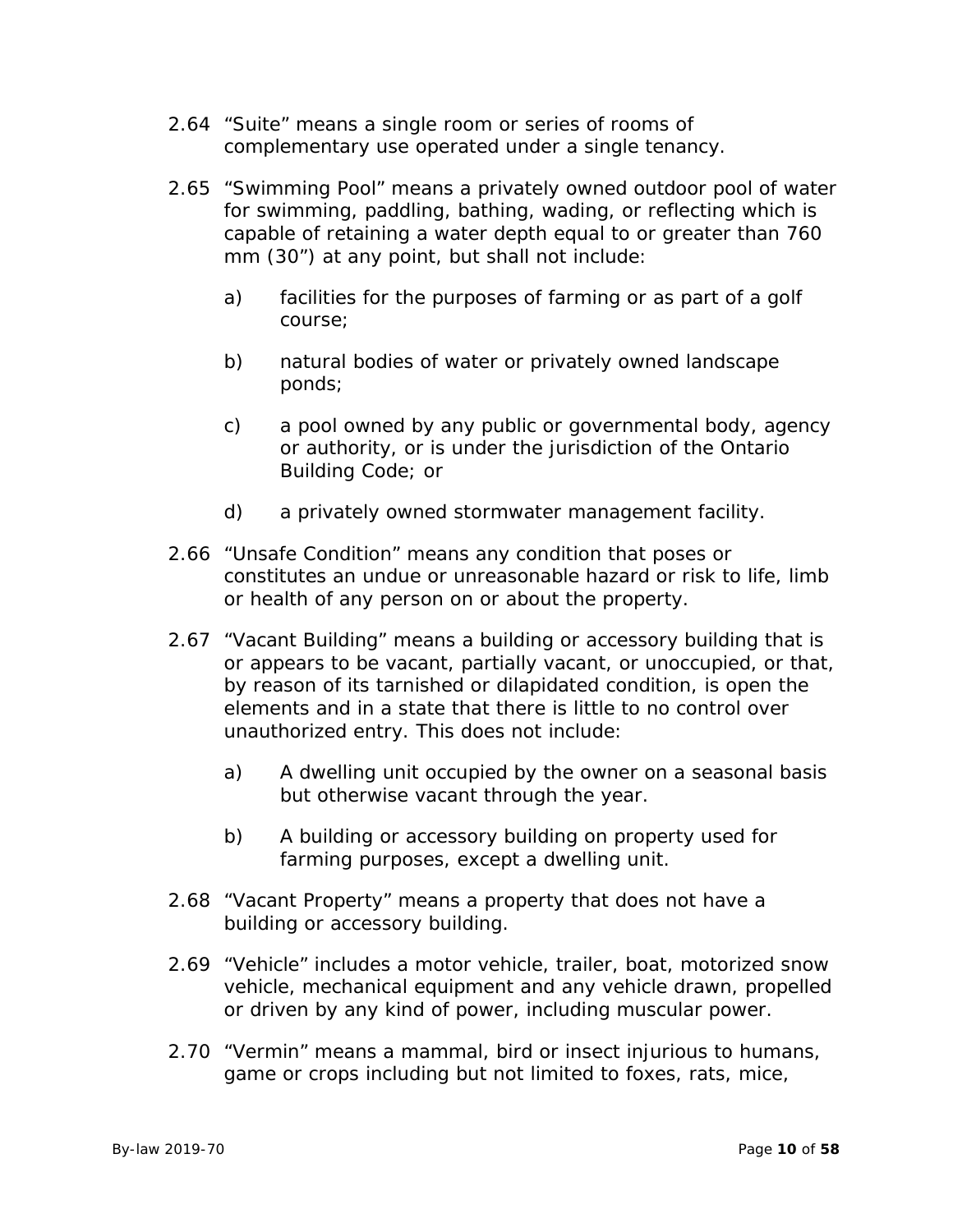moles, owls, weasels, ants, cockroaches, silverfish, fleas, bugs, bedbugs or lice.

- 2.71 "Washroom" means a room containing one or more water closets or one or more lavatories and may include other sanitary fixtures.
- 2.72 "Waste" includes any debris, rubbish, refuse, sewage, effluent, garbage, brush, ashes, litter, wrappings, salvage, vehicle parts, discarded material or things, broken or dismantled things, or materials or things exposed to the elements, deteriorating or decaying on a property due to exposure to the weather.
- 2.73 "Yard" means the land, other than publicly owned land, around and appurtenant to the whole or any part of a property and building and used, intended or capable of being used in connection with the building and may include vacant land.
- 3.0 Interpretation
	- 3.1 Statutory references are to statutes of Ontario and the regulations made thereunder and shall be deemed to refer to such statutes and regulations as amended, consolidated, reenacted and in force from time to time.
	- 3.2 A word interpreted in the singular number has a corresponding meaning when used in the plural.
	- 3.3 The words "include", "includes" or "including" are not to be read or interpreted as limiting the words, phrases or descriptions that follow them.
	- 3.4 Dimensions specified in metric units shall be the official dimensions.
	- 3.5 The word "metre" shall be represented by the abbreviation "m", the word "centimetre" shall be represented by the abbreviation "cm", and the word "millimetre" shall be represented by the abbreviation "mm", the word "feet" shall be represented by the abbreviation "ft".

#### 4.0 Applicability

4.1 Every owner of property situated within the Municipality of Meaford, including those areas within the Niagara Escarpment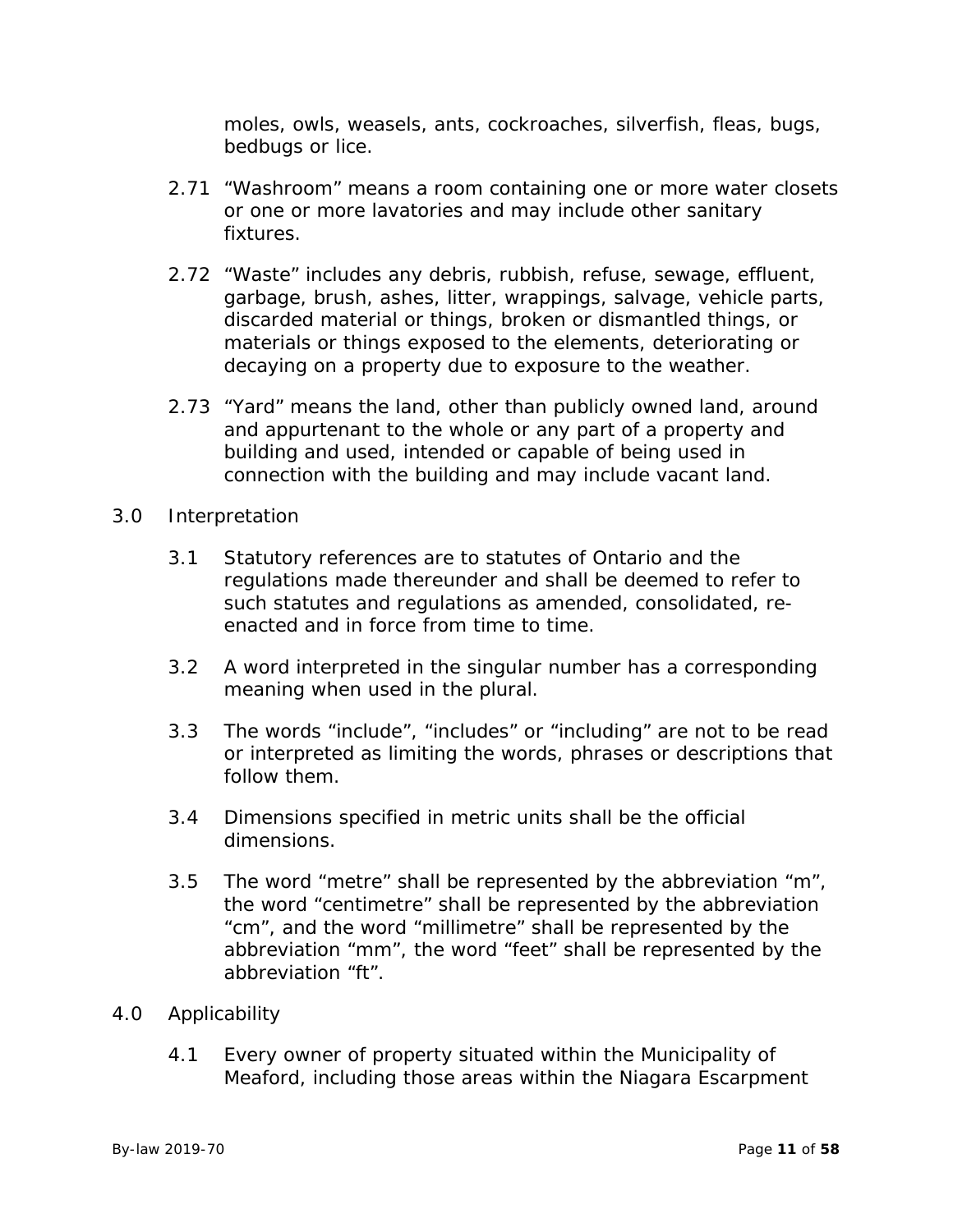Development Control area, shall maintain such property to the applicable, prescribed and adopted minimum standards for all property within the Municipality.

- 4.2 The Property Standards set forth in Part 2 of this by-law are hereby prescribed as the general minimum standards for the maintenance and occupancy of property. Part 3 applies to all properties in the Municipality of Meaford, regardless of property type or use.
- 4.3 In addition to the maintenance standards prescribed in Part 2 and 3 of this by-law, the standards set forth in Part 4 of this bylaw are hereby prescribed as the maintenance and occupancy standards to be applied specifically in addition to all residential properties in the Municipality of Meaford
- 4.4 In addition to the maintenance standards prescribed in Parts 2, 3, and 4 of this by-law, the standards set forth in Part 5 of this by-law are hereby prescribed as the maintenance and occupancy standards to be applied specifically to all Part IV and Part V heritage properties in the Municipality of Meaford.
- 4.5 No person shall occupy a property if there is a condition which poses or constitutes an unsafe condition.
- 4.6 Where references are made in this by-law to the Building Code and requirements or provisions therein, the regulation established in this by-law shall require conformance to the standard as set out in the Building Code for new construction as of the date of any action taken by the Municipality to enforce or administer this by-law, despite the age or installation date of the item being regulated.
- 4.7 A property within the Municipality that does not conform with the standards contained in this By-law shall be:
	- a) Repaired and maintained to conform with such standards; or
	- b) Cleared of all buildings, accessory buildings, structures or waste and left in a graded and levelled condition.
- 4.8 Any provincial or federal regulation that imposes a higher maintenance standard shall supersede this by-law.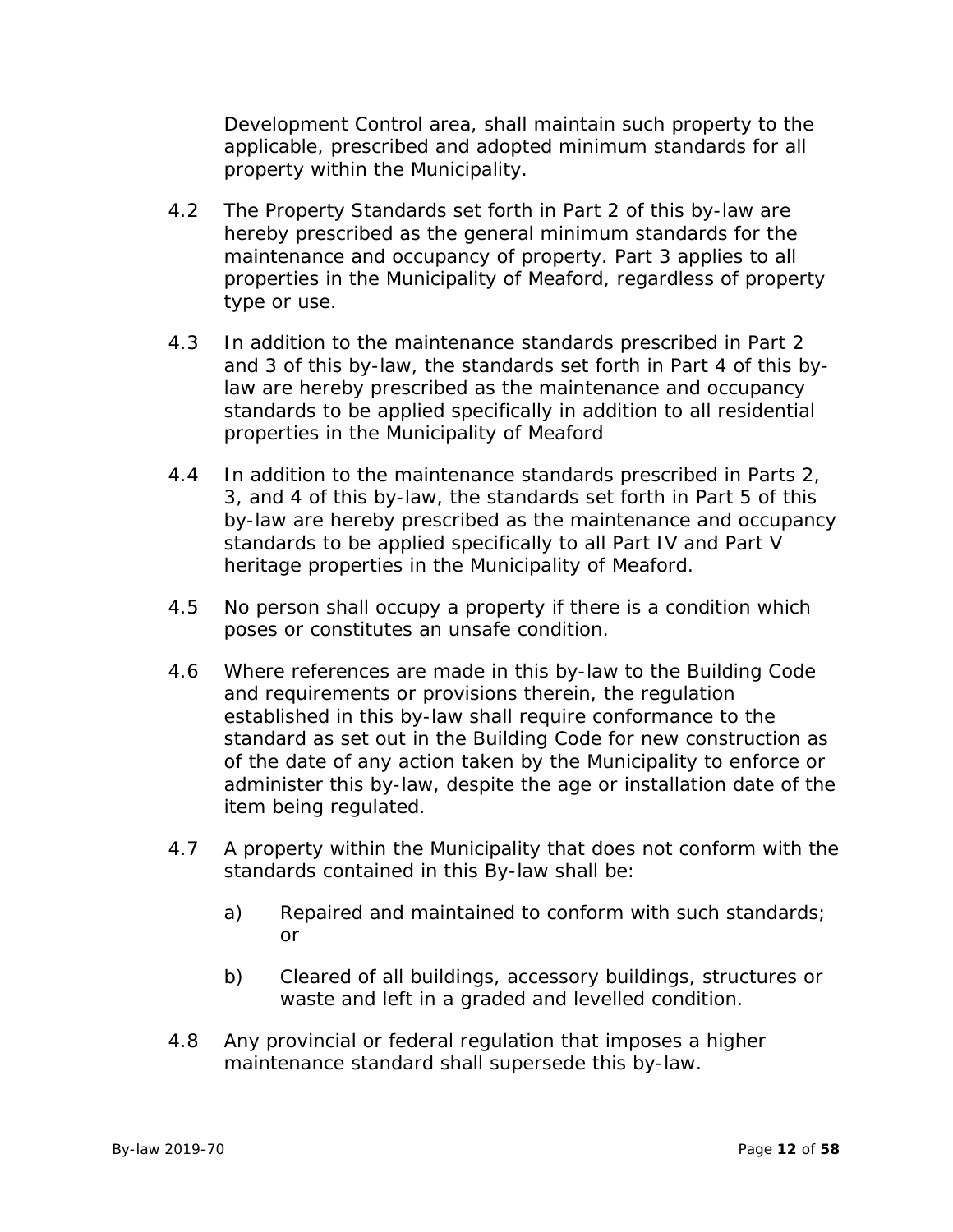4.9 The by-law does not apply so as to prevent a farm, meeting the definition of "agricultural operation" under the Farming and Food Production Protection Act, 1998, S.O. 1998, c.1, from carrying out a normal farm practice.

# **Part II – General Standards For All Properties**

- 5.0 Maintenance of Yards and Vacant Lots
	- 5.1 All yards and vacant land shall be maintained in a neat and tidy condition so as not to present a hazard to any person or property.
	- 5.2 Without limiting the generality of subsection 5.1, every yard and vacant land shall be kept clean and free from:
		- a) Noxious weeds as defined in the regulations to the Weed Control Act or any other weed as may be defined in a bylaw of the Municipality;
		- b) Long grass, brush, undergrowth or weeds in excess of 20cm (8") in height on all lands, in relation to their environment, except as defined in section 5.2 (c);
		- c) Long grass, brush, undergrowth or weeds in excess of 25 cm (10") in height on all vacant lands, in relation to their environment;
		- d) Waste or salvage;
		- e) Stagnant water;
		- f) Animal excrement, except in connection with a lawful agricultural use on a property;
		- g) Firewood, except if stored in neat orderly piles;
		- h) Wrecked, dismantled, derelict, discarded, inoperative or abandoned machinery, vehicles trailers or boats;
		- i) Injurious insects, termites, rodents, vermin and other pests;
		- j) Dilapidated, collapsed, unsafe or unsecured buildings or accessory structures and any unprotected well or other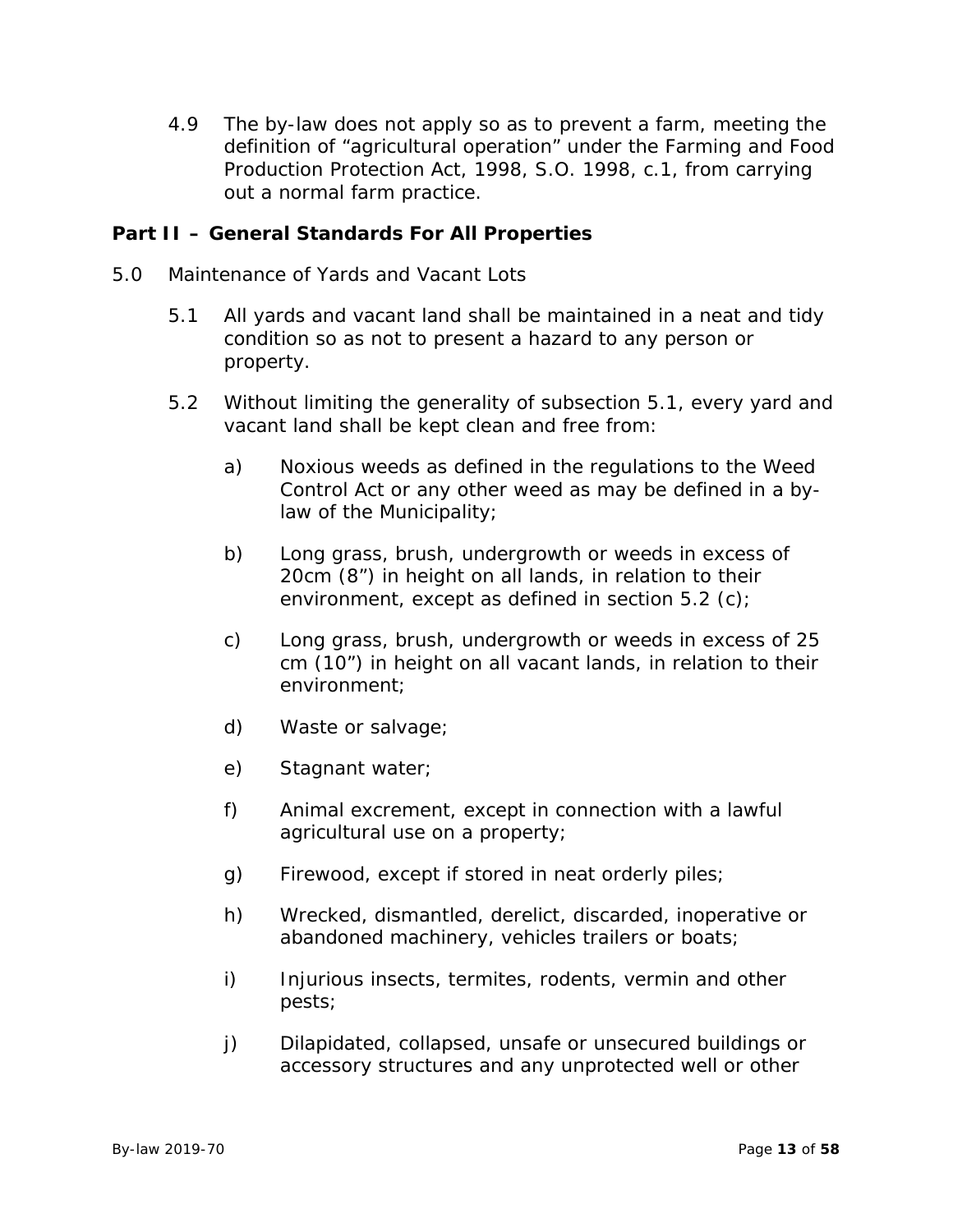unsafe condition or unsightly condition out of character with the surrounding environment;

- k) Shipping containers, unless such containers are permitted by the Municipality's Zoning By-law Law;
- l) Disused trailers, rail cars, streetcars, truck and car bodies;
- m) Refrigerators, ice boxes, freezers or other containers that are located on the outside of any building or structure; and
- n) Objects or conditions that may create a health or accident hazard.
- 5.3 Subsection 5.2 (b) and (c) of this by-law does not apply to:
	- a) Natural gardens;
	- b) Naturalized property;
	- c) Municipality owned property;
	- d) Property currently being used for agricultural purposes or lawns that are in character within the surrounding environment and does not detract from the landscaping and the general maintenance of the neighborhood of which they are a part of; and
	- e) Land more than 100 metres in any direction from any land that is developed.
- 5.4 Subsection 5.2 (h) of this by-law does not apply to the owner of a property when any wrecked, discarded, dismantled, partially dismantled or abandoned machinery, motor, vehicles, recreational vehicles, trailers, mobile home or other chattels or parts thereof are on a property where they are required and used for a lawful business purpose in accordance with the Municipality's Zoning By-laws and any other applicable legislation.
- 5.5 A tree or other plant, or limb or branch of it, that is dead, diseased, decayed or damaged shall be removed from the property or otherwise pruned to remove the dead, diseased, dying or dangerous portions of the tree or plant so as to prevent a hazard or damage to any property.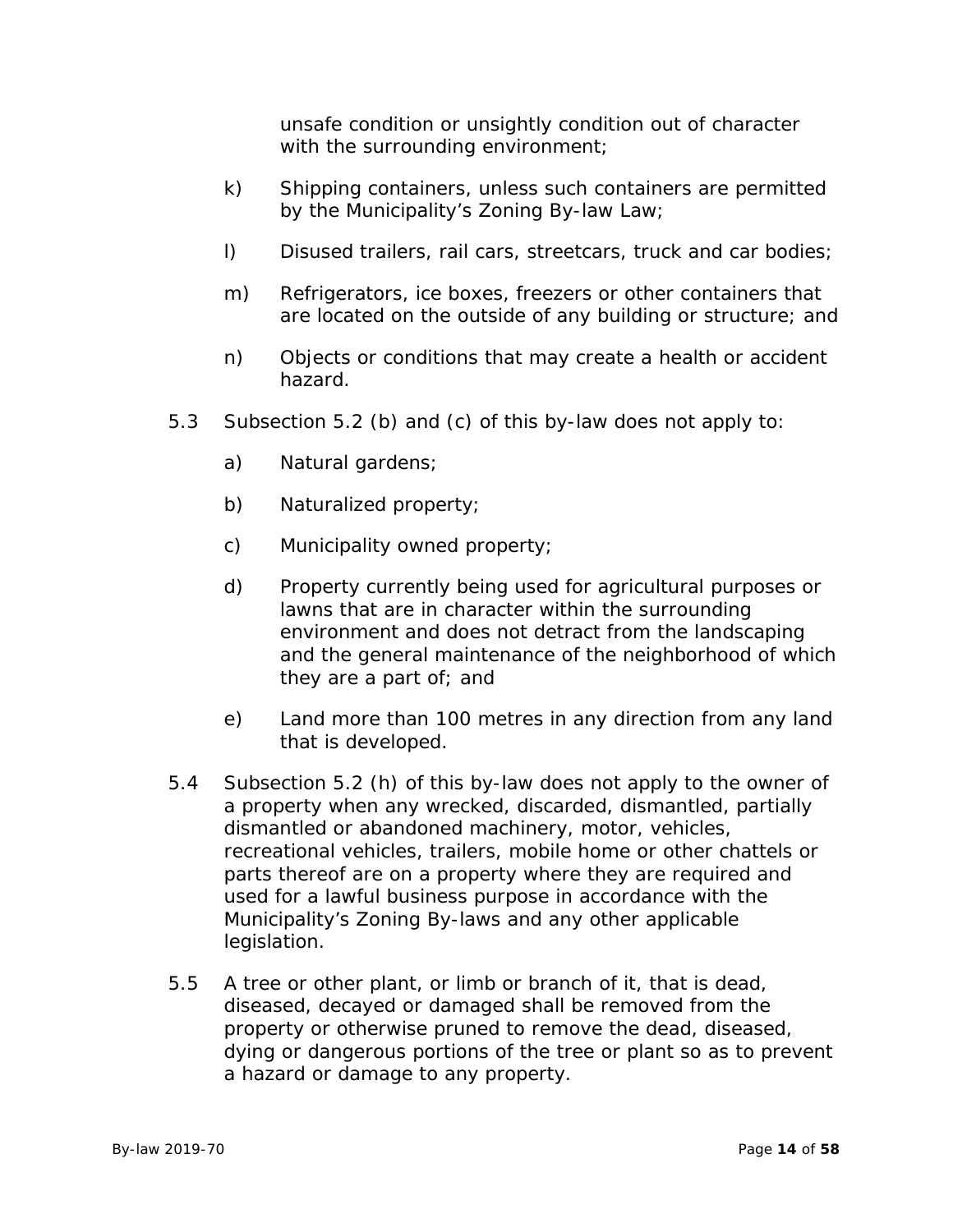- 5.6 All hedges, shrubs, trees or other plants located in a yard or vacant land shall be planted and maintained in a manner that, at the discretion of the Municipality, does not:
	- a) Adversely affect the safety of the public;
	- b) Adversely affect the safety of vehicular or pedestrian traffic;
	- c) Constitute an obstruction of view for vehicular or pedestrian traffic; or
	- d) Wholly or partially conceal or interfere with the use of any hydrant or water valves.
- 5.7 A yard shall be protected by ground cover, which prevents the erosion of the soil.
- 5.8 No machinery or parts thereof, or other object, or material, not associated with the normal occupancy and use of a property, including among other things, appliances, fixtures, paper, cartons, boxes, or building materials such as lumber, masonry material or glass, other than that intended for immediate use on the property, shall be stored or allowed to remain in any yard or vacant land.
- 5.9 Despite the requirements of subsection 5.8, temporary storage of materials or refuse resulting solely from the construction, demolition or alteration of a building or part thereof may be placed on the property, provided that:
	- a) It is removed frequently and in its entirety from the property;
	- b) It will not cause risk to the health or safety of any persons;
	- c) Has been approved by the Municipality; and
	- d) It is not stored in an unsightly manner and stored in a neat orderly pile.
- 5.10 Nothing in subsection 5.9 shall be deemed to prevent the lawful storage and keeping of material in or on any non-residential property if a lawful use requiring that material is conducted on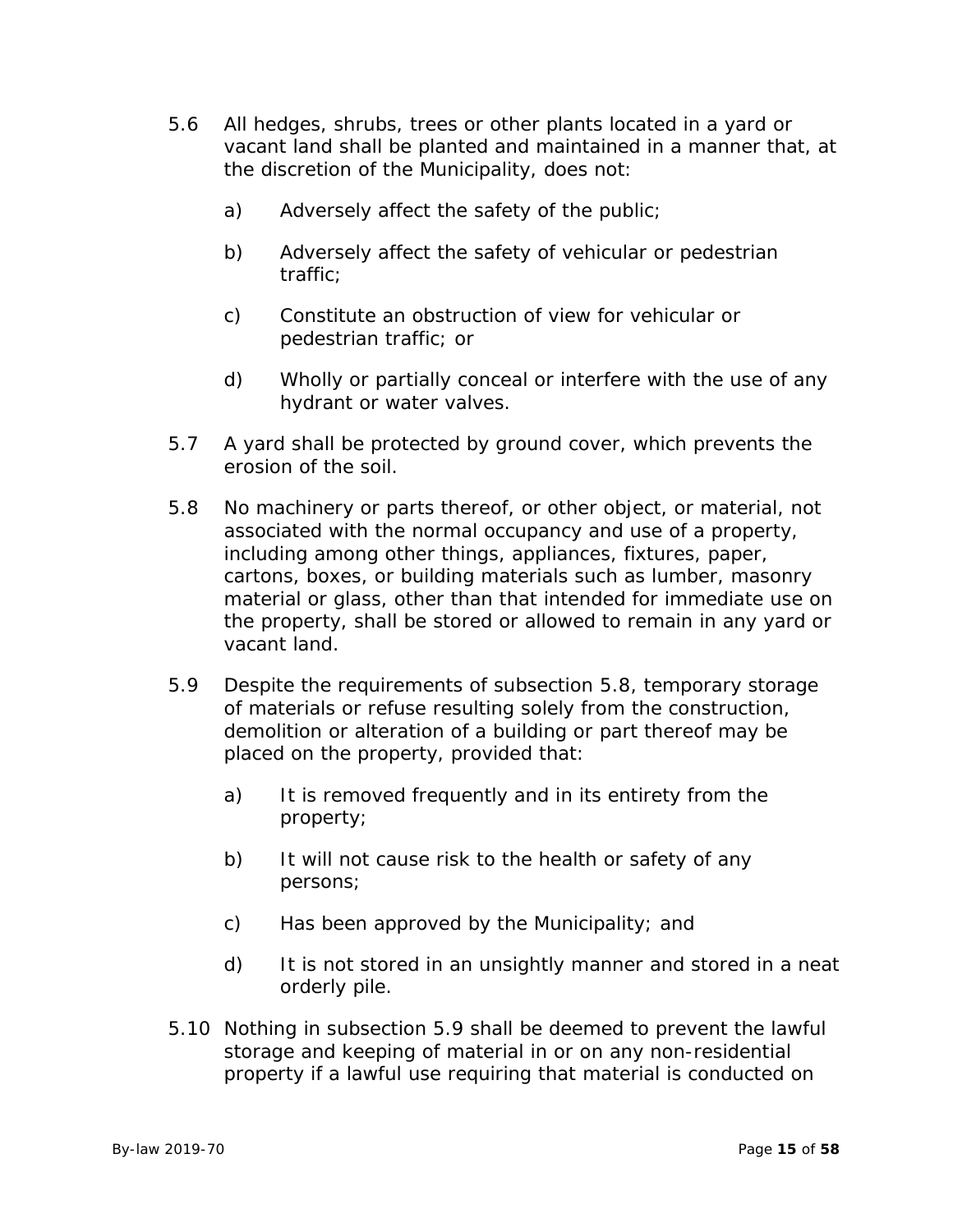the property, and the materials are stored in a neat and orderly fashion.

- 5.11 Any furniture that is used outdoors on any property shall be:
	- a) Kept in a clean, neat and tidy and in a secure condition; and
	- b) Maintained in good repair.
- 5.12 Where landscaping, parking areas, walkways, steps, hedges, trees, fences, curbs, or similar changes to a property have been required by the Municipality as a condition of development or redevelopment, such works shall be repaired and maintained so as to ensure continuous compliance with the Municipality's requirements.
- 5.13 Every owner of property on which a clothing drop box or other similar container is used or located shall ensure that the clothing drop box is clean, secure from entry, in good repair and is free of graffiti, and shall ensure that all areas immediately adjacent to the clothing drop box are clean and free of litter, refuse and other debris.
- 6.0 Wells, pits, excavations, etc.
	- 6.1 Any well, cistern, cesspool, privy vault, pit or excavation shall be filled in and the property left in a graded and levelled condition, unless it is in active use in which event it shall be secured by fencing and warning signs until the use has ceased, where upon they shall be filled and graded as required.
	- 6.2 Every yard and vacant land that has been altered shall be graded in a manner satisfactory to the Property Standards Officer to prevent the mounding of earth, dirt, rubble or ponding of water.
- 7.0 Buffering
	- 7.1 Commercial or industrial zoned properties that because of its use, occupancy or other reasons, creates a nuisance to other properties in the neighbourhood shall be buffered from these properties so as to minimize the effect of the nuisance by the provision and maintenance of: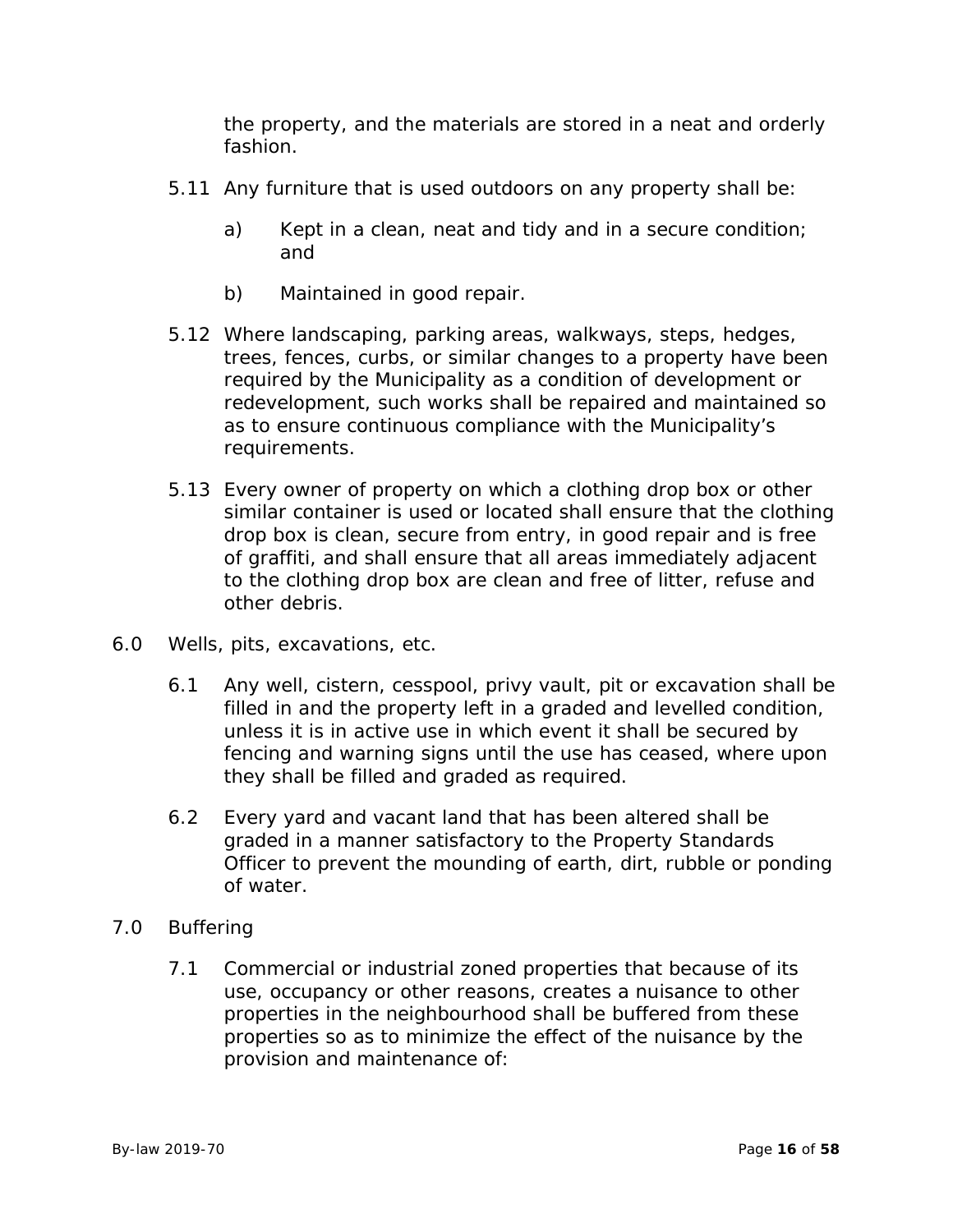- a) A barrier or deflectors to prevent lighting and vehicle headlights from shining directly into a dwelling;
- b) A barrier to prevent wind-blown waste, wrappings, debris and similar things from littering or settling on adjacent properties;
- c) A visual screen or fence, of uniform construction and appropriate to the nature of the adjacent use, to minimize the visual impact of nuisances to persons at grade on adjacent properties or a public highway; and
- d) The provision and maintenance of a barrier of sufficient size and strength to prevent the dumping of debris or refuse in yards or vacant property.
- 8.0 Swimming Pools, Hot Tubs, Ponds
	- 8.1 All outdoor swimming pools, hot tubs, wading pools and artificial ponds, including all accessories and appurtenances thereto shall be:
		- a) Maintained in good repair, free from leaks and safe from health and safety hazards; and
		- b) Drained and removed or filled in and the property left in a graded and levelled condition if they are abandoned, derelict or otherwise unused for the purpose for which it was originally designed.
	- 8.2 Every owner of a property that contains an outdoor swimming pool shall install and maintain all fences, gates and hardware as may be required by the provisions of the Municipality of Meaford Swimming Pool By-law and any successor thereof or any other applicable government regulation or by-law.
	- 8.3 Subsection 8.1 does not apply to swimming pools regulated under the Public Pools Regulation 565, R.R.O. 1990, made under the Health Protection and Promotion Act, R.S.O. 1990, Chap. H.7.
- 9.0 Sewage and Drainage
	- 9.1 Sanitary sewage or organic waste shall be discharged into the municipal sanitary sewer where such a system is available, and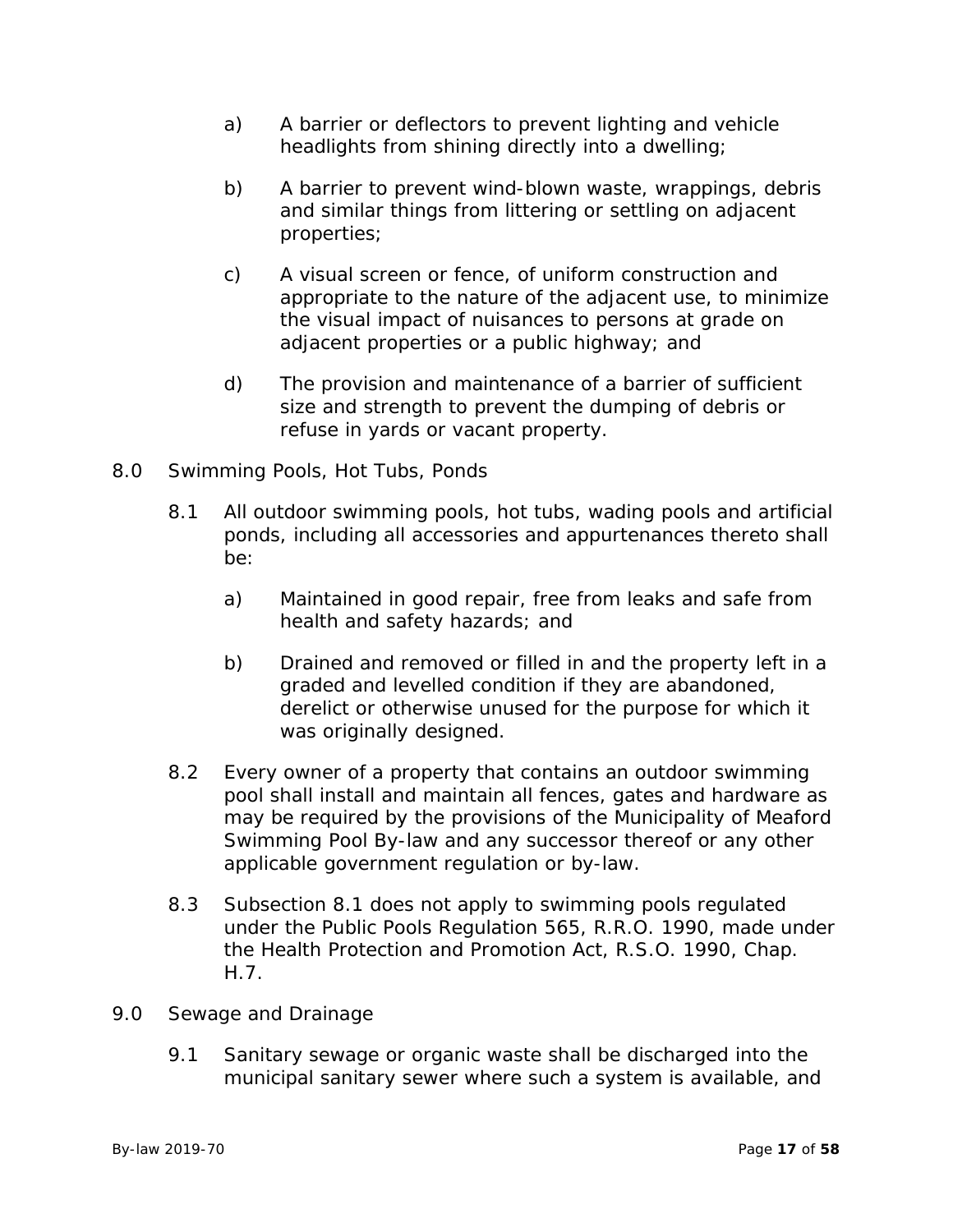where a municipal sanitary sewer is not available, the sewage shall be disposed of in a manner that meets the standards as set out in the Building Code for private on-site sewage systems.

- 9.2 Untreated or inadequately treated sanitary sewage shall not be discharged on to the surface of the ground whether into a natural or artificial drainage system or otherwise.
- 9.3 Every owner of a property shall ensure that the grading and drainage on the property:
	- a) Prevents excessive or recurrent ponding of water;
	- b) Prevents water or moisture from penetrating or damaging a building or structure;
	- c) Prevents instability or erosion of soil;
	- d) Provides for a safe passage under normal use and weather conditions, day or night;
	- e) Shall not be altered so as to either impede the natural flow of water thorough such adjoining property, nor as to cause the drainage of storm water onto any adjacent property, unless such alteration is in accordance with a grading plan approved by the Municipality or the Grey Sauble Conservation Authority or applicable authority; and
	- f) Does not interfere with the proper functioning of a swale, ditch, culvert, catch basin or other drainage system.
- 9.4 Every owner of a property shall ensure that the drainage from roofs, rainwater pipes, sump pumps, water softeners, air conditioners, water-cooled equipment, swimming pools, pool pumps, hot tubs, wading pools and ornamental ponds drain onto an entranceway, a walkway, a stair or staircase, a public sidewalk or neighbouring property and be drained from the lands so as to prevent recurrent ponding or entrance of water into a basement.
- 9.5 Where eavestrough, roof gutters and downspouts are installed, they shall be kept in good repair, free from leaks, and securely fastened to the building.
- 9.6 Catch basins shall be kept in good repair and free of debris and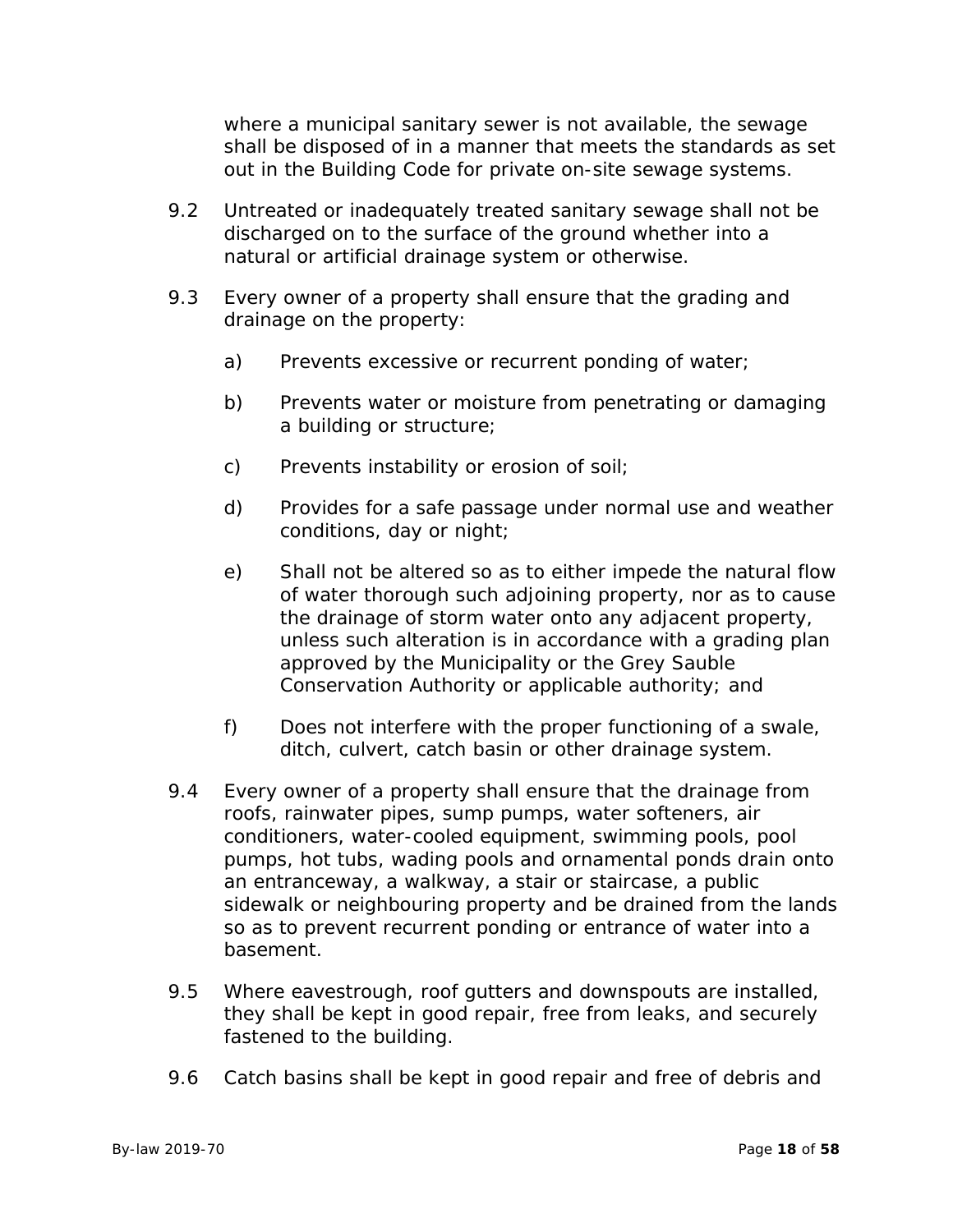obstructions, which would prevent them from functioning properly.

- 9.7 Where downspouts are provided, extensions shall be provided to carry rainwater away from the building in a manner that will prevent soil erosion.
- 10.0 Plumbing
	- 10.1 All plumbing systems, drain pipes, water pipes and plumbing fixtures and every connecting line to the sewage system shall be maintained in good working order and free from leaks and defects and all water pipes and appurtenances thereto shall be protected from freezing.
	- 10.2 All plumbing fixtures shall be connected to the sewage system through water sealed traps and adequate vents.
- 11.0 Water Supply
	- 11.1 Every building and every individual dwelling unit intended to be occupied by persons shall be provided with a safe and adequate supply of potable running water from the municipal water supply system or from a private source.
	- 11.2 Water is not required to be potable if it supplies a toilet, washing machine or other appliances not used for human consumption.
- 12.0 Bathroom & Washroom Facilities
	- 12.1 All bathrooms and powder rooms shall be fully enclosed and with a door capable of being locked so as to provide privacy for the user.
	- 12.2 A wash basin shall be located in the same room as the water closet and, where this is not possible, a wash basin shall be located in a room conveniently adjacent to the room containing the water closet.
	- 12.3 A kitchen sink shall not be considered a hand wash basin for the purpose of section 12.2.
	- 12.4 Materials, items or components in a bathroom or powder room including but not limited to the vanity, vanity top, vanity drawers, vanity doors and all hardware shall be maintained in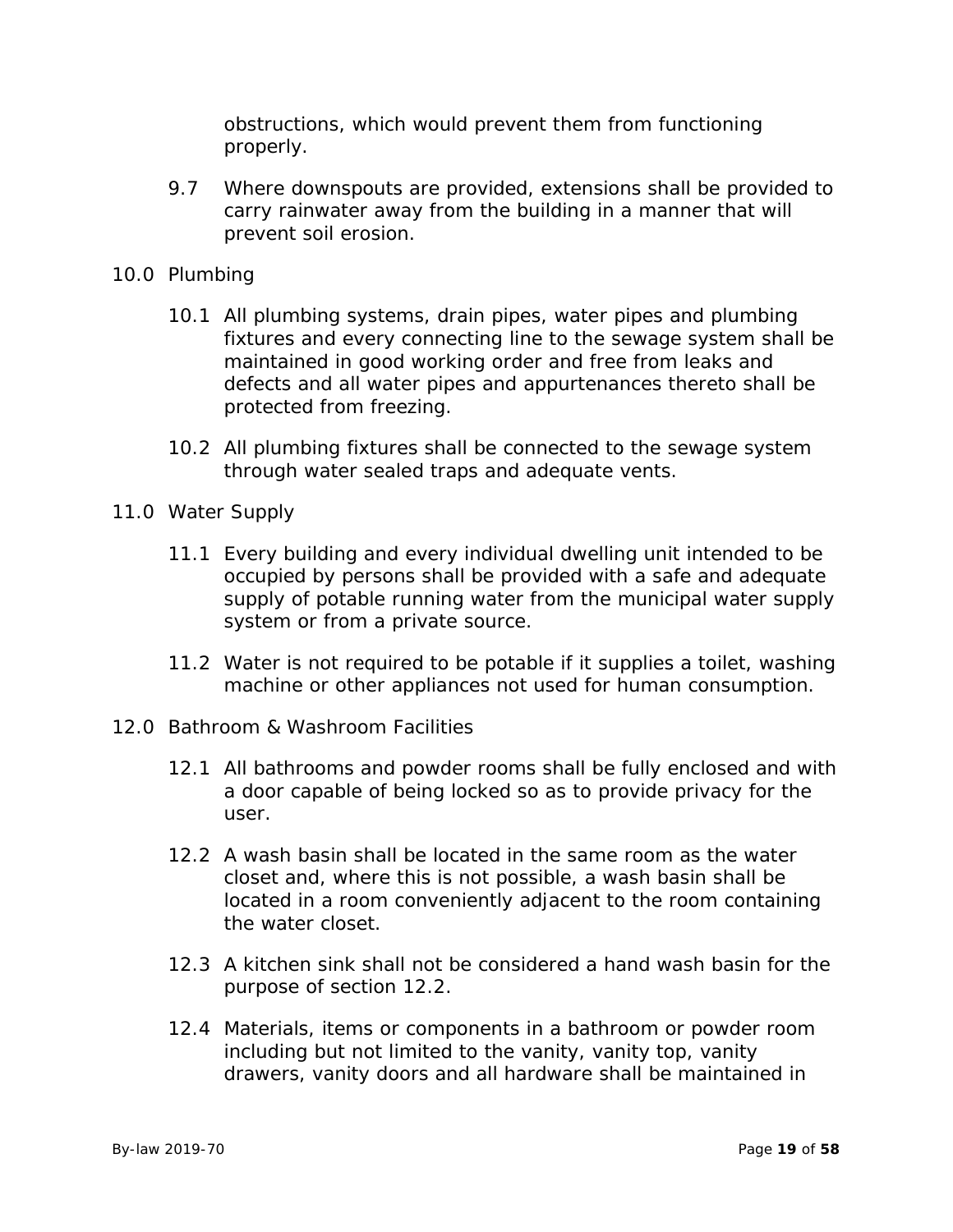good repair or replaced.

- 12.5 Where a barrier-free or universal washroom have been required or provided, all features shall be maintained including signage, grab-bars, special fixtures and door hardware as outlined in the Ontario Building Code.
- 13.0 Parking Areas, Walkways & Driveways
	- 13.1 Every owner of a property that is used for vehicular traffic or parking, including driveways, loading areas and bays, shall:
		- a) Maintain the grade and drains in the parking area to prevent excessive ponding of water;
		- b) Provide and maintain light fixtures to the parking area that provides a level of lighting necessary to maintain safety and security commensurate with the use of the property;
		- c) Provide curb stops or other restraining devices where necessary, to prevent vehicles from damaging fences, lamp standards, or other structures on the parking area or neighbouring property;
		- d) Surface the area for vehicular traffic or parking with an appropriate material for the use, such as gravel, asphalt, concrete or crushed stone;
		- e) All areas used for vehicular traffic and parking in all residential, commercial and employment zones as set out in a By-law passed pursuant to Section 34 of the Planning Act shall have a surface covering of asphalt, concrete, or compacted stone gravel or other dust free surface and shall be kept in good repair free of dirt, litter and obstructions; and
		- f) Maintain the surface in a state of good repair, free of pot holes, large cracks, ruts or other hazards.
	- 13.2 Every owner of a property shall maintain all surfaced paths, exterior steps, walkways, loading docks, ramps, parking spaces, driveways and similar areas of a property in good repair, and:
		- a) Free from any hazards, obstructions or conditions that prevent the passage of pedestrians;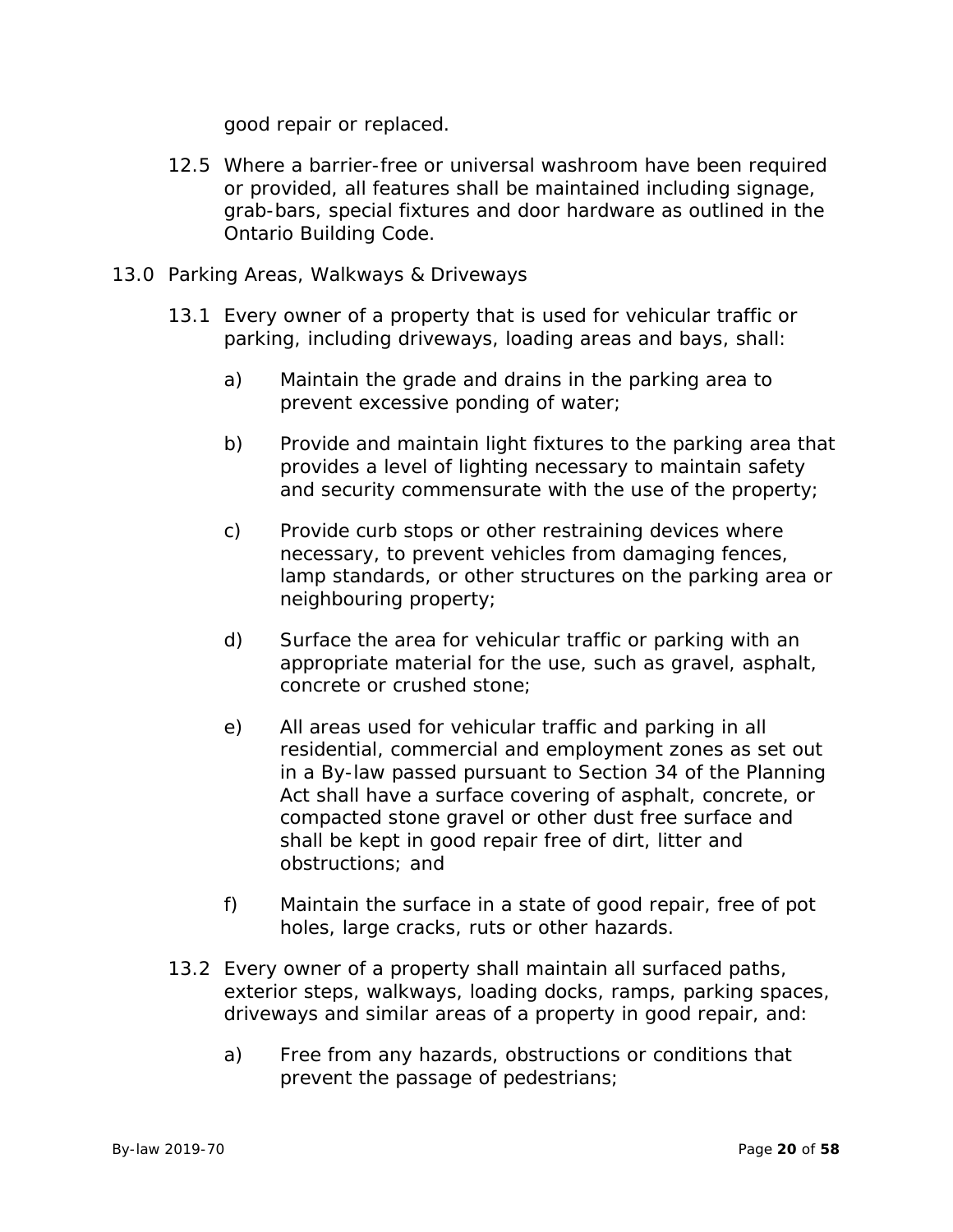- b) Maintained in a condition so as to afford safe passage by pedestrians and motor vehicles under normal use and inclement weather conditions day or night; and
- c) Adequately illuminated at night so as to afford safe use.
- 13.3 Where buildings and property have been designated, designed, constructed or altered for barrier-free access, every barrier-free path of travel and all barrier-free features and equipment shall be installed in accordance with the Building Code, and shall be maintained in good repair and shall function as designed.
- 14.0 Accessory Buildings and Other Structures
	- 14.1 An accessory building or other structure appurtenant to a property shall be:
		- a) Constructed and maintained with suitable and uniform materials with proper workmanship; and
		- b) Kept in good repair and free from hazards.
	- 14.2 Fences, screens, retaining walls and other enclosure appurtenant to a property shall be:
		- a) In good repair;
		- b) Free from hazards;
		- c) Protected by paint, preservative or other weather-resistant material, except for wooden fences made of cedar, redwood or treated wood;
		- d) If the wood is of natural state and not protected by paint, preservatives or other weather-resistant materials it is excluded by  $14.2$  (c);
		- e) So as not to present an unsightly appearance;
		- f) Stable and in good repair;
		- g) Vertical, unless specifically designed to be other than vertical, as in the case of retaining walls; and
		- h) Free of barbed wire, unless it is used and designed for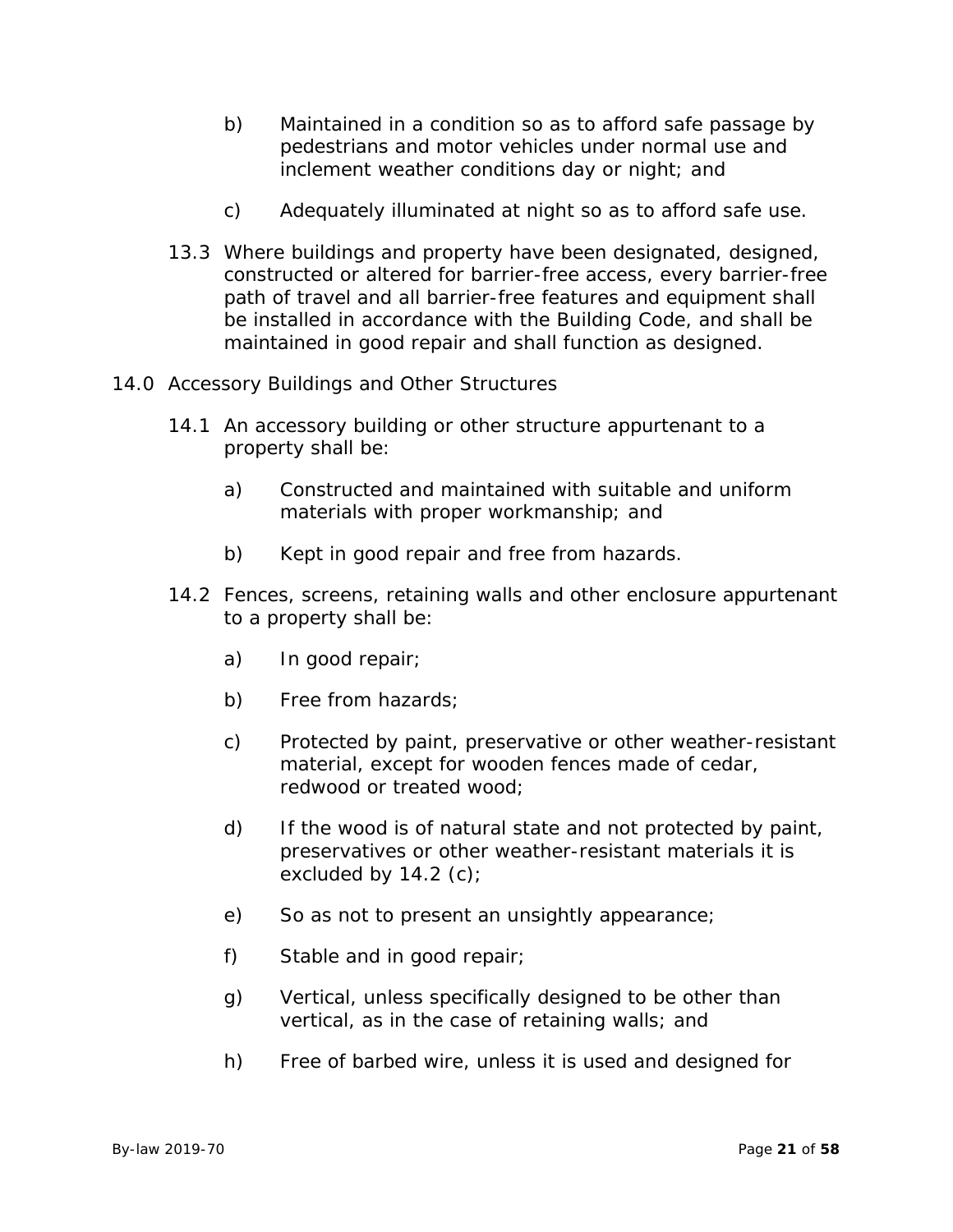agricultural, industrial and commercial purposes and used for the protection of property.

- i) Notwithstanding section 14.2 (h), barbed wire shall only be permitted in residential zones on property owned by a public authority, at an elevation greater than 2.43 m (8ft).
- 14.3 Every retaining wall or part thereof appurtenant to a property shall be structurally sound and maintained in that condition so that it has sufficient capacity to resist safely and effectively all loads and the effects of loads and influences that may reasonably be expected, having regard to its expected use and service life.
- 14.4 Unsightly markings, stains or other defacements, including graffiti, on the exterior surfaces of fences, retaining walls or other enclosures, buildings or accessory structures shall be removed and the surface shall be refinished when necessary and similar to the same surrounding.
- 15.0 Signs
	- 15.1 Signs and any fastening or supporting components appurtenant to a property shall be maintained in good repair and any sign, which is excessively weathered or faded, or those upon which the paint has excessively peeled or cracked shall, with their supporting components, be removed or put into a good state of repair.
	- 15.2 Signs and any fastening or supporting components appurtenant to a property that are not used for the purpose intended, not cared for or discarded shall be removed from the property.
- 16.0 Garbage Disposal
	- 16.1 Every dwelling and every dwelling unit within the dwelling shall be provided with sufficient and suitable receptacles to contain all garbage and refuse that may accumulate on the property and be made available for removal on regularly designated collection days in accordance with any applicable by-laws.
	- 16.2 Every residence building floor, having a common access corridor to individual apartments shall be maintained and the central storage and disposal facility shall be maintained and to be in a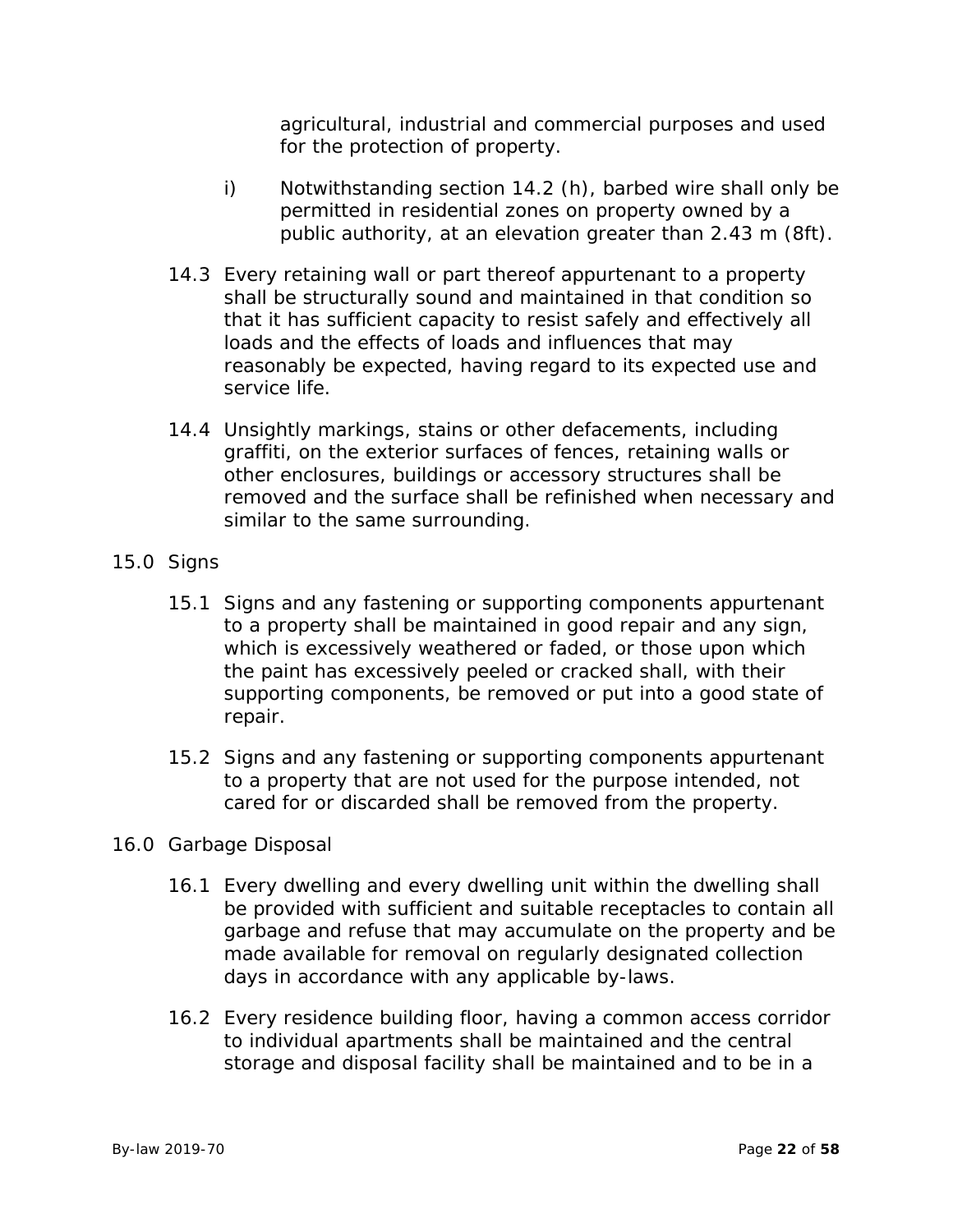clean and sanitary condition.

- 16.3 Every outdoor receptacle shall be located in the rear yard, when space can accommodate it, or otherwise in a side yard but shall not be located in a front yard or placed within 3 metres (10ft) vertically or horizontally of any opening in a habitable room of the building or of any neighbouring building.
- 16.4 Despite subsection 16.3, an outdoor receptacle may be located in the front yard of a dwelling on a farm property and residential properties over 5.0 acres in size where only primary/main dwelling unit is situated on the property or where authority has been granted under a site plan or other agreement.
- 16.5 Where commercial containers or on-site containers are visible from a public street or land, or the subject site abuts residential properties, the area where the containers are stored shall be enclosed on all sides by a wall or solid fence not less than 1.8 m (6 ft), such wall or fence containing an adequate door or gate to allow for the removal of garbage or refuse. This section does not apply to commercial properties that have received site plan approval through an agreement.
- 16.6 Bags containing garbage or refuse shall not be stored outdoors unless protected from damage from weather, injurious insects, termites, rodents, vermin or other birds or animals.
- 16.7 Every receptacle shall be an acceptable bag or other container that is:
	- a) Constructed of a watertight material;
	- b) Constructed to prevent the entry of rodents, vermin or other birds or animals;
	- c) Provided with a tight fitting cover, which shall be kept closed at all times except when garbage or refuse is being placed therein;
	- d) Maintained in a clean, odor free and sanitary condition at all times; and
	- e) Emptied regularly or removed in accordance with the waste collection schedule established by the Municipality in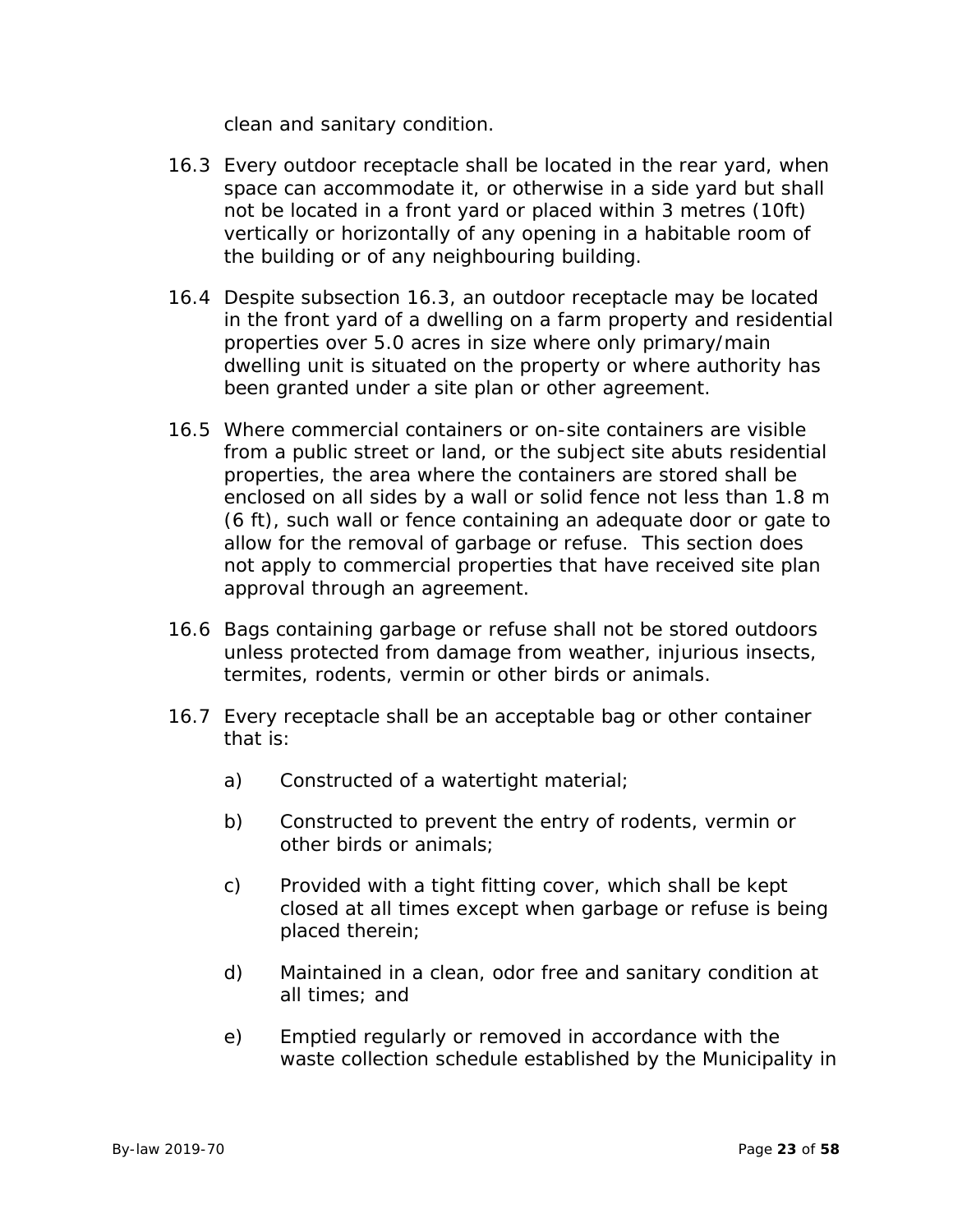accordance with any applicable by-laws and not allowed to accumulate.

- 17.0 Compost
	- 17.1 Compost on a property shall be maintained in a composter or an open compost pile that is not larger than 2.0 square metres (2.5 square feet) in area of 1.0 metre (39 inches) in height and placed 1 metre (39 inches) from property line.
	- 17.2 Every composter or compost pile shall be maintained to deter animals and kept free of pests whether it be with sufficient receptacles or the construction of a composter or compost pile or providing the regular maintenance of the composter or compost pile.

# 18.0 Pest Prevention

- 18.1 Every building shall be kept free of rodents, vermin and insects. Methods used for exterminating shall be in accordance with the provisions of the Pesticides Act, R.S.O. 1990, Chap. P.11, as amended, and all regulations enacted pursuant thereto.
- 18.2 Every opening including natural or mechanical ventilation that may permit the entry of rodents, vermin or insects, shall be screened with wire mesh, metal grill or other durable material, which will effectively exclude rodents, vermin and or insects.

# **Part III – Building Standards for All Properties**

- 19.0 Structural Soundness
	- 19.1 All repairs and maintenance of property required by the standards prescribed in this By-law shall be carried out in a manner accepted as good workmanship in the trades concerned and with materials suitable and sufficient for that purpose.
	- 19.2 Every part of a building shall be maintained in a structurally sound condition. Materials which have been damaged or show evidence of rot or other deterioration shall be repaired or replaced.
	- 19.3 Every part of a building, accessory building or structure and any component that contributes to the structural stability of a building shall be maintained in a good repair and in a structurally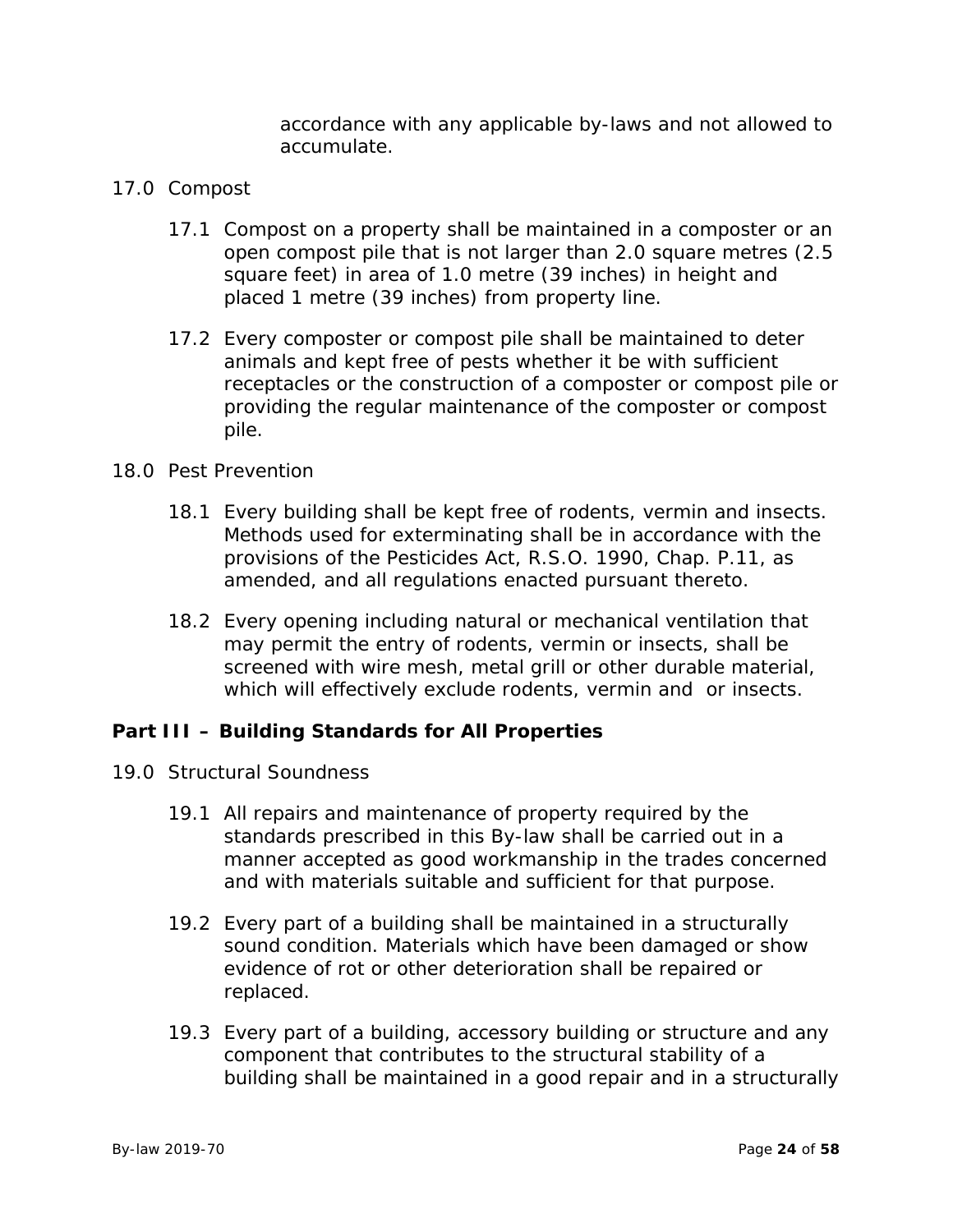sound condition so as to:

- a) Be capable of sustaining safely its own weight and any additional load to which it normally may be subject;
- b) Be capable of safely accommodating all normal structural movements without damage, decay or deterioration;
- c) Prevent the entry of moisture that would contribute to damage, fungus, mold growth, decay or deterioration; and
- d) Be capable of safely and adequately performing its function subject to all reasonable serviceability requirements.
- 19.4 The abating of an unsafe condition may include:
	- a) The provision or repair of stairs, balustrades, railings, guards and screens so as to minimize the risk of accident;
	- b) The elimination of other conditions which in themselves are a hazard to life or which risk serious injury to persons normally in or about the subject building, accessory building, room suite of rooms or space; and
	- c) The installation of a handrail in conjunction with every set of stairs containing three (3) or more risers and such handrail shall be adequately secured and maintained in a good state of repair.
- 19.5 If, in the opinion of the Property Standards Officer or Chief Building Official, there is doubt as to the structural condition of a building or structure or parts thereof, the Property Standards Officer or Chief Building Official may order that such building or structure or parts thereof be examined by a professional engineer, licensed to practice in Ontario and employed by the owner of the building or authorized agent, and that a written report, which may include drawings for any recommended remedial work designed by the engineer, and giving details of the findings of such examination to be submitted to the officer.
- 19.6 Where remedial work is recommended by the professional engineer, all such remedial work shall be undertaken by the owner, at the owner's sole expense, in consultation with the professional engineer.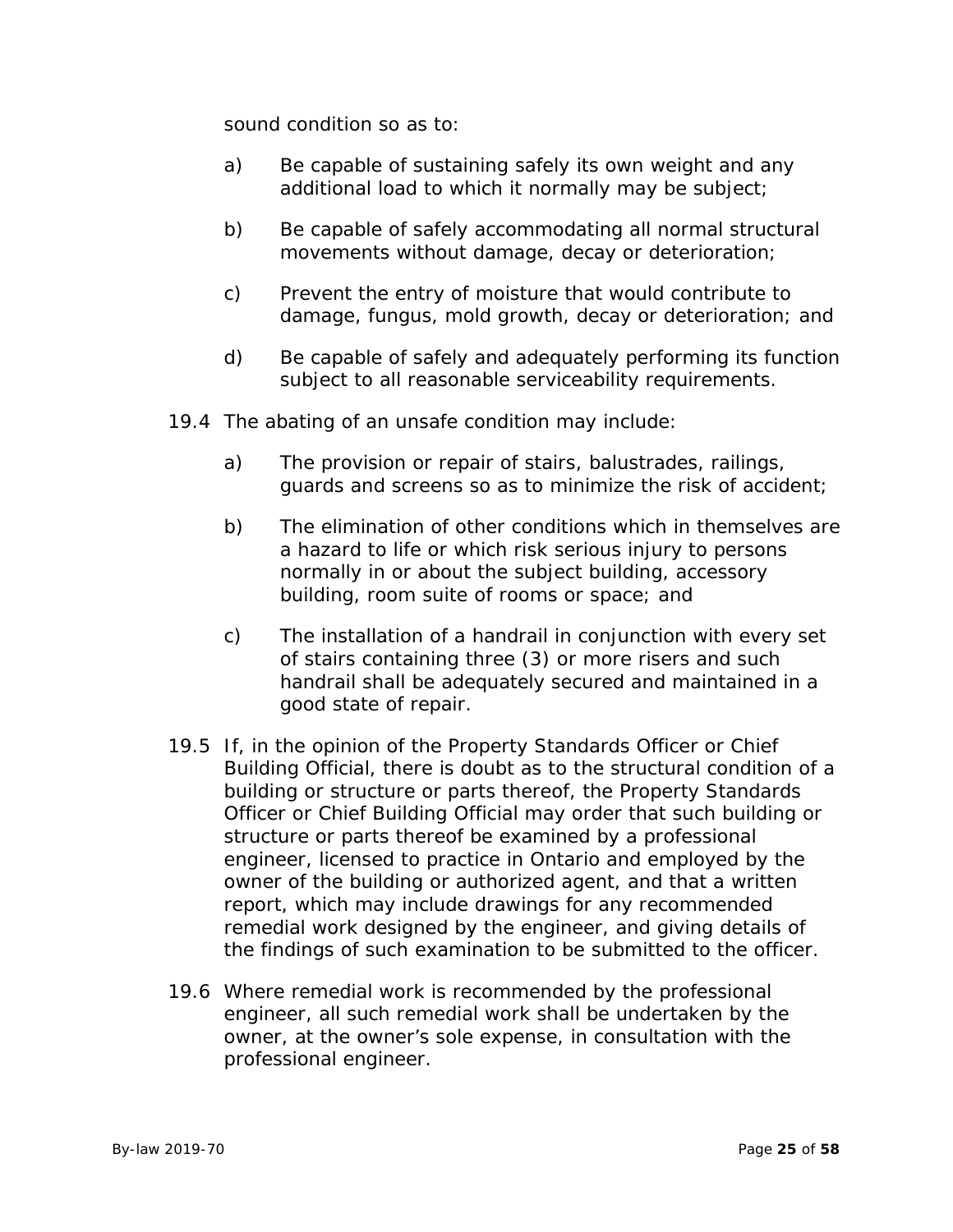#### 20.0 Foundations

- 20.1 The foundation walls and basement, cellar or crawlspace floors shall be maintained in good repair and be structurally sound.
- 20.2 Every basement, cellar, and crawlspace on a property shall be maintained in watertight conditions so as to prevent the leakage of water into the building.
- 20.3 Foundation walls of a building shall be maintained so as to prevent the entrance of insects, rodents and excessive moisture. Maintenance includes but not limited to, the shoring of walls to prevent settling, installing of foundation drains, tuckpointing, parging and dampproofing or waterproofing the walls and floors.
- 20.4 Every building, unless of concrete slab-on-grade design, shall rest upon full foundation walls or piers, and all footings, foundation walls, and piers shall be of concrete, masonry, wood, steel or other material acceptable for construction under the standards set out in the Building Code and shall be sound, reasonably plumb, level and adequate to carry the loads imposed on them.
- 21.0 Exterior Walls
	- 21.1 The exterior walls of buildings and their components including soffits and fascia such as but not limited to cracked, broken or loose masonry units, stucco and other defective cladding, or trim shall be maintained so as to prevent their deterioration due to weather or vermin, and shall be so maintained by:
		- a) Painting, restoring or repairing of the components and walls, coping or flashing; and
		- b) The waterproofing of joints and of the walls themselves.
	- 21.2 The visible surface of all exterior building walls shall consist of materials commonly used or designed as building components for exterior building walls.
	- 21.3 Patching and repairs to exterior walls shall be made with the same or visually similar material and shall blend with the existing adjacent material or the whole shall be painted or clad to form a solid appearance with the surrounding surface.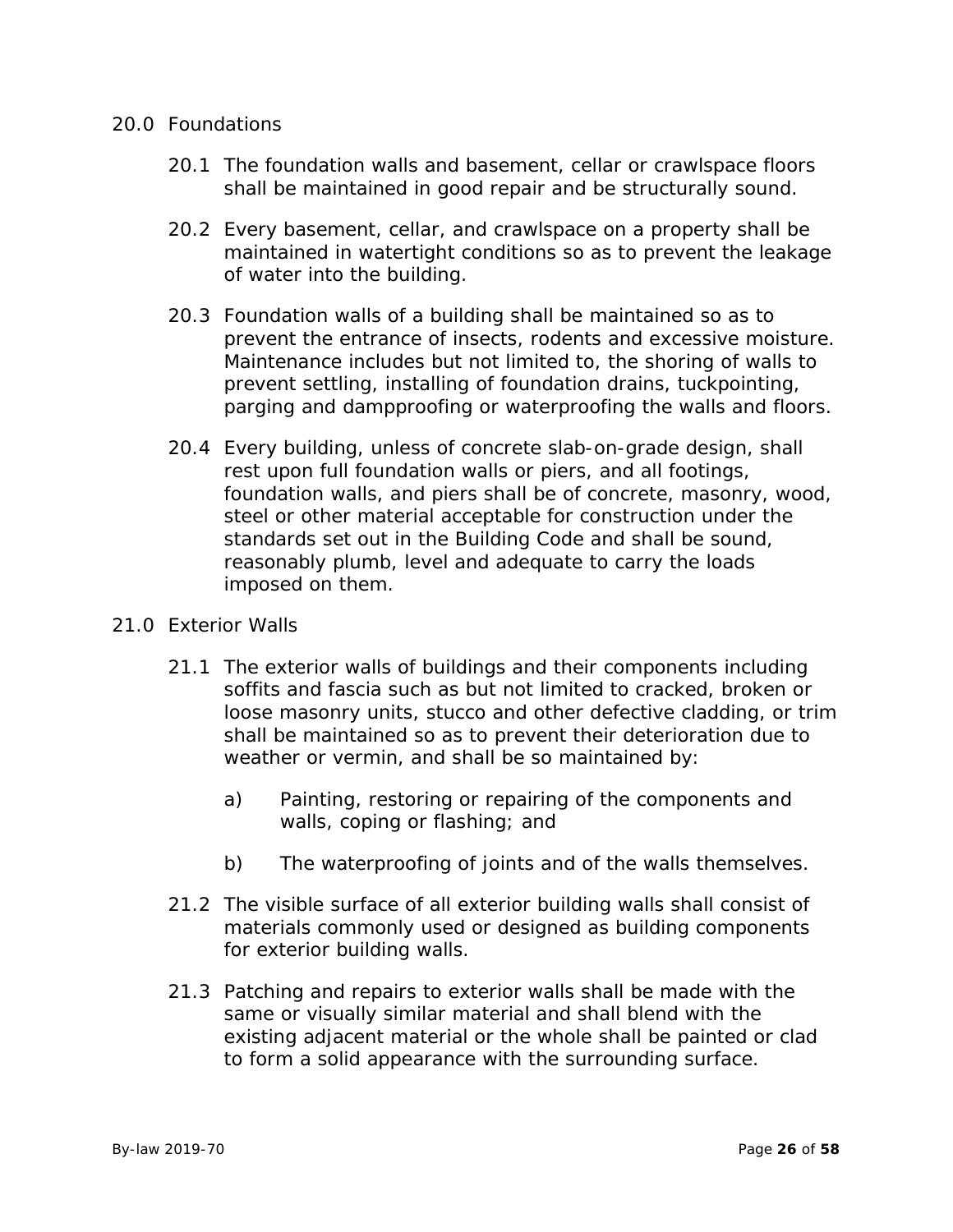- 21.4 Appropriate measures shall be taken to remove any unsightly markings, stains or other defacement, including graffiti, occurring on an exposed exterior surface of a building and, where necessary, to restore the surface as nearly as possible to its original condition.
- 21.5 All exterior surfaces shall be of materials which by themselves or when treated provide adequate protection from the weather.
- 21.6 All canopies, marquees, awnings, stand pipes, exhaust ducts and other similar overhead extensions which may be affixed or adjacent to an exterior wall shall be:
	- a) Maintained in good repair;
	- b) Properly anchored to the building and constructed to meet the standards for such extensions as set out in Building Code; and
	- c) Protected from the elements and against decay and rust by the periodic application of a weather resistance coating such as paint or other protective treatment.
- 22.0 Windows & Doors
	- 22.1 Exterior doors, windows, skylights, doors, or hatchways including storm and screen doors and storm windows shall be maintained in good repair and weather tight and shall be free from:
		- a) Rotten or defective components;
		- b) Defective hardware;
		- c) Torn or damaged screens, where screening is provided on windows and doors;
		- d) Defective weatherstripping or caulking;
		- e) Defective storm or screen doors;
		- f) Defective frames, casings and sashes; and
		- g) Missing or broken glass.
	- 22.2 All exterior openings for doors or windows shall be fitted with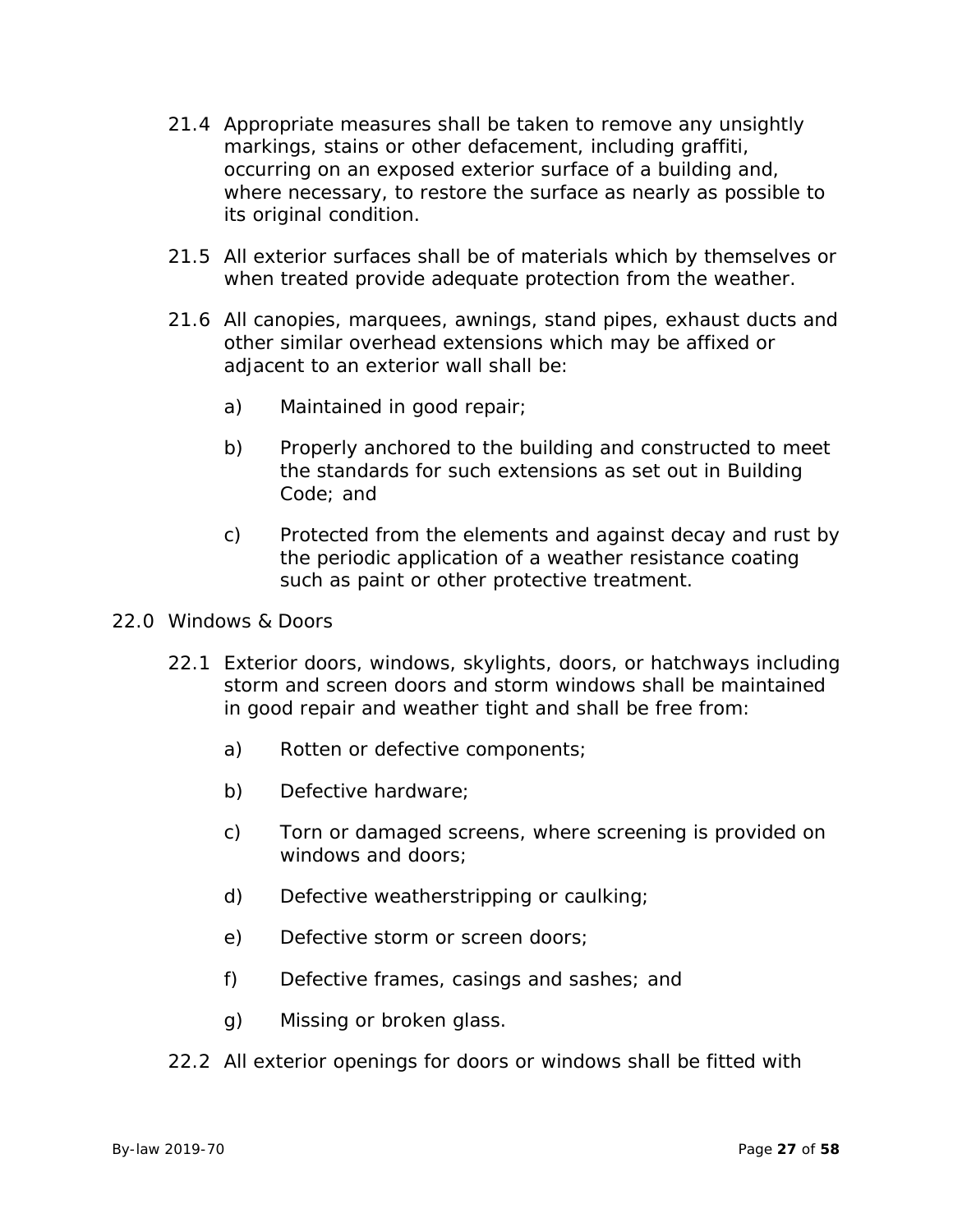doors or windows that are capable of being opened and closed easily, unless, in the case of windows, the windows were manufactured to be fixed.

- 22.3 Every building shall have a safe, continuous and unobstructed passage from the interior of the building to the outside at street or grade level.
- 22.4 All windows intended to be opened and all exterior doors shall have hardware so as to be capable of being locked or otherwise secured from inside the building.

# 23.0 Roofs

- 23.1 A roof and its components and attachments including the fascia board, soffit, cornice and flashing shall be maintained in a watertight condition so as to prevent leakage of water into the building.
- 23.2 All roofs shall be maintained and free from:
	- a) Loose or unsecured objects or materials;
	- b) Excessive or dangerous accumulations of snow, ice or both;
	- c) Conditions causing or contributing to leaks and/or being detrimental to the appearance of the buildings; and
	- d) All other safety, fire and health hazards.
- 23.3 All structural components of a roof shall provide adequate support for all design loads and form a suitable base for the roof covering, and where the roof is subjected to a load for which it may be inadequate, the roof shall be cleared of the load to prevent collapse or structural damage.
- 23.4 All chimneys, smoke or vent stacks, aerials, satellite dishes, lightning arrestors and other similar structures and their supporting members shall be maintained in a safe condition and in good repair.
- 24.0 Walls, Ceilings & Floors
	- 24.1 Every wall and ceiling finish on the interior of a building shall be: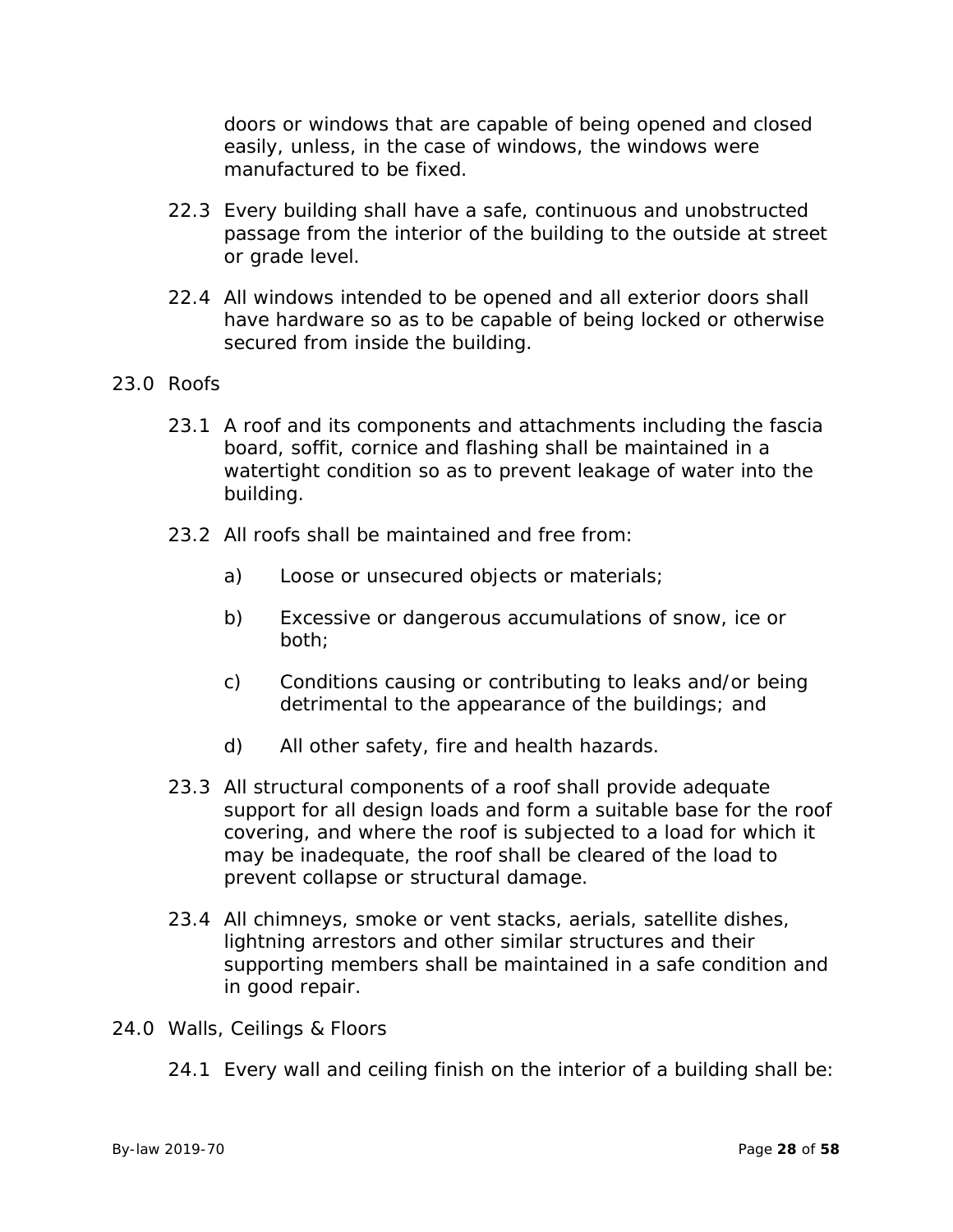- a) Free from large holes or cracks to provide a continuous surface;
- b) Free from loose plaster or other material which is in such condition that it may fall or cause the building or structure to collapse; and
- c) Maintained so as to be easily cleaned.
- 24.2 When walls or ceilings are repaired, they shall be surfaced with a finish compatible with the surrounding finishes.
- 24.3 Every floor inside of a building shall be:
	- a) Level; and
	- b) Maintained in good repair so as to be free of all loose, warped, protruding, broken or decayed flooring, or other hazardous conditions that may cause an accident or allow dirt or mould to accumulate.
- 24.4 Where floors have been covered with a floor covering that has become worn or torn so that it retains dirt or may cause an accident, the floor covering shall be repaired or replaced.
- 24.5 Any repair or replacement required by subsection 24.4 shall be such that the material used shall have a finish similar to that of the original covering.
- 24.6 Bathtubs and showers shall be so maintained as to be water resistant and readily cleaned and shall be caulked so as to form a continual seal impervious to water penetration.
- 24.7 Finished flooring in bathrooms, kitchens, public entrance halls, and laundry areas shall consist of resilient flooring, feltedsynthetic-fibre floor coverings, concrete, terrazzo, ceramic tile, mastic or other types of flooring providing similar degrees of water resistance.

# 25.0 Dampness

25.1 The interior floors, ceilings and walls shall be kept free from dampness arising from the entrance of moisture through an exterior wall or roof, or through a cellar, basement or crawl space floor.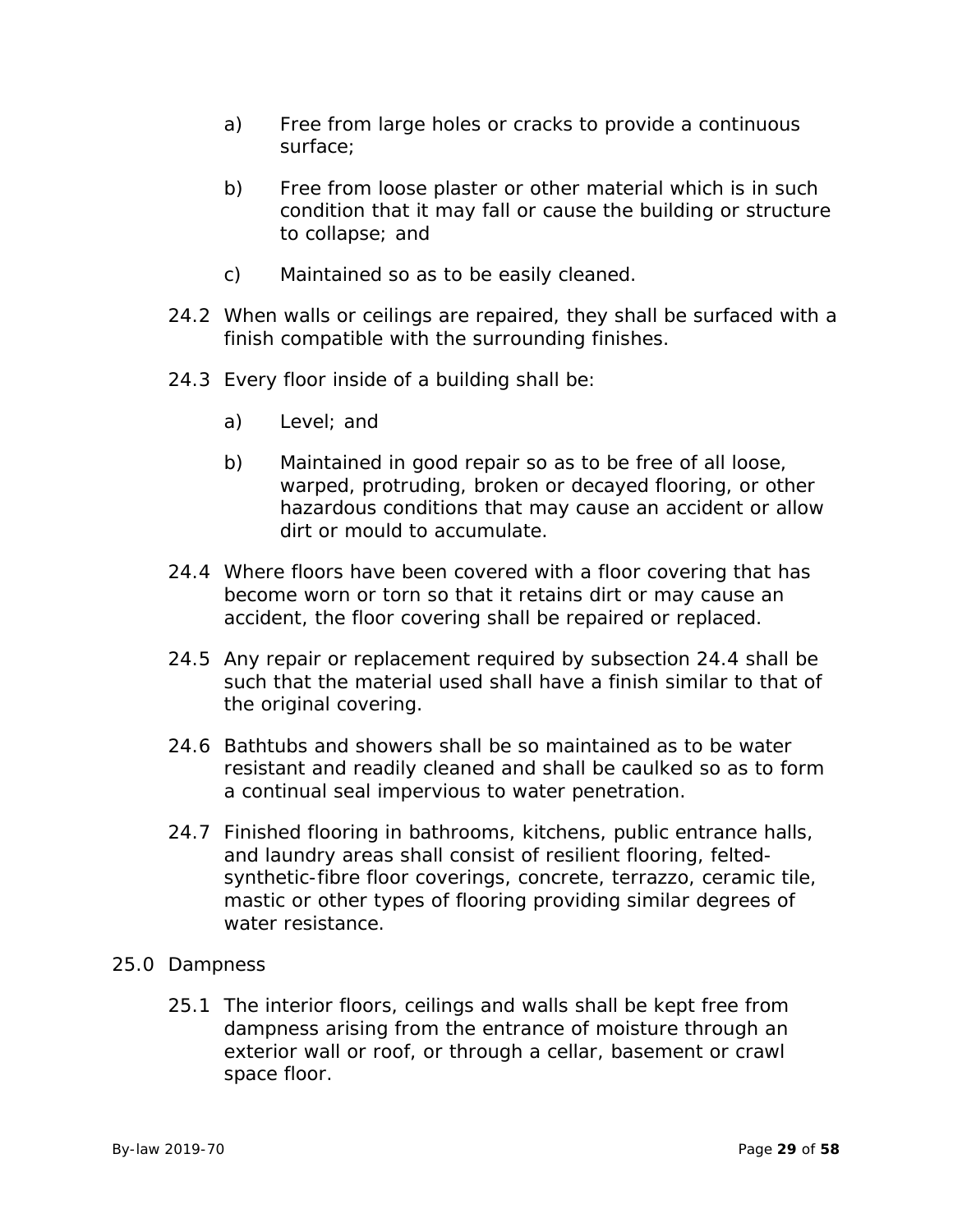- 26.0 Stairs, Balconies, Porches & Other Platforms
	- 26.1 Every owner of a property shall maintain any balcony, porch, unenclosed balcony/porch, deck, stairs, platform and every exterior and common area or fire escape in good repair, and:
		- a) In a clean and sanitary condition and clear of refuse and debris in accordance with section 5.2 (d) which includes appliances;
		- b) Properly and safely anchored and secured;
		- c) In the case of any wooden or metal components, protected by a coat of paint or equivalent preservative;
		- d) Free from any loose or chipping paint or stain;
		- e) Free from loose or unsecured objects;
		- f) Free from any missing or damaged boards;
		- g) Free from any hazard.
- 27.0 Guards & Handrails
	- 27.1 The open side(s) of a stair, balcony, deck, porch or landing shall be protected by a guard in accordance with the Building Code and the replacement and installation shall comply with the Building Code.
	- 27.2 The installation of a new and replacement of a handrail, guardrail, and balustrade shall be installed and maintained in good repair on all stairs in accordance with the Building Code and the replacement and installation shall comply with the Building Code.
	- 27.3 Guardrails, balustrades and handrails shall be constructed and maintained rigid in nature.
	- 27.4 A handrail, guardrail, and balustrade shall be installed and maintained in good repair on all stairs in accordance with the Building Code and the replacement and installation shall comply with the Building Code.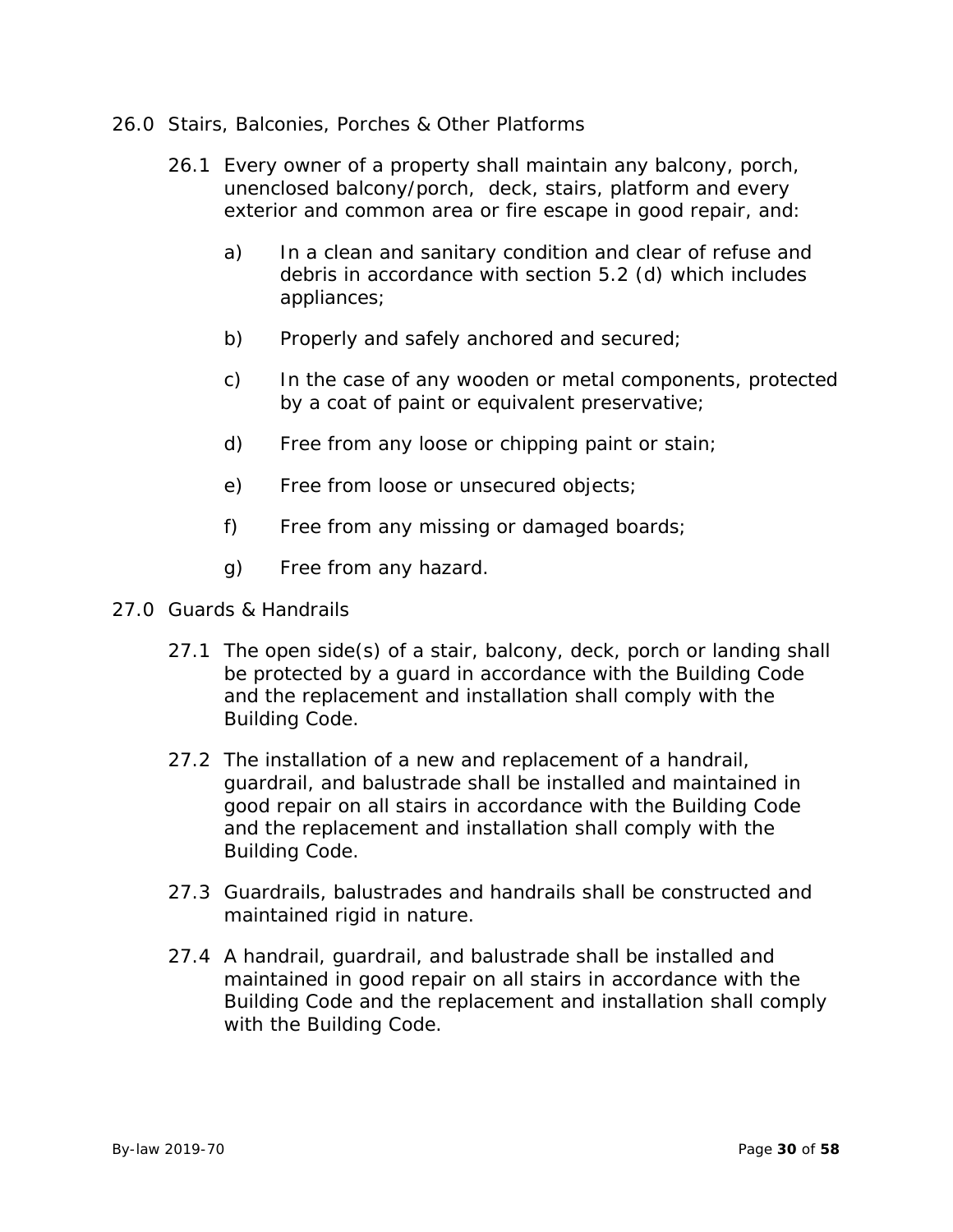- 28.0 Heating, Ventilation & Air Conditioning Systems
	- 28.1 Any building except for dwelling units or habitable rooms, shall be provided with a heating system capable of continuously maintaining an indoor air temperature of not less than 20°C (68°F) during normal working hours unless designated for a specific use to be a different temperature.
	- 28.2 For the purpose of subsection 28.1, heat shall be provided and maintained so that the room temperature at 1.5 m (59") above the floor and 1 m (39") from the exterior walls in all rooms and spaces as described and in any area intended for use by occupants including bathrooms but excluding unheated spaces such as enclosed vestibules, storage rooms and garages, is the minimum specified temperature.
	- 28.3 Any heating, ventilation and or air conditioning system and all associated mechanical equipment, chimney, flue, piping, ducting and other accessory equipment to such systems shall be installed, operated and maintained:
		- a) In good working order;
		- b) To prevent the ingress of smoke or gases into the building;
		- c) Free from any conditions that would cause any associated devices from generating noise levels beyond that of the acceptable standard in place when the unit was installed;
		- d) Every air conditioner which is installed an operated over a walkway shall be equipped with proper devices for the prevention of condensation drainage onto the walkway;
		- e) In a safe mechanical and / or electrical condition free from hazards; and
		- f) To meet the standards as set out in the Building Code and any other applicable standard or regulation.
	- 28.4 A heating appliance shall not be located in corridors, hallways or other means of egress.
	- 28.5 The heating system and temperature required need not be provided for space not normally heated.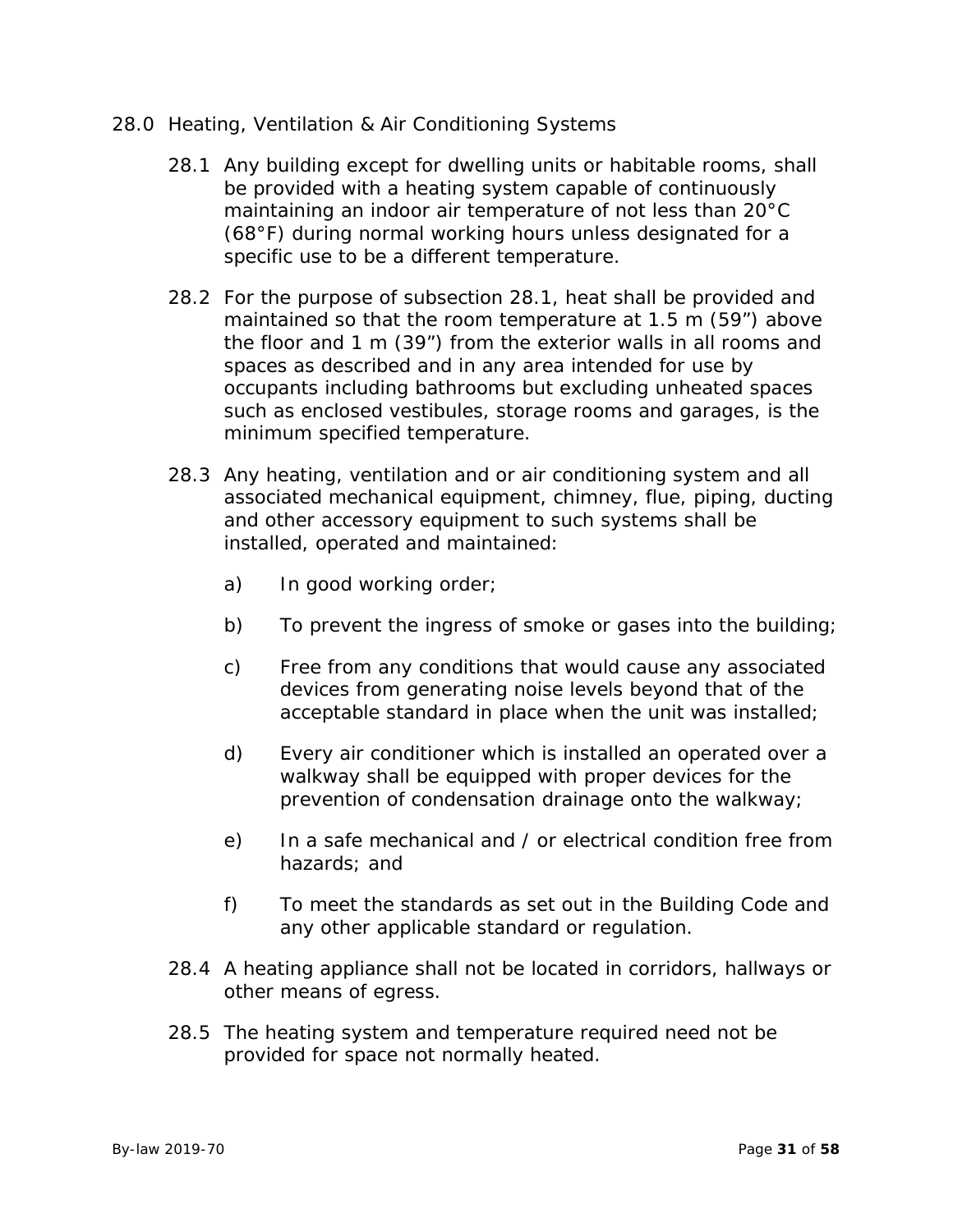- 28.6 Except in the event of an emergency, no owner or occupant of an occupied building shall use a space heater as the primary source of heat.
- 28.7 No space heater shall be placed so as to cause a fire hazard to walls, curtains and furniture, or to impede the free movement of persons within the room where the heater is located.
- 28.8 All heating and cooking apparatus or equipment involving combustion shall be properly connected, by rigid and permanently sealed connections:
	- a) To a chimney or flue which provides sufficient outlet for the escape of noxious gases; and
	- b) To the fuel supply line.
- 28.9 Any fuel burning heating equipment used in any building shall be properly vented to outside air by means of a Canadian Standards Association (CSA) approved or Building Code compliant smoke pipe, vent pipe or chimney and maintained to the standards required by all applicable legislation.
- 28.10Where a heating system or part thereof, or any auxiliary heating system, burns solid or liquid fuel, a place or receptacle for the storage of the fuel shall be provided and maintained in a convenient location and properly constructed so as to be free from fire, health and safety hazards.
- 28.11Air conditioners shall be equipped with adequate devices for the prevention of condensation drainage on to entrance areas, sidewalks, pathways or public spaces.
- 28.12The discharge of cooling water from all water-cooled equipment shall be made to a proper drainage system and shall be connected in accordance with all applicable regulations or standards.
- 29.0 Ventilation
	- 29.1 Where a system of mechanical ventilation is provided, all components including but not limited to ducting, intake and exhaust shall be installed to meet the standards as set out in the Building Code with good engineering practices.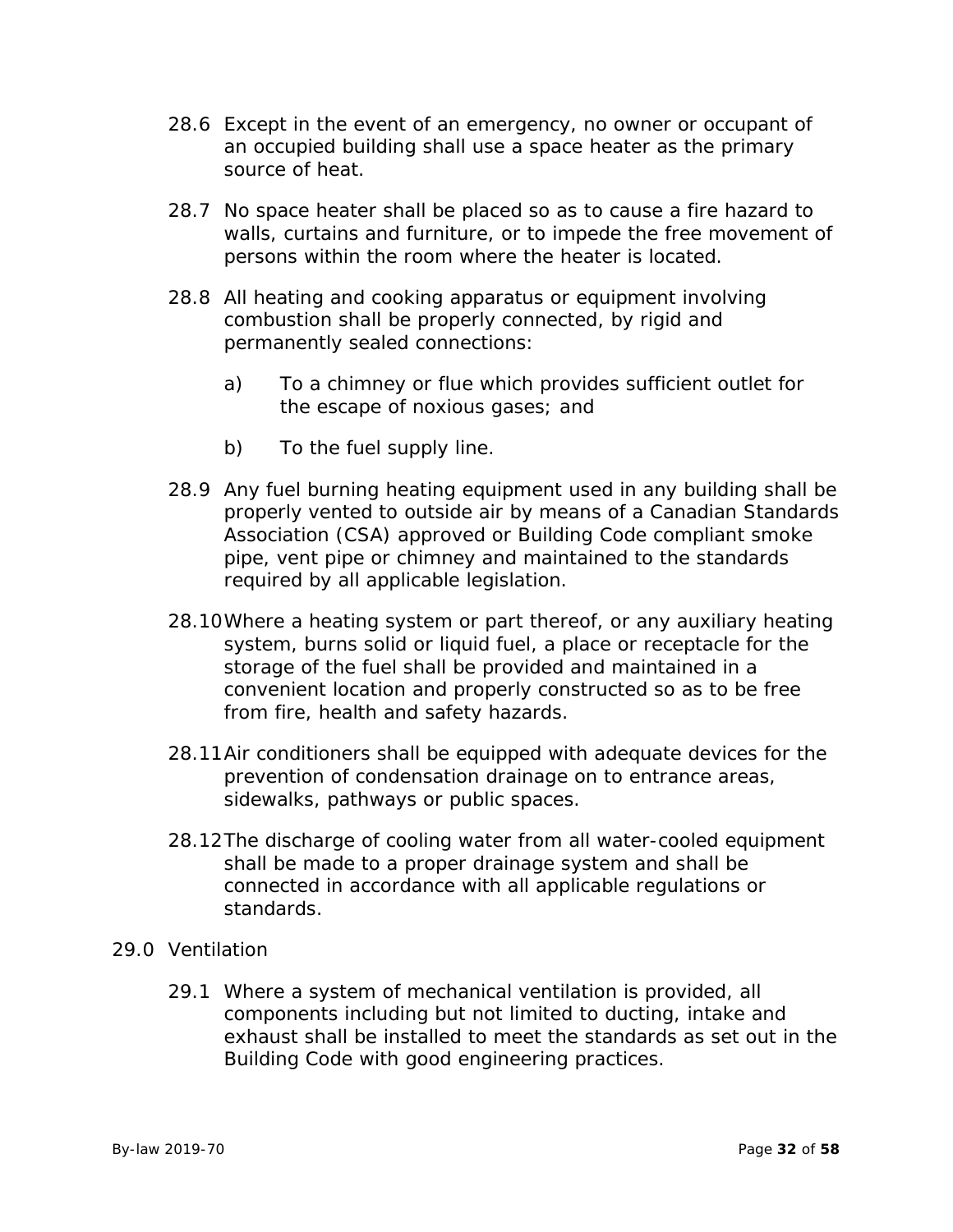# 30.0 Lighting

- 30.1 The interior and exterior lighting that is visible on the exterior of any building shall be placed and maintained, or have a barrier or shade placed and maintained so as to prevent or block direct illumination of the interior of a dwelling on adjacent property regardless of whether such dwelling has or may have interior window coverings except for:
	- a) Lighting used by a municipal, provincial, or federal government; and
	- b) Lighting located on any property owned by a municipal, provincial or federal government.
- 30.2 Every owner of a property shall maintain all exterior lighting and supports in good repair and shall ensure all exterior lighting and supports are:
	- a) Properly and safely anchored and secured;
	- b) In proper working order;
	- c) Free from loose or unsecured objects;
	- d) Free from any hazard; and
	- e) Providing adequate light in accordance with the Building Code, to ensure safe pedestrian and vehicle passage.
- 31.0 Garbage Disposal
	- 31.1 Every owner or occupant of a property shall have a sufficient number of suitable garbage receptacles or garbage bags to contain all garbage, rubbish and waste that may accumulate on the property between the regularly designated collection days.
	- 31.2 Receptacles stored outside of a building, including within a carport, on a covered porch or on an exterior balcony shall be:
		- a) Watertight;
		- b) Manufactured and maintained to prevent the entry of insects, rodents and the escape of odours;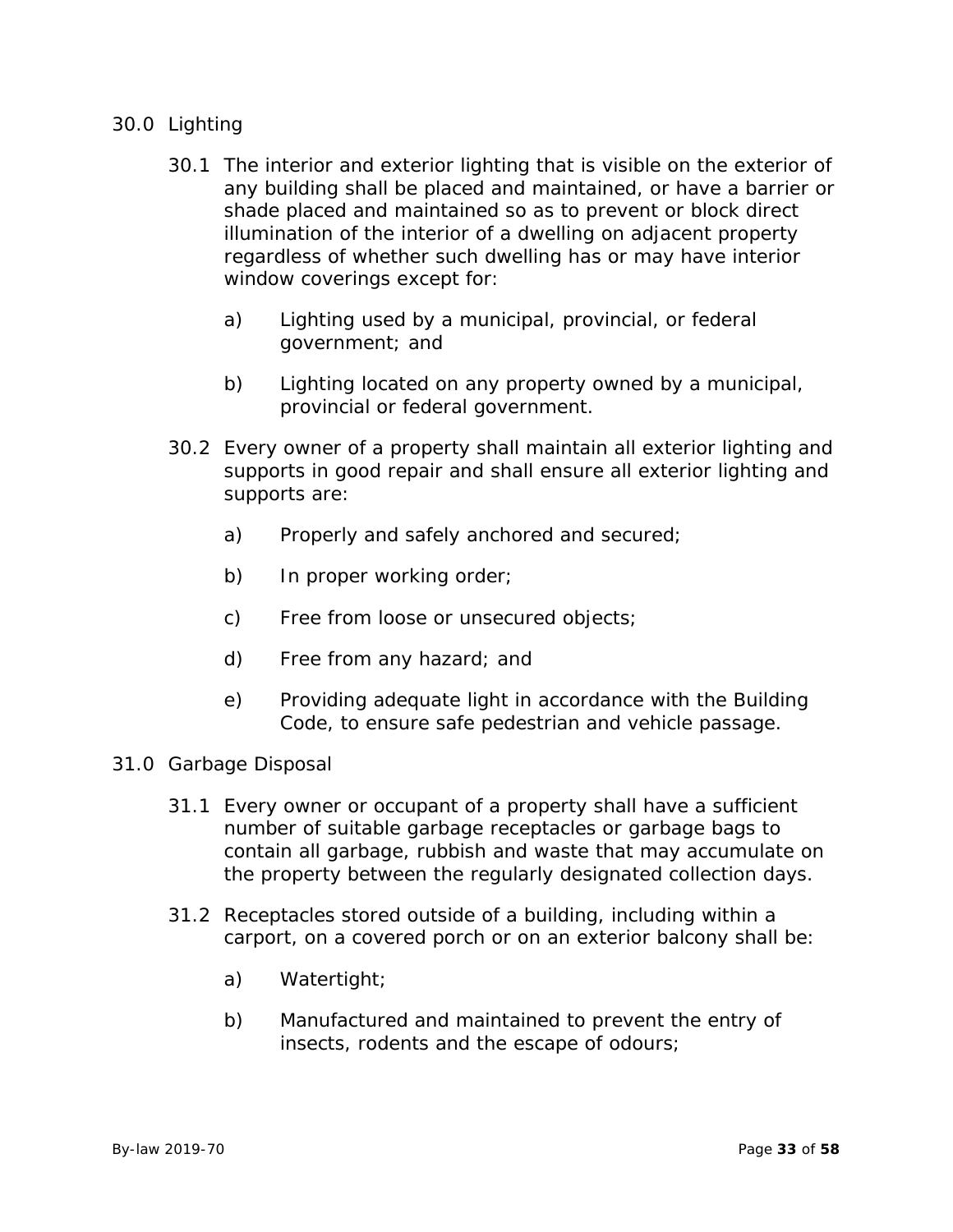- c) Closed at all times except when garbage, refuse, ashes or trade waste is being placed therein or removed therefrom; and
- d) Maintained in a clean and sanitary condition.
- 31.3 Where commercial, industrial or multi-residential on site commercial containers are visible from a public street or lane, or the subject site abuts residential properties, the area where the containers are stored shall be enclosed on all sides by a wall or solid fence not less than 1.8 m (6'), such wall or fence containing an adequate door or gate to allow for the removal of garbage or refuse. Containers that are designed and installed partially below grade are exempt from the requirement to be enclosed.
- 31.4 Every composter or compost pile shall be maintained to deter animals and requires regular maintenance of the composter.
- 31.5 Garbage chutes, disposal rooms, containers and receptacles shall be washed down, disinfected and maintained as is necessary to be clean, odour free and in good working order and repair.
- 32.0 Cleanliness
	- 32.1 Every floor, wall, ceiling, fixture and equipment in a building shall be maintained in a clean and sanitary condition as is appropriate and deemed by the Officer to the use which is being made of the building.
	- 32.2 Every building shall be kept free from rubbish, debris or any condition, which constitutes an accident or health hazard.

# 33.0 Plumbing

- 33.1 All plumbing including drains, water supply pipes, water closets and other plumbing fixtures shall be maintained in good working condition free of leaks and defects and all water pipes and appurtenances thereto shall be protected from freezing.
- 33.2 All plumbing fixtures shall be of such material, construction and design as will ensure that the exposed surface of all parts are hard, smooth, impervious to hot and cold water, readily accessible for cleaning and free from blemishes, cracks, stains,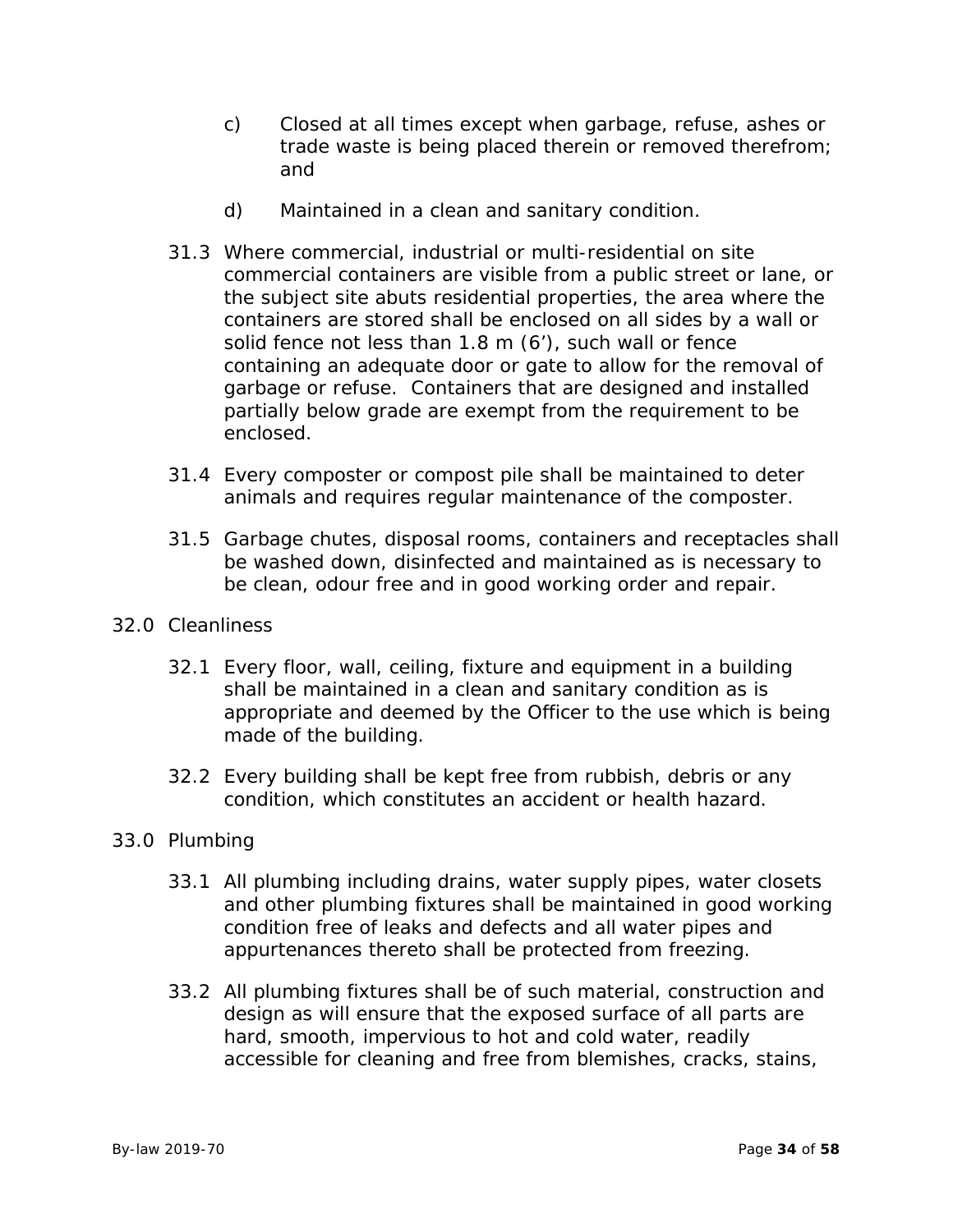or other defects that may harbor germs or impede thorough cleansing.

# 34.0 Electrical

- 34.1 In every building or structure, the electrical wiring, conduit, and all other systems or devices associated with the electrical services shall be in compliance with and maintained according to the regulations made by the Electrical Safety Authority pursuant to the Electricity Act S.O. 1998, c.15, as amended.
- 34.2 In every building or structure, all fuses, breakers, or circuits relating to the electrical system shall not be used in a manner that would exceed the limits established for the related device or system by the Electrical Safety Authority.
- 34.3 If, upon an inspection, it is determined that the electrical installations in a building or structure create or pose a risk of fire because of the inadequacy or want of repair of the installations and their wiring, the Property Standards Officer may order that the electrical installations in the building or structure be inspected by a representative of the Electrical Safety Authority referred to in Part VIII of the Electricity Act, 1998 and that the costs of the inspection be paid by the owner or occupant of the building or structure.
- 34.4 The capacity of the system of circuits and electrical outlets within a building or structure shall be adequate for the intended use of all rooms, and adequate electrical outlets shall be installed to prevent the need for extension cords or other extensions being used as a permanent wiring system.

# 35.0 Elevating Devices

35.1 Every elevator and other elevating devices, including all mechanical and electrical equipment, lighting fixtures, lamps, buttons, floor indicators, ventilation fans, and emergency communication systems shall be operational, accessible and maintained in good repair at all times.

#### 36.0 Means of Egress

36.1 Every building shall have a safe, continuous and unobstructed passage from the interior of the building to the exterior at the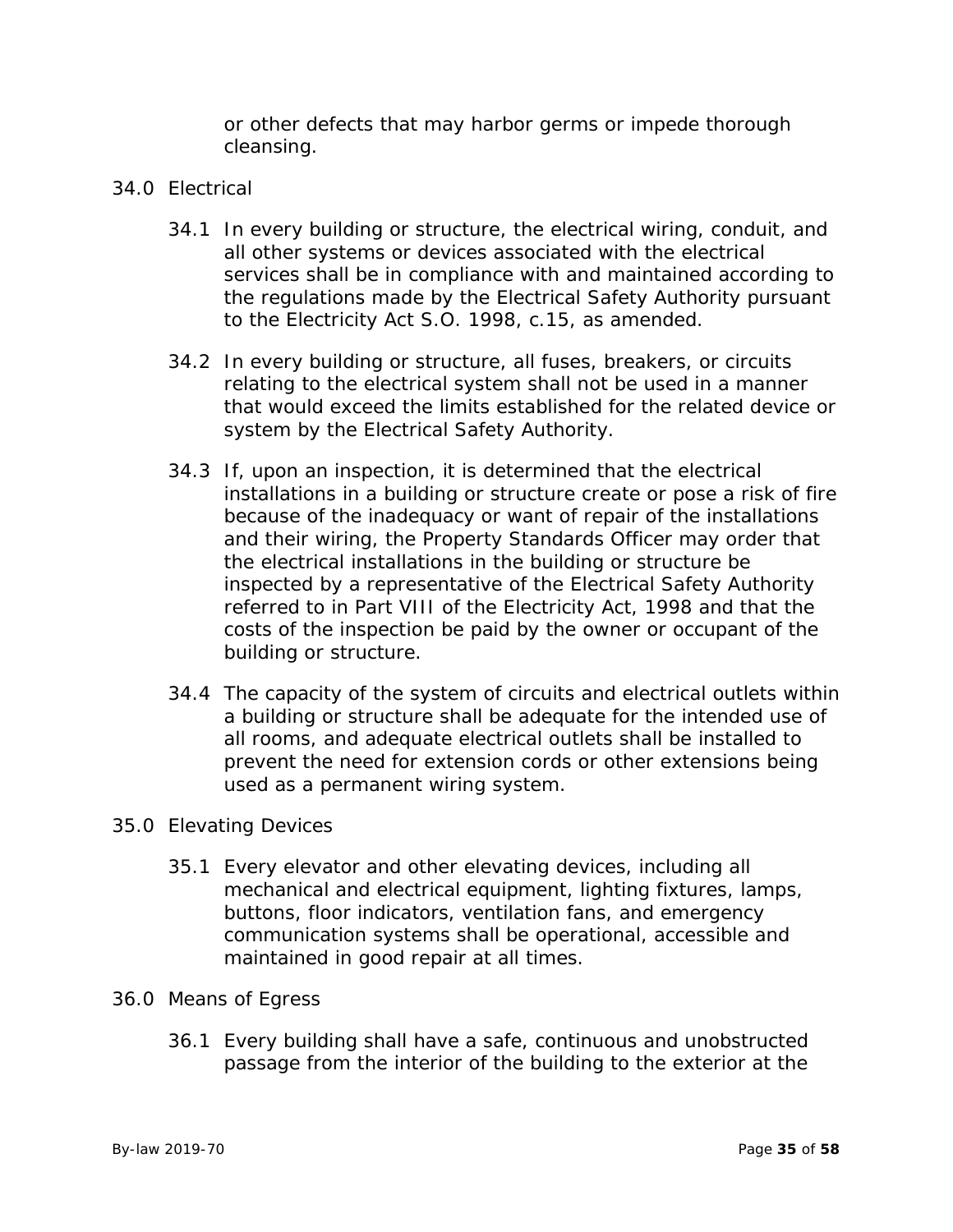street or grade level.

36.2 Every means of egress shall be maintained in good repair and free of objects, obstructions or conditions which may constitute a health, safety or fire hazard.

# **Part IV – Additional Residential Property Standards**

- 37.0 General Standards
	- 37.1 Every residential property shall be maintained in a clean, sanitary manner.
	- 37.2 Accumulation or storage of garbage, refuse, appliances, or furniture in a means of egress shall not be permitted.
- 38.0 Doors, Windows & Mail Boxes
	- 38.1 In every dwelling with at least one entrance door shall be capable of being locked from both the interior and exterior of the dwelling but readily openable from the interior of the dwelling without the use of keys or tools.
	- 38.2 Every entrance door to a dwelling unit shall be a solid core door excluding the glazed areas.
	- 38.3 Notwithstanding the requirements of subsection 38.1, any exterior doors or windows intended to be opened shall be equipped with hardware capable of being locked or otherwise secured from the interior of the building, however they shall be capable of being readily opened from the interior without the use of keys.
	- 38.4 Every window in a dwelling that is located above the first storey of multiple dwelling shall be protected with a guard or equipped with a safety device that would prevent any part of the window from opening greater than would permit the passage of a 100 mm (4") diameter sphere. Such safety device shall not prevent the window from being fully opened during an emergency situation by an adult without the use of tools. This requirement does not apply to any window where the top surface of the window sill is located more than 480 mm (19 inches) above the finished floor on one side of the window, or the window is located in a room or space with the finished floor located less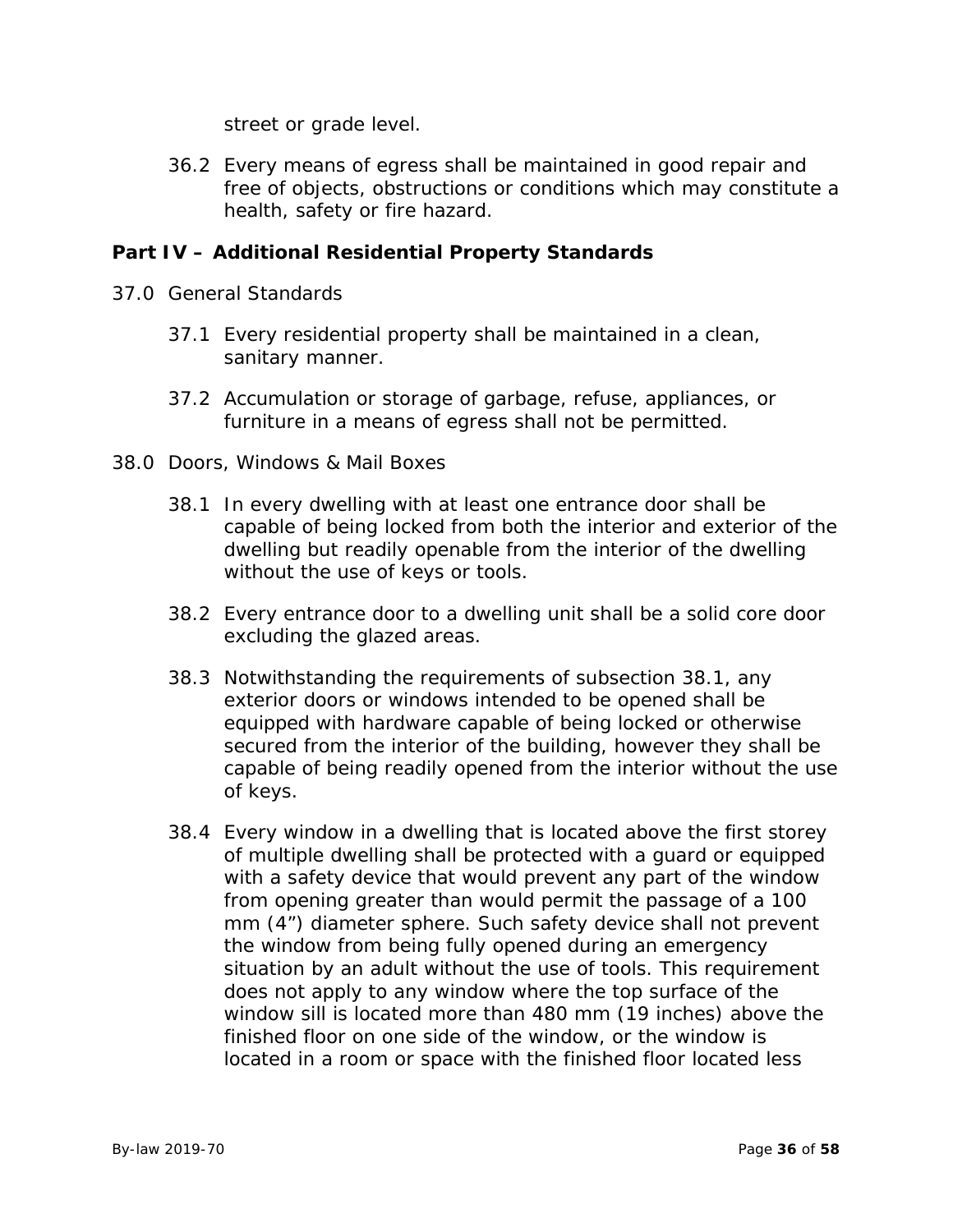than 1800 mm (5 feet and 11 inches) above the floor or ground on the other side of the window.

- 38.5 Each window requiring a safety device referred to in subsection 38.4 need only be installed at the request of a tenant of a dwelling in which children under the age of ten years are occupants.
- 38.6 In multiple dwellings where a voice communications system between each dwelling and the front lobby and a security locking and release facilities for the entrance have been provided and are controlled from each dwelling, such facilities shall be maintained in good repair.
- 38.7 Where mailboxes or mail slots are provided in multiple dwellings, they shall be:
	- a) Maintained in good repair;
	- b) Secured with a locking device; and
	- c) One shall be provided for each dwelling.
- 39.0 Kitchens
	- 39.1 Every dwelling shall contain a kitchen area equipped with a sink served with hot and cold water, storage facilities, a counter-top work area which is impervious to water and grease and is easily cleaned, and space for a stove and refrigerator.
	- 39.2 Every kitchen shall have connected and operating gas or electrical supply for cooking and refrigeration purposes as approved by the appropriate authority.
	- 39.3 Except as permitted by the Building Code, combustible framing, finishes and cabinets located directly above a range shall be not less than 750 mm (30") above the range burners or elements.
	- 39.4 Materials, items or components in a kitchen including but not limited to the cupboards, cupboard doors, drawers, counter tops and all hardware shall be maintained in good repair or replaced.
	- 39.5 Where appliances are provided, they shall be maintained in good repair and in a safe condition.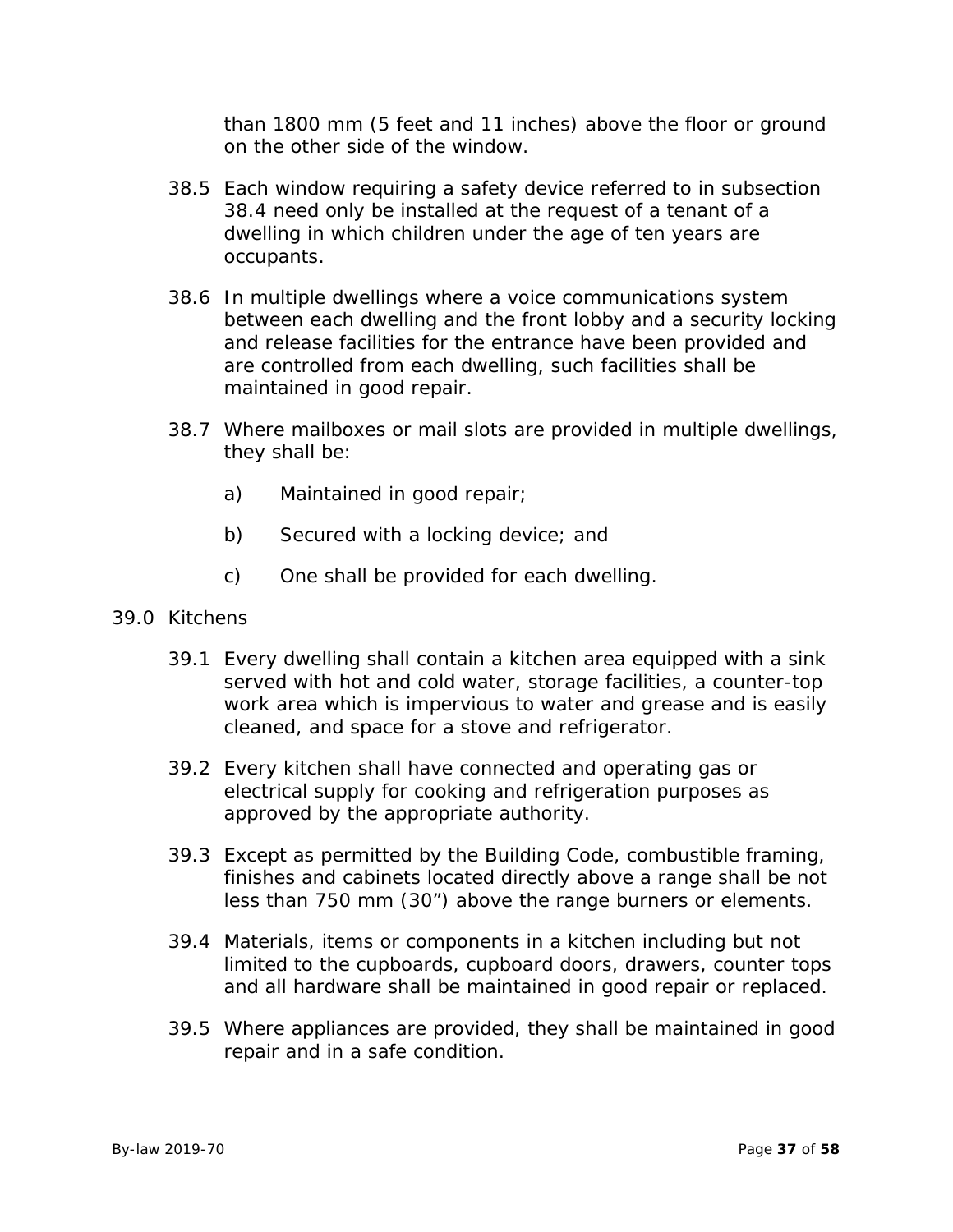- 40.0 Basement Floors
	- 40.1 Basements or cellars which are served by a stairway leading from the dwelling or from outside the dwelling shall have a concrete floor, and, when required for drainage, a floor drain shall be located at the lowest point of the said floor and connected to a sewage system.
	- 40.2 A concrete floor in a basement or cellar shall be maintained free from cracks, breaks or other defects so as not to create an accident hazard or to permit the entry of water.
- 41.0 Bathroom & Washroom Facilities
	- 41.1 Every dwelling shall contain plumbing fixtures consisting of at least:
		- a) A water closet;
		- b) A kitchen sink;
		- c) A wash basin; and
		- d) A bathtub or shower.
	- 41.2 Every sink, wash basin, lavatory, bathtub or shower required by this by-law to be installed and maintained in a dwelling shall have an adequate supply of both hot and cold water with a flow and pressure sufficient for the intended use of the fixture.
	- 41.3 The maximum temperature of hot water supplied to any plumbing fixture, except for installed dishwashers and clothes washers, in any dwelling shall be supplied at a temperature of not less than be 49°C (120°F).
	- 41.4 Where a dwelling is used as a boarding house, the occupants may share a single bathroom provided that:
		- a) A total of not more than five (5) persons occupy the dwelling;
		- b) For each additional five (5) persons or less, there shall be an additional water closet, and bathtub or shower; and
		- c) Access to the bathroom can be gained without going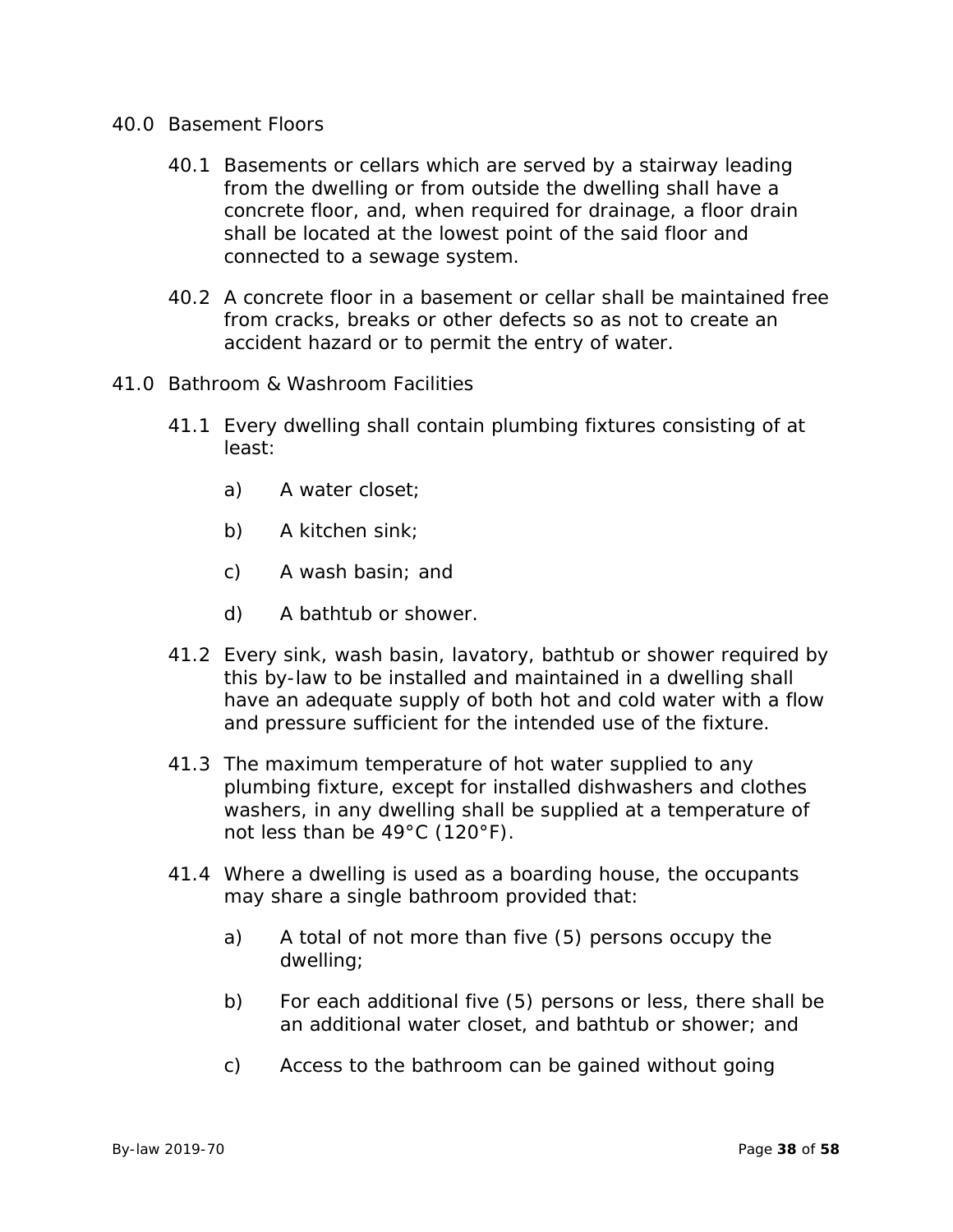through habitable rooms or outside of the dwelling.

- 41.5 A toilet or urinal shall not be located within a dwelling in a room used for:
	- a) The preparation, cooking, storing or consumption of food; or
	- b) Sleeping purposes.
- 42.0 Heating & Heating Systems
	- 42.1 Every dwelling unit shall be provided with a heating system capable of continuously maintaining an indoor air temperature of not less than:
		- a) 21°C (70°F) in all habitable rooms and interior living spaces (excluding attached garages); and
		- b) 15°C (59°F) in heated crawlspaces.
	- 42.2 The indoor air temperatures specified in subsection 42.1 are to be maintained between the 15th day of September of one year and the 31st day of May the following year unless otherwise specified by the Chief Building Official.
	- 42.3 For the purpose of subsection 42.1, heat shall be provided and maintained so that the room temperature at 1.5 m (59") above the floor and 1 m (39") from the exterior walls in all habitable rooms and in any area intended for use by occupants including bathrooms, powder rooms, laundry rooms but excluding unheated spaces such as enclosed porches, sunrooms and garages, is the minimum specified temperature.
	- 42.4 No portable heating equipment shall be used as a primary source of heat in any room.
	- 42.5 The heating system shall be maintained in good working condition so as to be capable of safely heating the individual dwelling units(s) to the required standard.
- 43.0 Fire Escapes & Alarms
	- 43.1 In every dwelling unit in a building, a listed smoke alarm, approved by the Canadian Standards Association or Underwriters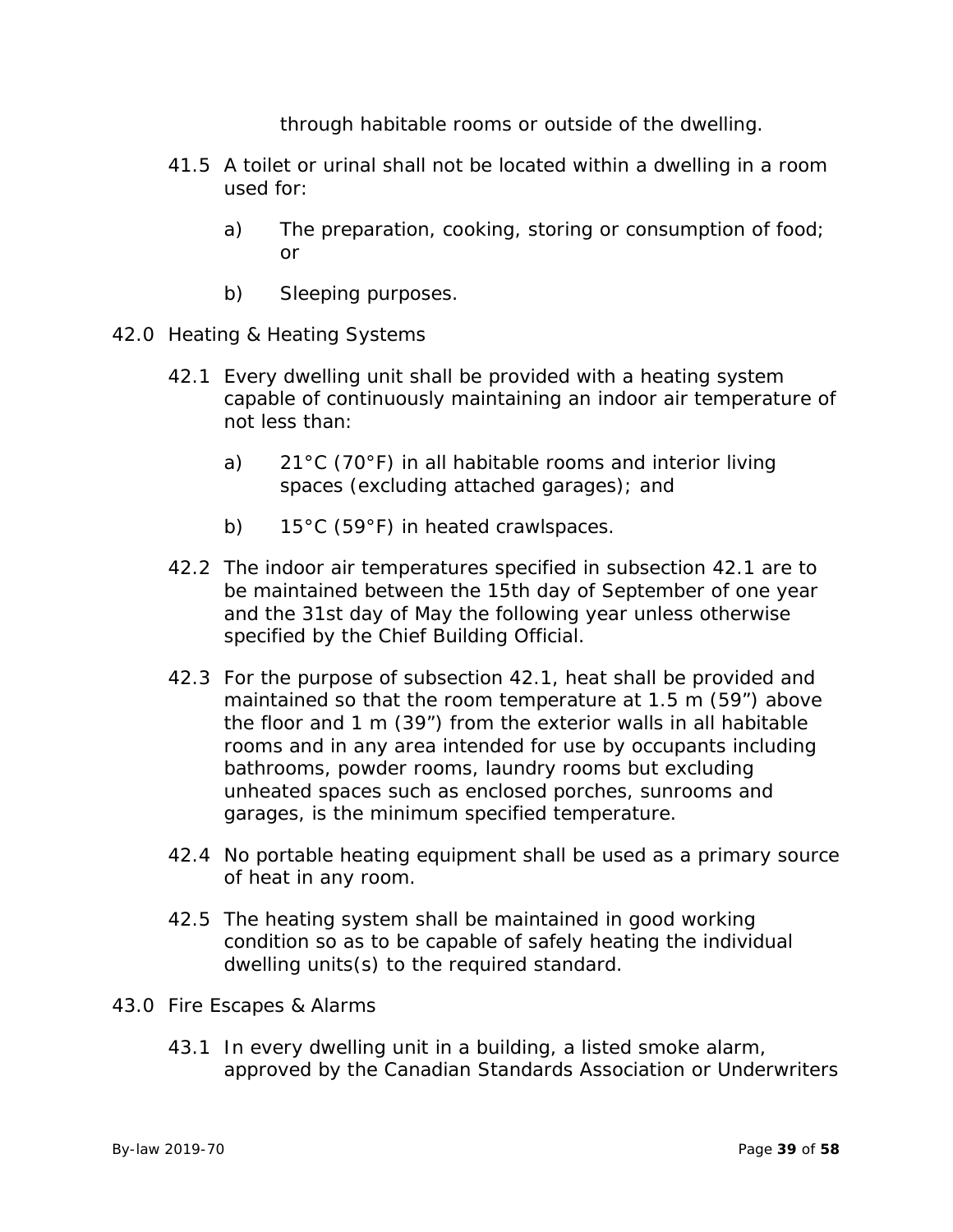Laboratories of Canada, or detectors of the single station alarm type, audible within bedrooms when intervening doors are closed, shall be installed by the owner and occupant between bedrooms or the sleeping area and the remainder of the dwelling unit, such as in a hallway or corridor serving such bedrooms or sleeping area.

- 43.2 Buildings using a fire escape as a secondary means of egress shall have the escape in good condition, free from obstructions and easily reached through an open able window or door.
- 43.3 Every dwelling unit shall be provided with an operable smoke alarm. Smoke alarms shall be located between each sleeping area and on every level within the dwelling unit.
- 43.4 Every floor level containing a bedroom in residential buildings within the scope of Part 9 of the Ontario Building Code, shall be provided with a window or exterior door having a minimum openable area of 0.35 square metres (3.8 square feet) and a minimum dimension of 0.8 metres (15 inches).
- 43.5 An approved carbon monoxide alarm shall be installed and maintained in proper working order in any room and in a dwelling unit which is equipped with a combustion appliance and adjacent to all sleeping areas of the dwelling unit.
- 44.0 Electrical Service
	- 44.1 Every dwelling shall be wired for electricity and shall be connected to an approved electrical supply system and wired to receive electricity.
	- 44.2 The electrical wiring and all electrical fixtures located or used in a dwelling shall be installed and maintained in good working order and in conformity with the Ontario Electrical Safety Authority.
	- 44.3 Every habitable room in a dwelling shall have at least one electrical duplex receptacle for each 11  $m<sup>2</sup>$  (118 ft<sup>2</sup>) of floor space and one additional duplex receptacle for each additional 9  $m<sup>2</sup>$  (97 ft<sup>2</sup>) of floor area.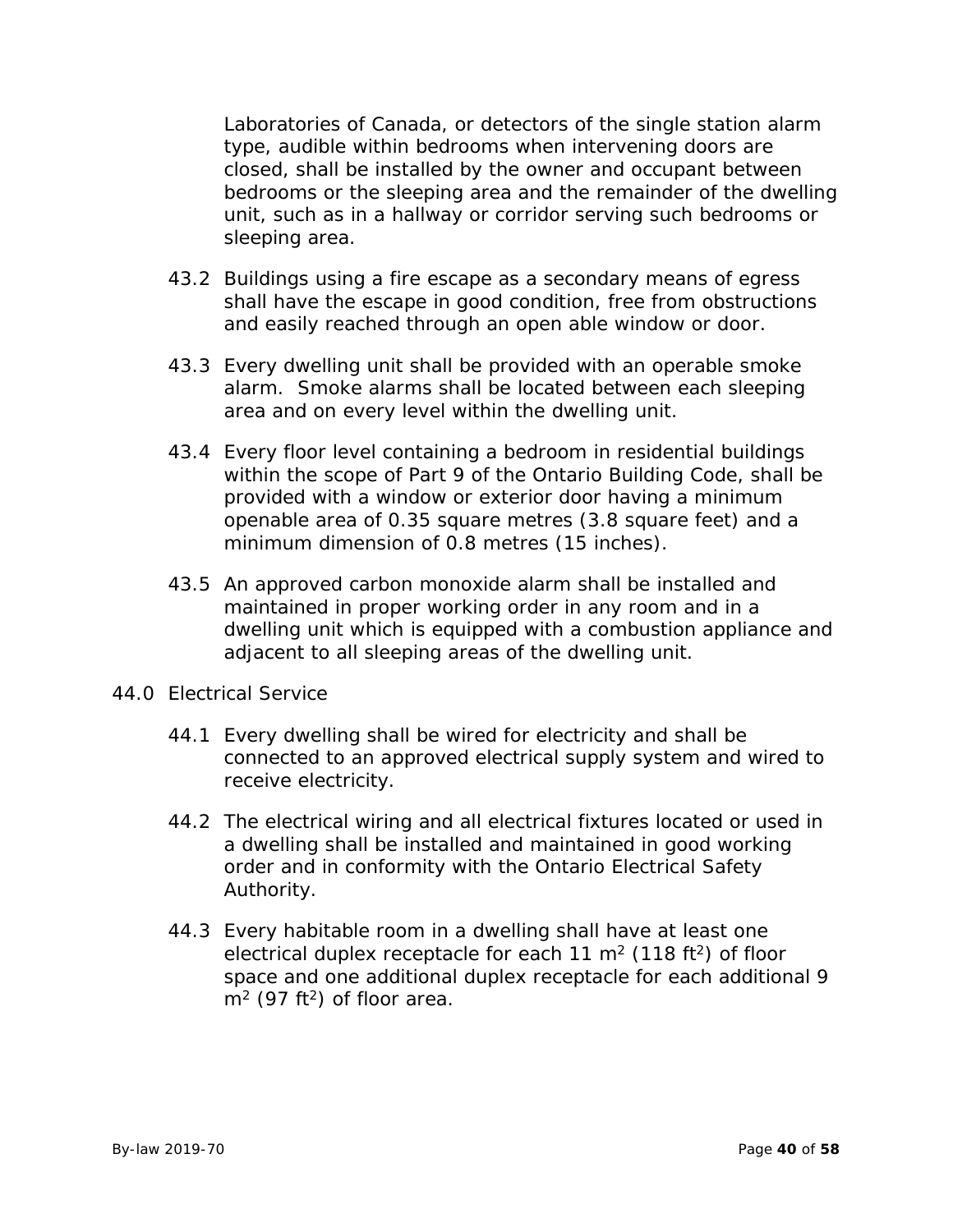#### 45.0 Garages

- 45.1 Every garage attached to a dwelling shall be so maintained as to prevent gas, fumes and carbon monoxide from entering the area of the dwelling.
- 46.0 Natural Light
	- 46.1 Every habitable room, except a kitchen, bathroom or powder room shall have a window or windows, skylights or translucent panels facing directly or indirectly to an outside space and admit as much natural light equal to not less than ten (10) percent of the floor area for living and dining rooms and five (5) percent of the floor area for bedrooms and other finished rooms.

#### 47.0 Light

- 47.1 Every dwelling shall be wired for electricity and lighting equipment shall be installed throughout to provide illumination.
- 47.2 An electrical light fixture shall be installed in every bathroom, hallways, laundry room, furnace room, kitchen, stairwell, and basement.
- 48.0 Ventilation, Chimneys & Vents
	- 48.1 In every dwelling, all habitable rooms, bathrooms and toilet rooms shall have adequate ventilation, either by natural or mechanical means to the standards set out in the Building Code.
	- 48.2 Every basement, cellar and unheated crawlspace shall have venting provided to a size greater than or equal to 0.2% of the floor area served.
	- 48.3 Every attic shall have venting provided to a size greater than or equal to 0.3% of the insulation ceiling area served.
	- 48.4 Every dwelling shall be so constructed or otherwise separated to prevent the passage of smoke, fumes, and gases from the part of the dwelling which is not used, designed or intended to be used for human habitation into other parts of the dwelling used for habitation, as required by the Building Code.
	- 48.5 Venting provided to comply with the requirements of subsections 48.1 and 48.2 shall be designed and maintained to prevent the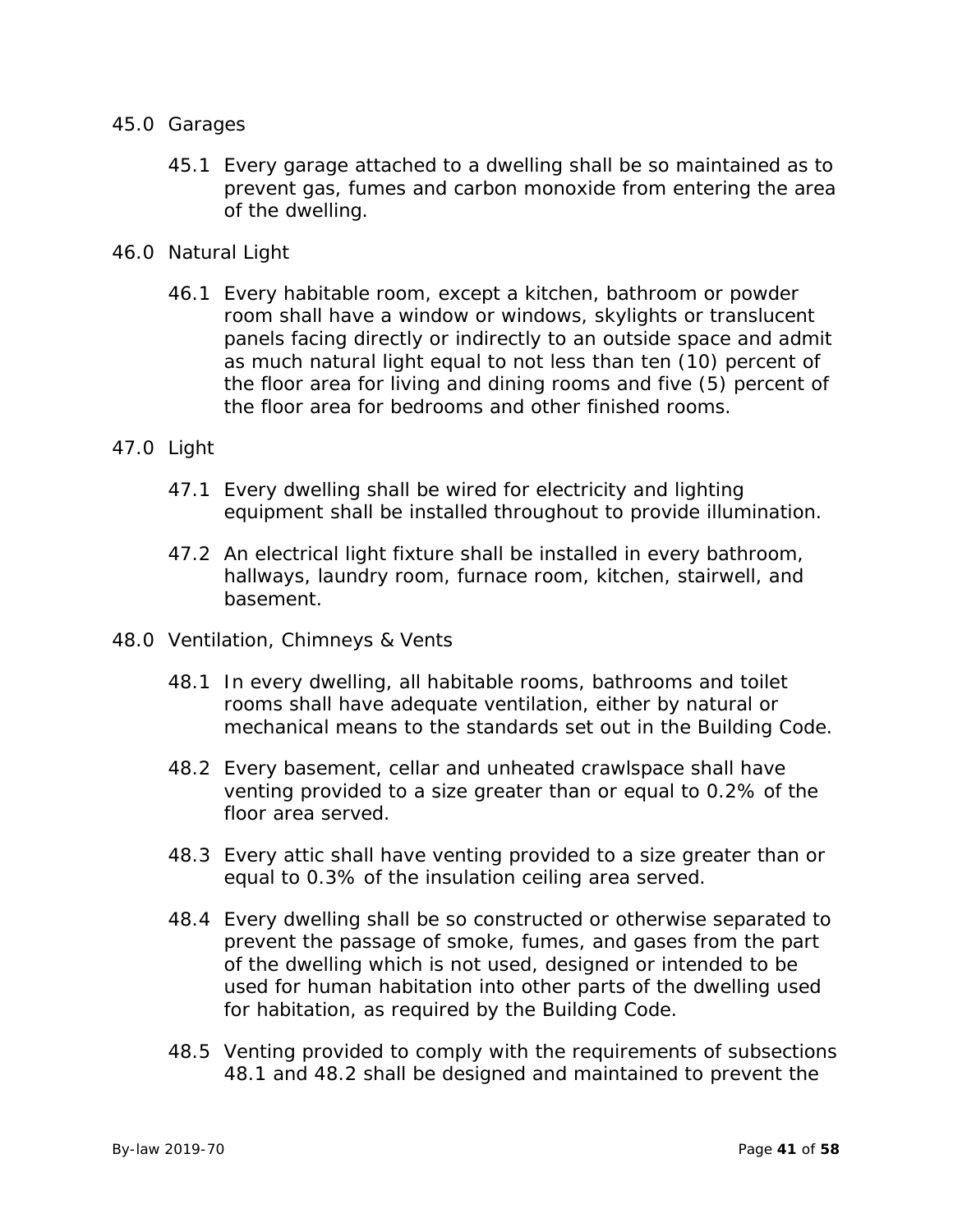ingress of snow, rain, rodents, vermin and insects.

- 49.0 Disconnected Utilities
	- 49.1 No owner or anyone acting on the owner's behalf shall disconnect or cause to be disconnected any service or utility providing light, heat, air conditioning, refrigeration, water or cooking facilities for any property occupied by a tenant or lessee, except for such reasonable period of time as may be required for the purpose of repairing, replacing or altering the service or utility, and then only during the reasonable minimum time that the action is necessary for the purpose of repairing, replacing or otherwise altering said service or utility.
- 50.0 Occupancy Standards
	- 50.1 No person shall use or permit the use of a non-habitable room for use as a habitable room.
	- 50.2 The minimum area of a room for sleeping purposes in a dwelling unit used by only one person shall have a floor area of at least 6 square metres (64.5sq.ft).
	- 50.3 The minimum area of a room for sleeping purposes in a dwelling unit as a bedroom by two or more persons shall be 4 square metres (43 square feet) for each person.
	- 50.4 No basement shall be used as a habitable room unless it meets the following requirements:
		- a) Floor and walls are constructed so as to be impervious to leakage of underground and surface runoff water and treated against dampness;
		- b) Each habitable room shall meet all requirements for light, ventilation, area and ceiling height prescribed in this Bylaw or the Building Code; and
		- c) Access to each habitable room shall be gained without passage through a furnace or boiler room.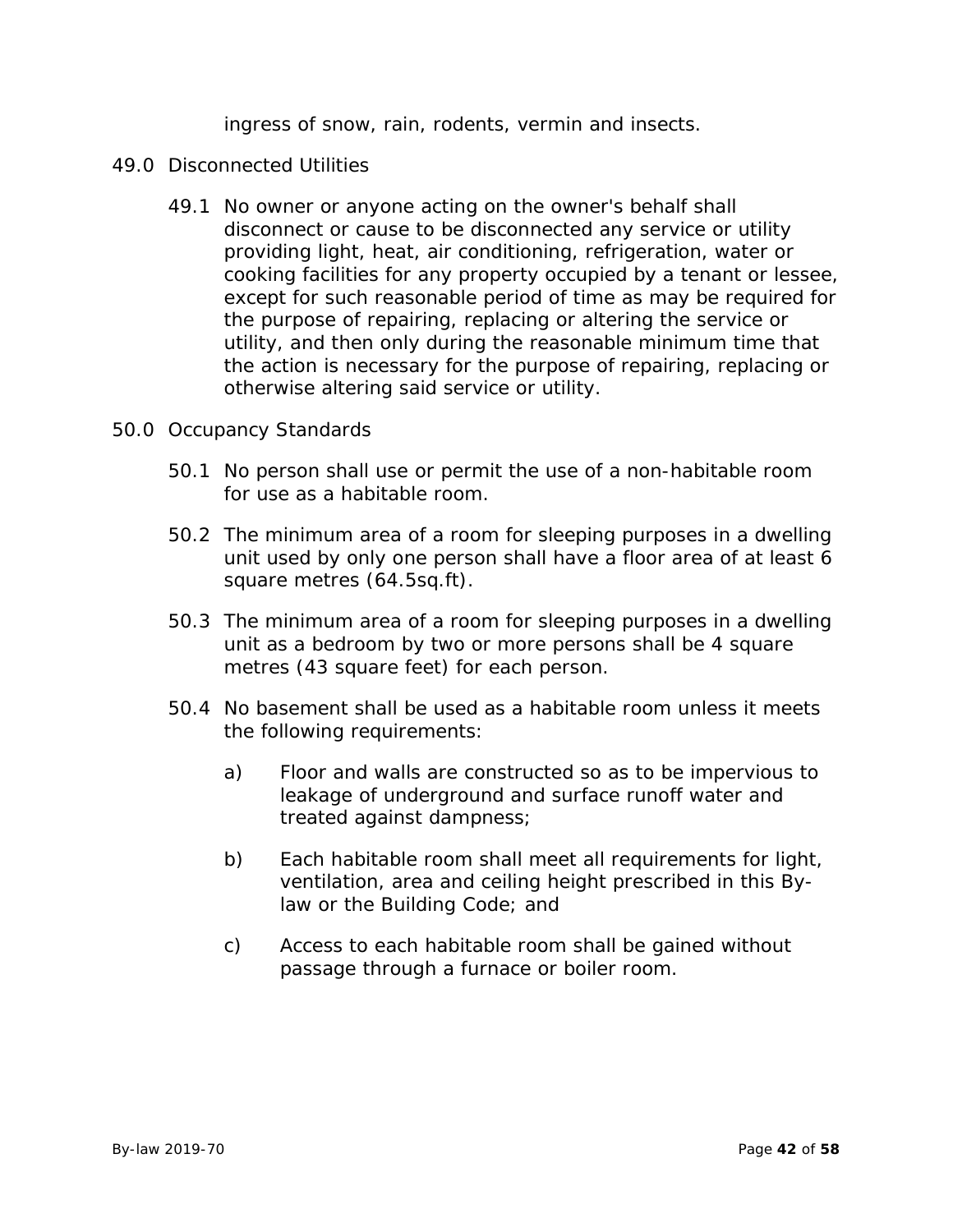# **Part V – Heritage Properties**

## 51.0 Minimum Maintenance Standards

- 51.1 In addition to the minimum standards for the maintenance and occupancy of property in the Municipality as set out in this bylaw, the owner or occupant of any heritage property shall:
	- a) Maintain, preserve and protect the heritage attributes so as to maintain the heritage character, visual and structural heritage integrity of the building or structure; and
	- b) Maintain the property in a manner that will ensure the protection and preservation of the heritage attributes and values.
- 51.2 The minimum maintenance standards as set out above for heritage property shall also apply to the elements, features or building components including roofs, walls, floors, retaining walls, foundations and independent interior structures and structural systems that hold up, support or protect the heritage values and attributes and without which the heritage values and attributes may be at risk.
- 52.0 Repair of Heritage Attributes
	- 52.1 Despite any other provision of this by-law, where a heritage attribute of a heritage property can be repaired, the heritage attribute shall not be replaced and shall be repaired:
		- a) In a manner that minimizes damage to the heritage values and attributes;
		- b) In a manner and technique that maintains the design, colour, texture, grain or other distinctive features of the heritage attribute;
		- c) Using the same types of material as the original and in keeping with the design, colour, texture, grain and any other distinctive features of the original; and
		- d) Where the same types of material as the original are no longer available, using alternative materials that replicate the design, colour, texture, grain or other distinctive features and appearance of the original material.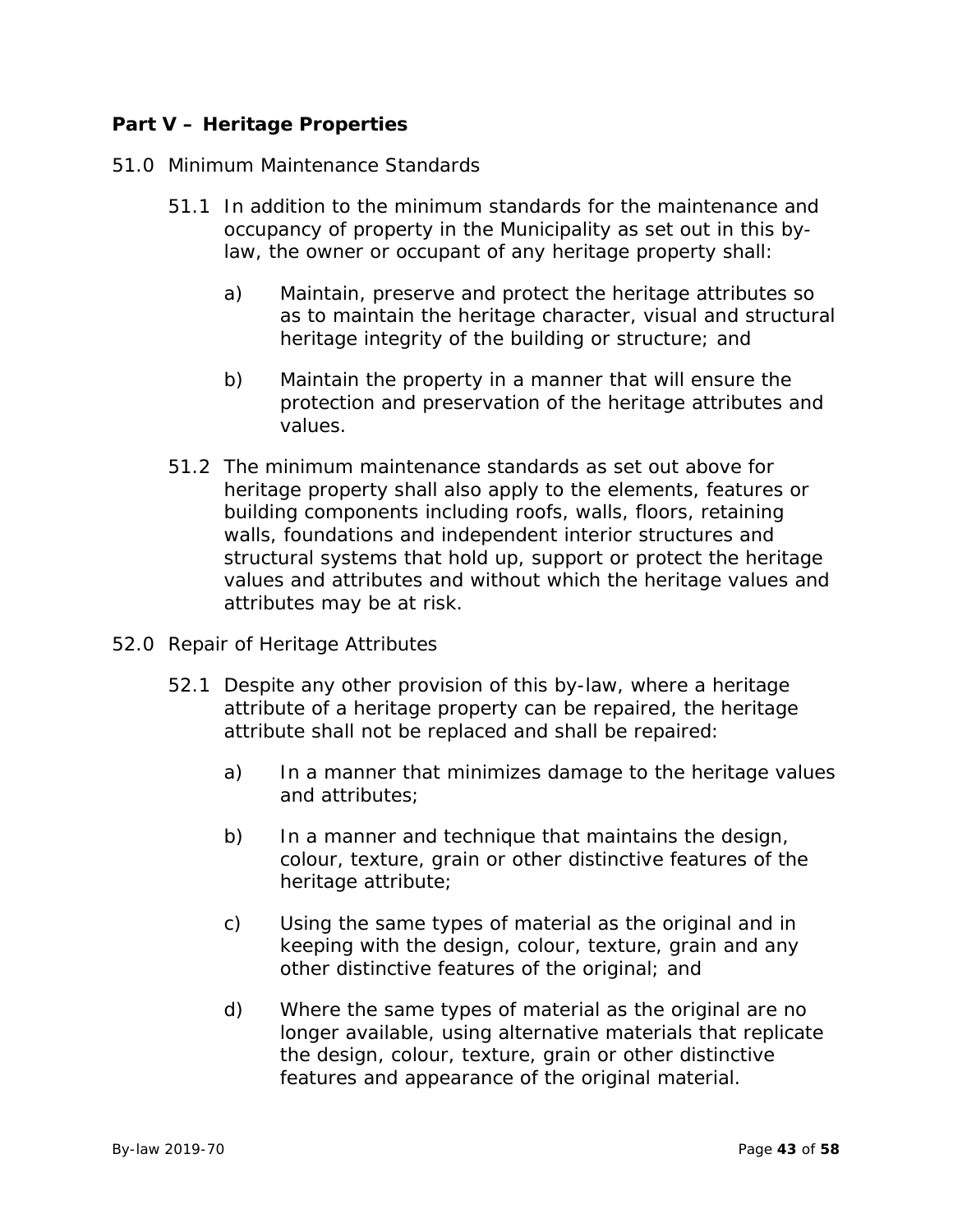- 53.0 Replacement of Heritage Attributes
	- 53.1 Despite any other provision of this by-law, where a heritage attribute of a heritage property cannot be repaired, the heritage attribute shall be replaced:
		- a) Using the same types of material as the original;
		- b) Where the same types of material as the original are no longer available, using alternative materials that replicate the design, colour, texture, grain or other distinctive features and appearance of the original material; and
		- c) In such a manner as to replicate the design, colour, texture, grain and other distinctive features and appearance of the heritage attribute.
- 54.0 Clearing and Levelling of Heritage Properties
	- 54.1 Despite any other provision of this By-law, or the Building Code Act, 1992, no building or structure on a Part IV Heritage Property or a Part V Heritage Property may be altered or cleared, including but not limited to removed, demolished or relocated except in accordance with the Ontario Heritage Act.
- 55.0 Vacant and Damaged Heritage Properties
	- 55.1 Where a building on a Part IV or a Part V Heritage Property remains vacant or unoccupied for a period of ninety (90) days or more, the owner shall ensure that appropriate utilities serving the building are connected as required to provide, maintain and monitor proper heating and ventilation to prevent damage caused to the building by fluctuating temperatures and humidity.
	- 55.2 Where a building on a Part IV or a Part V Heritage Property is vacant or damaged by accident, storm, neglect, intentional damage, or other causes, the owner shall protect the building against the risks of accident, intentional damage, fire, storm, neglect or other causes and shall effectively prevent the entrance of the elements, unauthorized persons, or the infestation of pests by closing and securing openings to the building with at least 19 mm (3/4") weatherproofed sheet plywood boarding: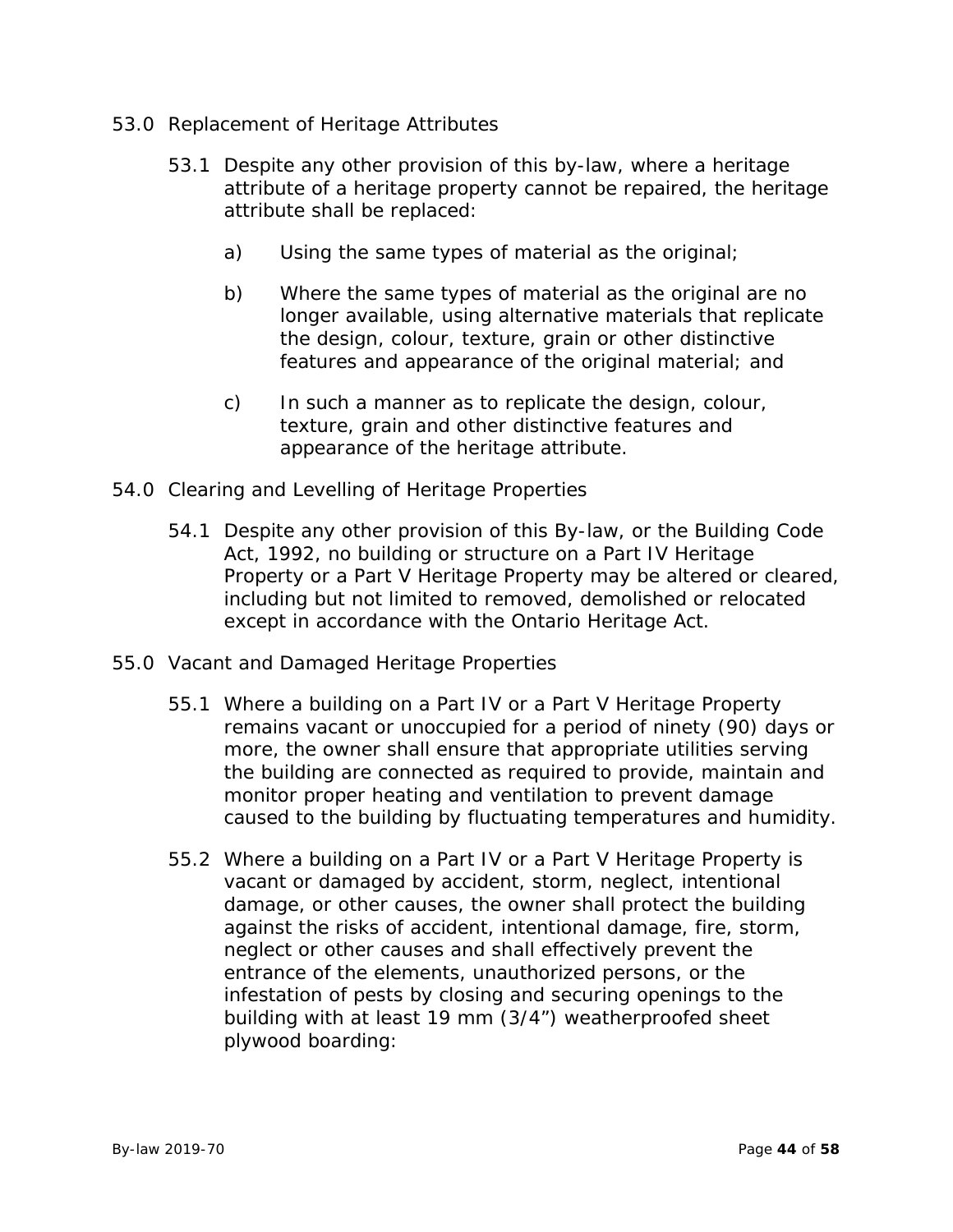- a) That completely covers the opening and is properly fitted in a watertight manner within the side jambs, the head jamb and the exterior bottom sill of the door or window opening so the exterior trim and cladding remains uncovered and undamaged by the boarding;
- b) That is fastened securely in a manner that minimizes damage to the heritage attributes and the historic fabric and is reversible; and
- c) That minimizes visual impact and maintains the architectural feature of the building.
- 55.3 Subject to any applicable provisions of the Ontario Heritage Act, where the minimum standard imposed by subsection 55.2 has, more than once, failed to exclude unauthorized entry, and further where the owner's control, attendance or lack of security measures to protect the heritage property suggests that a more secure option be used, the owner shall supply such measures, including improved security of closures, as may be required by the Chief Building Official or Property Standards Officer.
- 55.4 Despite subsection 55.3, no window, door or other opening on a Part IV Heritage Property or a Part V Heritage Property shall be secured by brick or masonry units held in place by mortar unless required by the Municipality.
- 56.0 Conflict
	- 56.1 In the event of a conflict between the provisions of this part regarding heritage property and any other part of this by-law or the Building Code, the provision that establishes the highest standard for the protection of the heritage attribute shall prevail.

# **Part VI – Vacant, Fire Damaged Lands & Buildings**

- 57.0 Vacant Buildings & Lands
	- 57.1 For the purpose of this section "Derelict" shall mean any building that is vacant and has experienced structural failure in whole or in part.
	- 57.2 For the purpose of maintenance of vacant buildings, all provisions within this by-law which regulate interior conditions of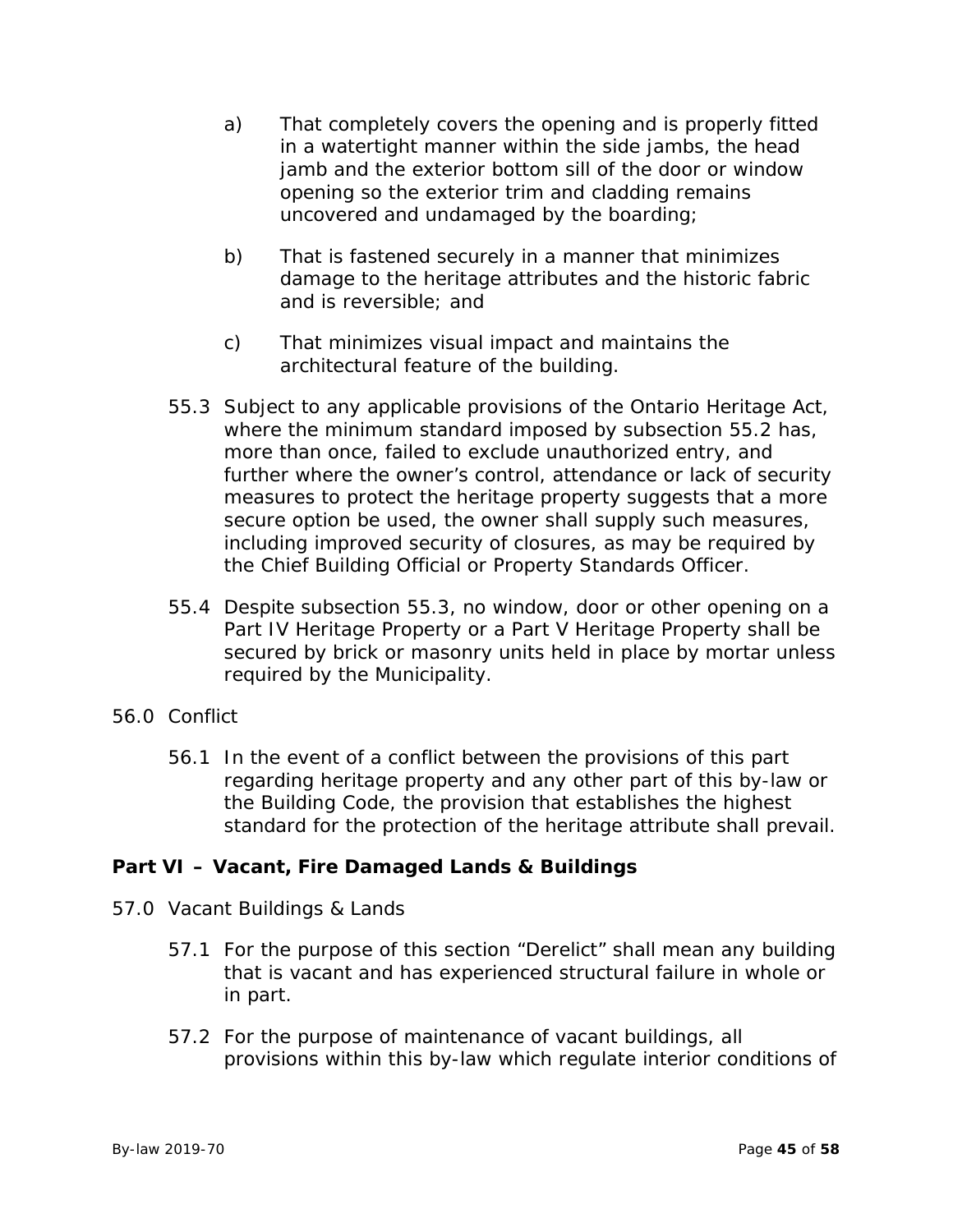a building shall not apply. All provisions within this by-law which regulate exterior conditions and structural integrity shall apply with the exception of sections 22.0 and 38.0 when the building's exterior openings are boarded in accordance with this By-law.

- 57.3 Where any building is vacant or unoccupied, the owner shall protect every such building against the risk of fire, accident or other such hazard and shall effectively prevent the entrance thereto of all unauthorized persons.
- 57.4 Doors, windows, hatches and any other such opening through which entry may be gained are required to be kept in good repair and secured from unauthorized entry, or entry shall be prevented by closing and securing each opening with at least 12.7mm (1/2") weatherproof sheet plywood securely fastened to the building and painted a colour compatible to the surrounding walls.
- 57.5 Where a building remains vacant for a period of time greater than ninety (90) days, the Owner shall ensure that all utilities serving the building, which are not required for the safety and security or maintenance thereof, are properly disconnected or otherwise secured, to prevent accidental or malicious damage to the building or adjacent property.
- 57.6 If a vacant building becomes derelict as defined in this by-law, the owner or their agent shall bring the building into compliance with all structural and exterior maintenance provisions of this by-law or such building shall be demolished in accordance with the Building Code Act.
- 58.0 Damaged Buildings & Lands
	- 58.1 Where a building is damaged by accident, storm, fire, neglect or other causes or intentional damage, the owner shall demolish or repair the building within thirty (30) days or a reasonable time arranged for and approved by the Chief Building Official.
	- 58.2 Where a building is damaged by accident, storm, fire, neglect or other causes or intentional damage, immediate steps shall be taken to prevent or remove a condition which might endanger persons on or near the property and the building or structure shall be properly supported and barricaded until the necessary demolition or repair can be carried out.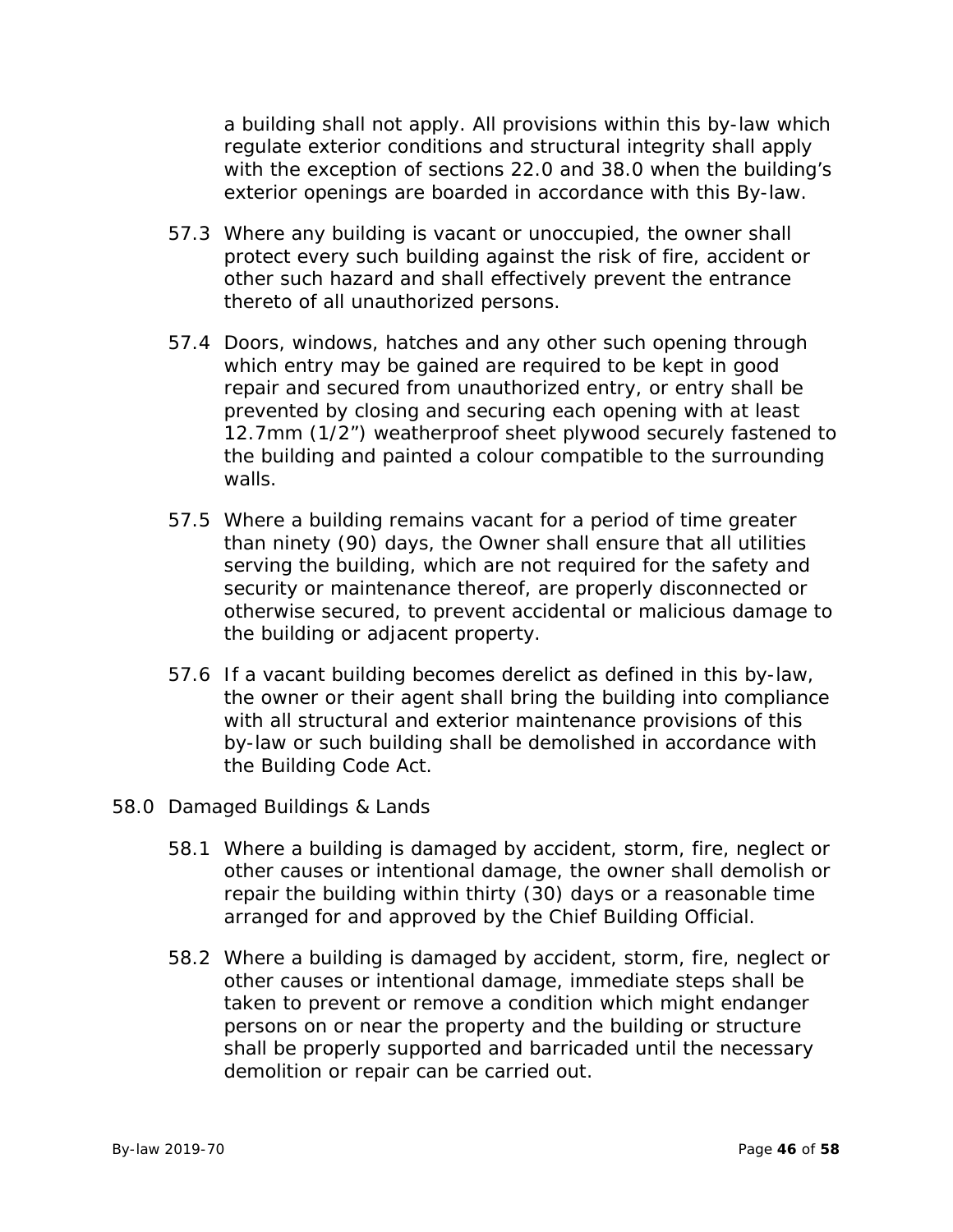- 58.3 Where a building is damaged by accident, storm, fire, neglect or other causes or intentional damage, the owner shall protect the building against further risk or further damage, accident or other danger, and shall effectively prevent entrance thereto by all unauthorized persons by closing and securing each opening to the building with at least 12.7 mm (1/2") weatherproof sheet plywood securely fastened to the building and painted a colour compatible to the surrounding walls.
- 58.4 The exterior walls and other surfaces of the building shall have smoke damage or other defacement removed and the surfaces refinished.
- 58.5 Exterior walls, roofs and other parts of a building shall be free of objects and materials, which may create a hazard. Such objects or materials shall be removed, repaired or replaced so as to create a safe condition.
- 58.6 In the event the building or structure is beyond repair, the land shall be cleared of debris and remains and shall be left in a graded, level and safe condition without unreasonable delay.
- 59.0 Demolition
	- 59.1 Where a building, accessory building, fence or other structure is demolished, the property shall be cleared of all rubbish, waste, debris, refuse, masonry, lumber and left in a graded and leveled condition.
	- 59.2 Where a building, accessory building, fence or other structure is being demolished, every precaution shall be taken to protect adjoining properties and members of the public. The precautions to be taken include the erection of fences, barricades, covered walkways for pedestrians and any other means of protection necessary for the protection of the adjoining properties and members of the public.
	- 59.3 Prior to demolishing any building, a Demolition Permit must first be obtained from the Chief Building Official.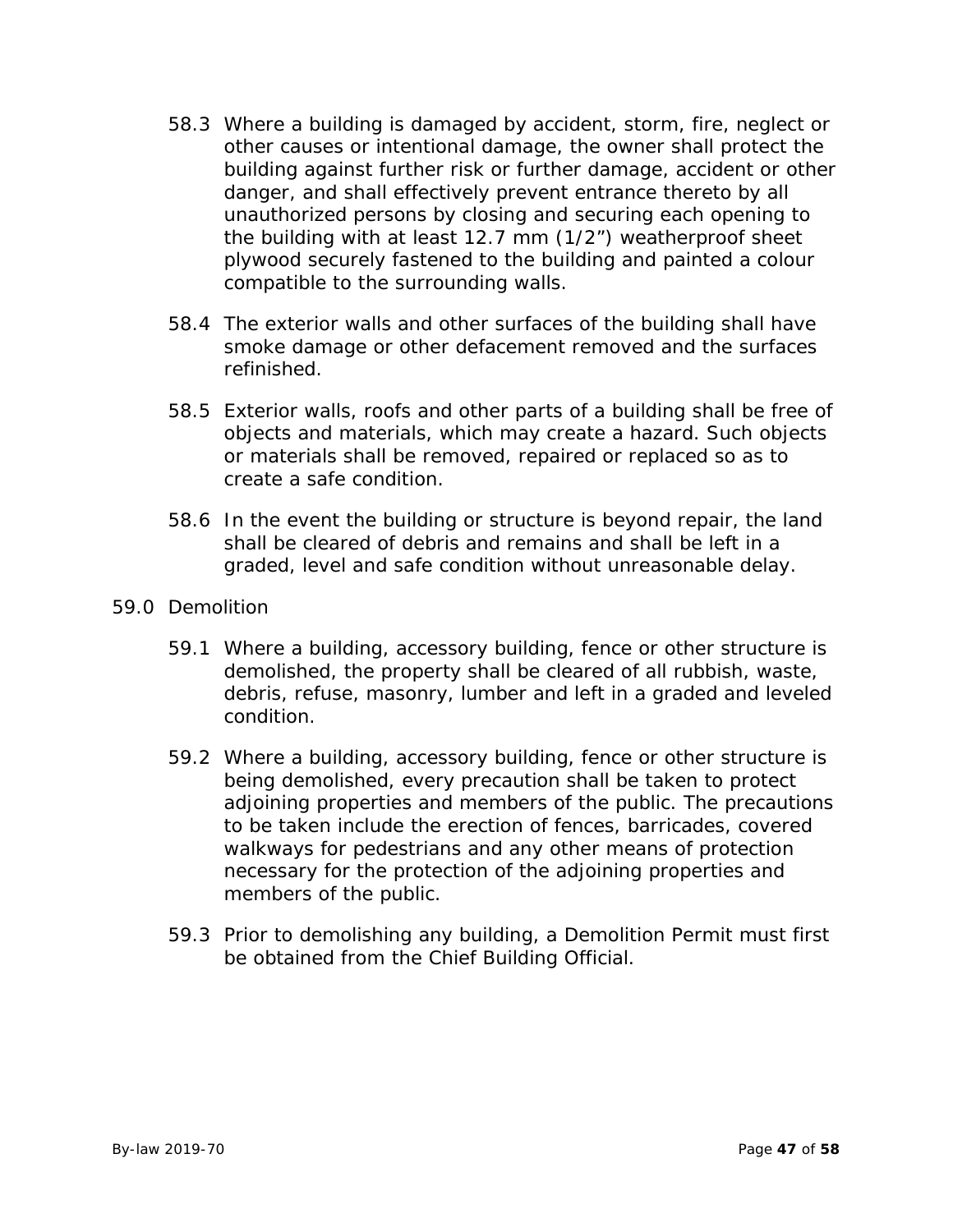# **Part VII – Additional Non-Residential Properties Including Farmland**

- 60.0 Non-Residential Properties Including Farmland
	- 60.1 The warehousing or storage of material or operative equipment that is required for the continuing operation of industrial or commercial uses lawfully permitted on the property by a by-law passed pursuant to Section 34 of the Planning Act shall be maintained in a neat and orderly fashion so as not to create a fire or accident hazard and shall be stored or located in such a way to provide unobstructed access for emergency vehicles.
	- 60.2 All non-residential buildings shall have sufficient windows and lighting fixtures necessary for the safety of all persons attending the premises or as may be required by the Occupational Health and Safety Act for industrial and commercial properties. Lighting shall not be positioned so as to cause any impairment of use or enjoyment of neighboring properties. Light fixtures designed to provide exterior illumination on any lot shall be installed so that the light is directed or deflected away from adjacent lots and streets in such a manner as to not confuse persons driving vehicles on such streets, and as not to cause a nuisance to adjacent properties.
	- 60.3 Notwithstanding any provision in this By-Law to the contrary a farm property meeting the definition of "Agricultural Operation" under the Farming and Food Production Protection Act, 1998, S.O 1998, c.1, may store agricultural equipment outdoors provided it is placed or arranged so as not to create a safety or health hazard to persons on the property, and does not block emergency access to or from the property.
	- 60.4 For the purposes of Section 60.3 above, "store" in relation to farm equipment means equipment that is not in use, and includes equipment that is not operational and equipment in need of repair.

# **Part VIII – Offences and Penalties**

- 61.0 Obligations and Prohibitions
	- 61.1 No owner or occupant of property shall use, occupy, allow, permit or acquiesce in the use or occupation of the property unless such property conforms to the standards prescribed in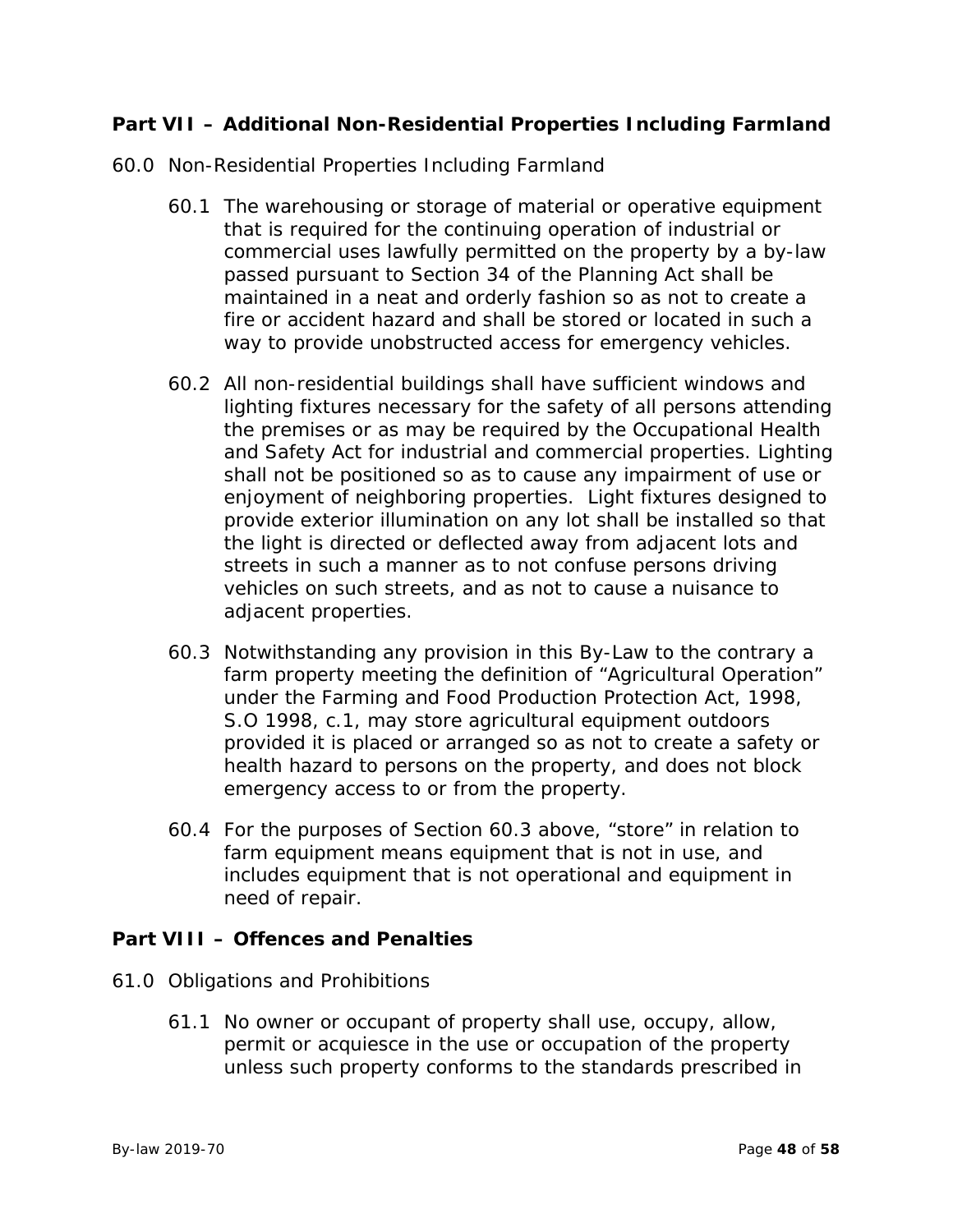this by-law.

- 61.2 No person, being the owner, tenant or occupant of a property, shall fail to maintain the property in conformity with the standards required by this by-law.
- 61.3 Every tenant of a dwelling, in that part of the dwelling that the tenant occupies or controls and if not indicated on a written agreement between owner and tenant shall:
	- a) Maintain all plumbing, cooking, refrigerating appliances and fixtures and all storage facilities and other equipment therein in a clean and sanitary condition;
	- b) Exterminate insects, rodents or other pests within his/her dwelling;
	- c) Dispose of garbage and refuse into provided facilities in a clean and sanitary manner in accordance and as established by the Municipality in accordance with any applicable by-laws;
	- d) Keep all exits from the dwelling clean and unobstructed; and
	- e) Maintain the dwelling in a clean and sanitary condition.
- 61.4 No person shall hinder, obstruct, assault or interfere with or attempt to hinder, obstruct, assault or interfere with a Property Standards Officer or a person acting under their instructions in the exercise of a power or the performance of a duty under this by-law.
- 61.5 Every person shall assist any entry, inspection, examination, testing or inquiry by an officer in the exercise of a power of performance of a duty under this by-law.
- 61.6 In accordance with the Building Code Act, no person shall neglect or refuse:
	- a) To produce any documents, drawings, specifications or things required by a Property Standards Officer; or
	- b) To provide any information required by a Property Standards Officer.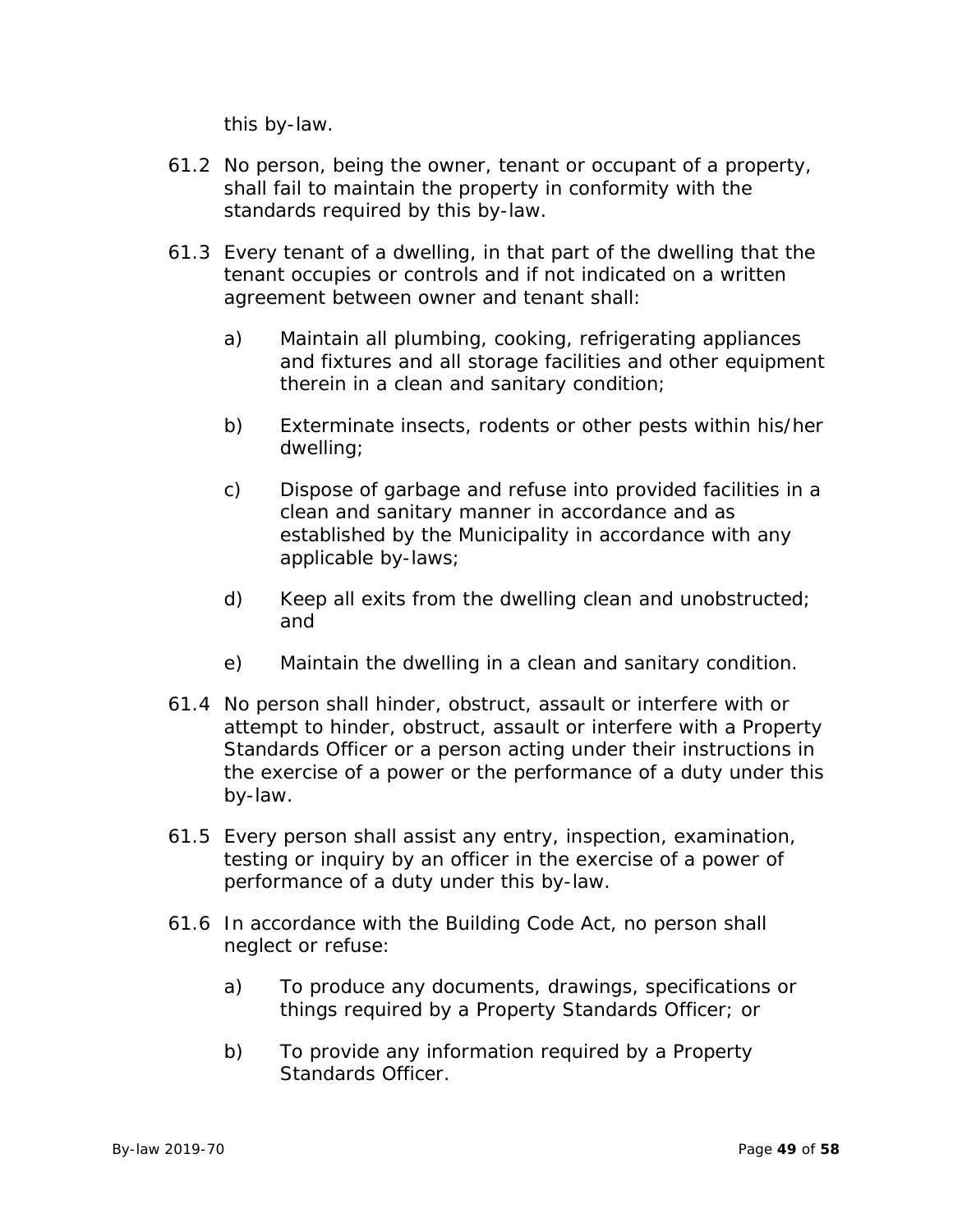- 61.7 Where any property within the Municipality of Meaford does not conform to the applicable standards set forth in this by-law, the owner of the property shall:
	- a) Repair and thereafter maintain such property to conform to such standards; or
	- b) Where conformity to such standards cannot be effected by repair, clear the site of all buildings, structures, debris and refuse not in conformity, and leave such area of the site in a graded and leveled condition.
- 61.8 All repair and maintenance of property shall be carried out with suitable and sufficient materials and in a manner accepted as good workmanship within the trades concerned. All construction, repair, renovation or demolition shall conform to the requirements of the Building Code and is subject to the requirements for all applicable permits.
- 61.9 Without restricting the generality of subsection 61.8:
	- a) The requirement that repairs be made in a "manner that is accepted as good workmanship" includes ensuring that the component repaired can perform its intended function and finishing the repair in a manner reasonably compatible in design and colour with adjoining decorative finishing materials; and
	- b) The requirement that repairs be made with materials that are "suitable and sufficient for the purpose" includes a requirement for materials reasonably compatible in design and colour with adjoining decorative finishing materials.

# 62.0 Penalties

- 62.1 Every person who contravenes or fails to comply with any provision of this by-law is guilty of an offence, and upon conviction is liable to a maximum penalty of \$5,000 per day for each day on which the offence occurs, pursuant to the Provincial Offences Act.
- 62.2 Every person who fails to comply with an order issued under this by-law is guilty of an offence, and upon conviction is liable to a maximum penalty of \$50,000 for a first offence and of \$100,000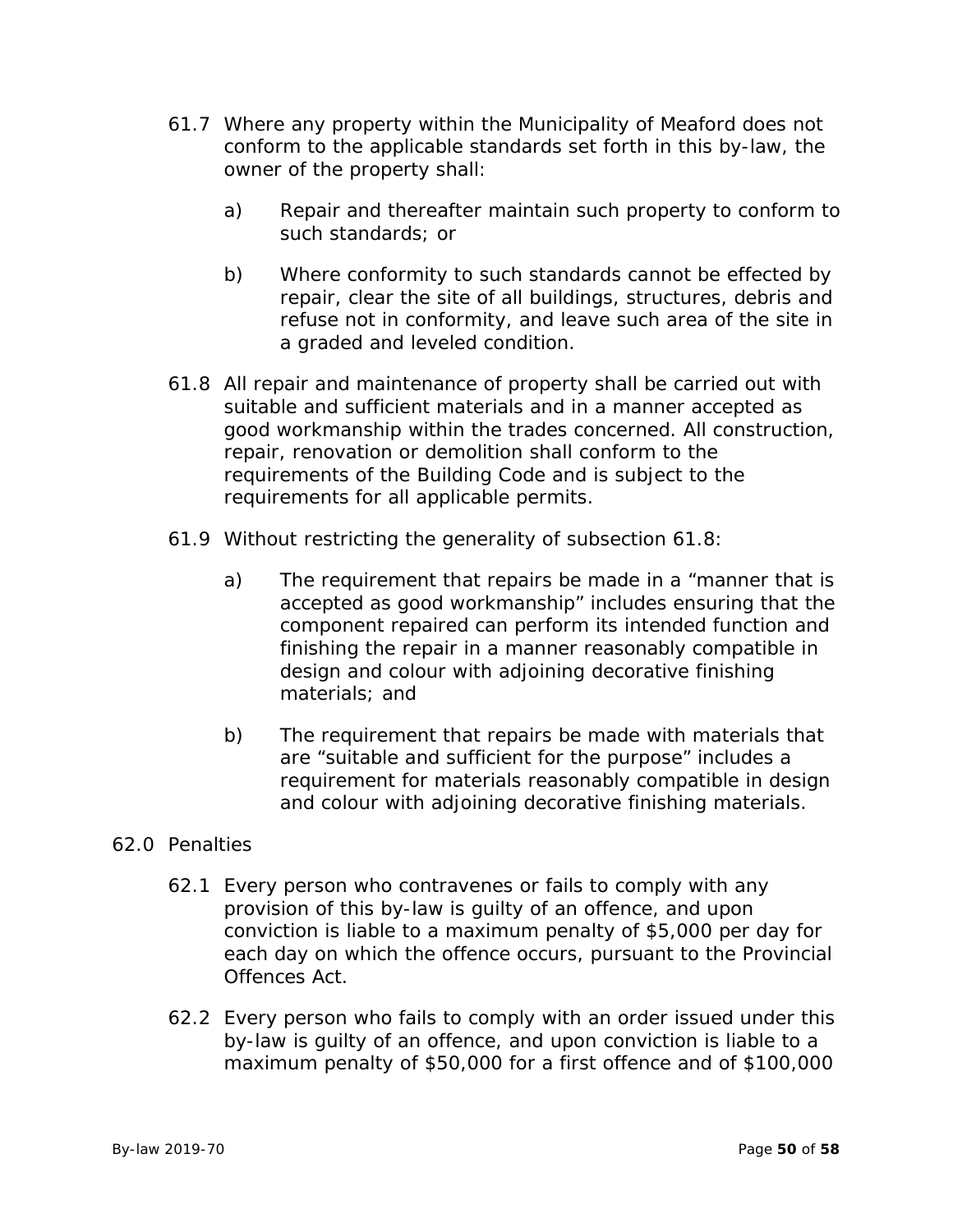for any subsequent offences pursuant to the Building Code Act.

62.3 Every corporation that fails to comply with an order issued under this by-law is guilty of an offence, and upon conviction is liable to a maximum penalty of \$500,000 for a first offence and of \$1,500,000 for any subsequent offences pursuant to the Building Code Act.

# **Part IX – Administration and Enforcement**

- 63.0 Property Standards Committee
	- 63.1 A committee to be known as the Property Standards Committee of the Municipality of Meaford is hereby established.
	- 63.2 The Property Standards Committee for the Municipality of Meaford shall consist of not less than three (3) citizens at large to be appointed by Council, with a term to coincide with Council. The members of the Committee shall hold office until their successors have been appointed. Any vacancy on the Committee shall be filled forthwith.
	- 63.3 The members of the Committee shall elect a Chair from among themselves, when the Chair is absent through illness or otherwise, the Committee may appoint another member as Acting Chair.
	- 63.4 A majority of the members constitutes a quorum for transacting the business of the Committee.
	- 63.5 The Municipality shall provide a Secretary for the Committee who shall keep on file the records of all official business of the Committee, including records of all applications and minutes of all decisions respecting those applications.
	- 63.6 The Secretary as identified above in subsection 64.5 shall keep on file minutes and records of all applications and the decisions thereon and of all other official business of the Committee.
	- 63.7 The Committee may adopt its own rules of procedure, but before hearing an appeal, the Committee shall give notice or direct that notice be given of such hearing to such person as the Committee considers advisable.
	- 63.8 Members of the Committee shall be paid such compensation as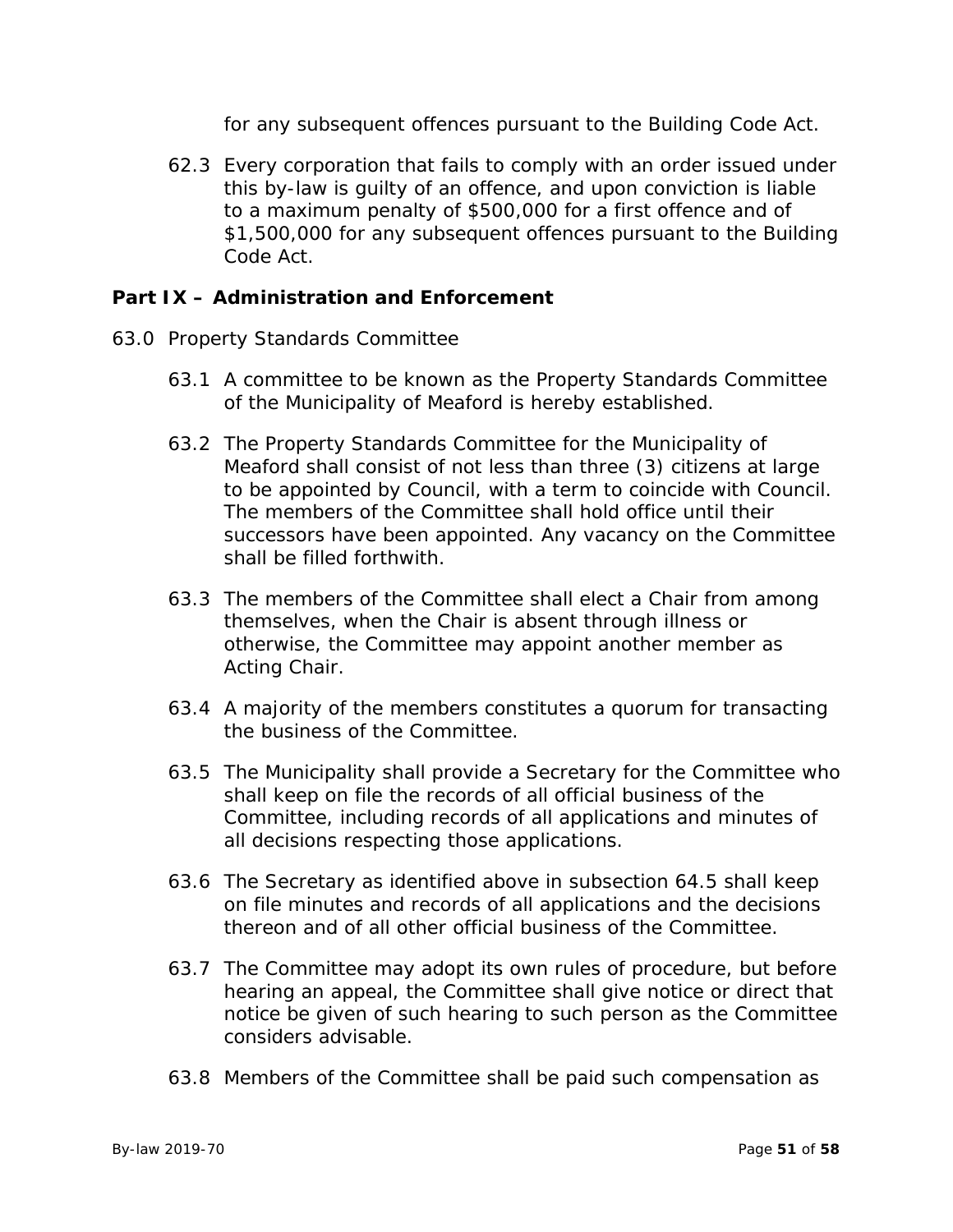the Council of the Municipality of Meaford may provide by resolution from time to time.

- 64.0 Property Standards Officers
	- 64.1 The Municipality shall appoint a Property Standards Officer(s) and such other staff as may be necessary to carry out the administrative functions of this by-law including the enforcement thereof.
	- 64.2 The Property Standards Officer is responsible for the administration and enforcement of this By-law.
	- 64.3 A Property Standards Officer may, upon producing proper identification, enter upon any property at any reasonable time without a warrant for the purpose of inspecting the property to determine:
		- a) Whether the property conforms with the standards prescribed in this by-law;
		- b) Whether an order made under this by-law and the Building Code Act has been complied with.
	- 64.4 A Property Standards Officer shall not enter or remain in any room or place actually being used as a dwelling unless:
		- a) The consent of the owner or occupant is obtained, and the occupant first having been informed that the right of entry may be refused and entry made only;
		- b) A warrant issued under the Building Code Act is obtained,
		- c) The delay to obtain a warrant or the consent of the occupant would result in an immediate danger to the health or safety of any person;
		- d) The entry is necessary to terminate a danger under section 15.7 (3) or 15.10 (3) of the Building Code Act; or
		- e) The requirements of section 64.5 are met and the entry is necessary to remove an unsafe condition under clause 15.9 (6) (b) of the Building Code Act or to repair demolish under subsection 15.4(1) of the Building Code Act.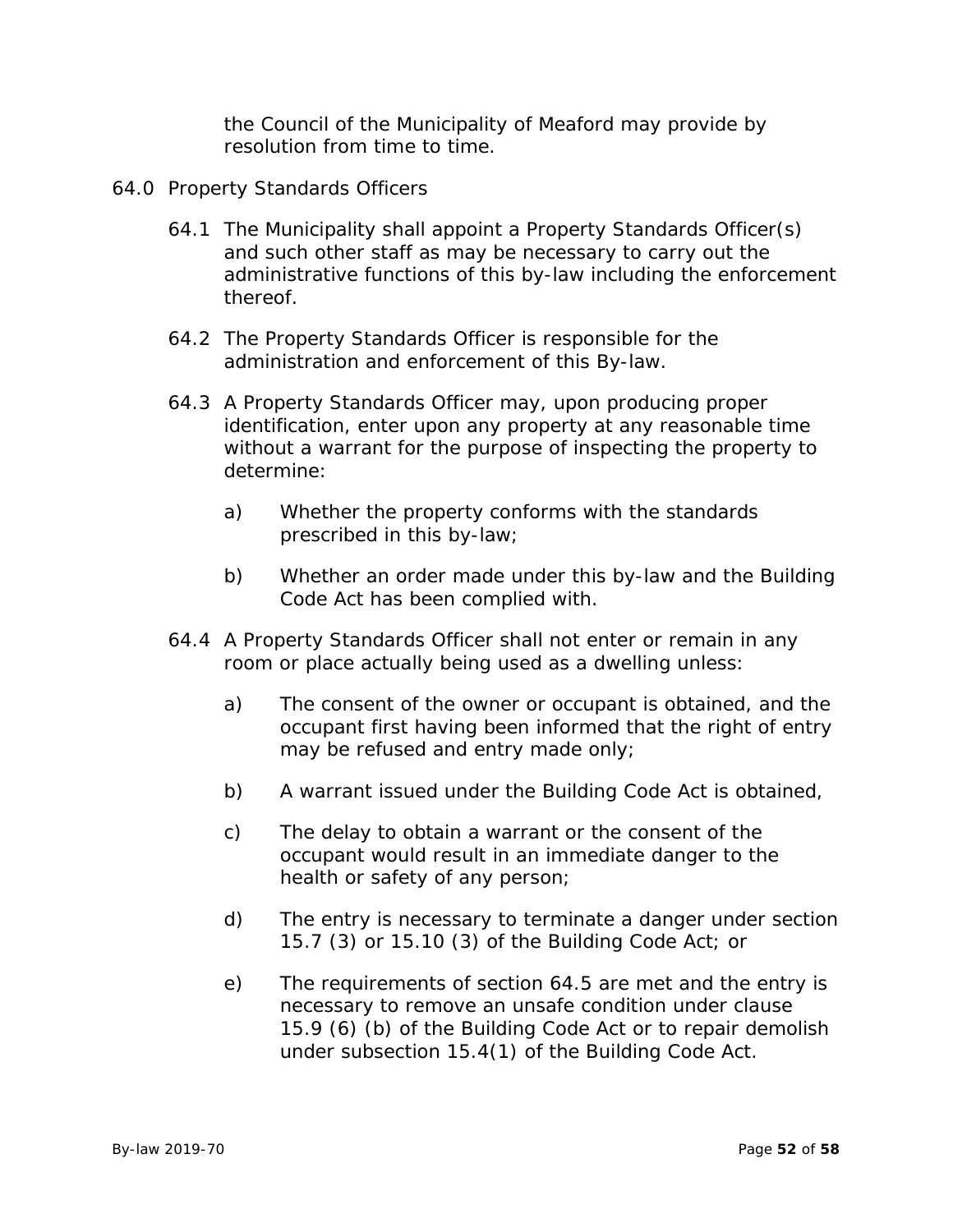- 64.5 Within a reasonable time before entering the room or place for a purpose described in section 64.4 (e), the Officer shall serve the occupant with the notice of his or her intention to enter it.
- 64.6 A Property Standards Officer for the purposes of an inspection has all the powers as provided for in section 15.8(1) of the Building Code Act.
- 65.0 Emergency Orders
	- 65.1 If, upon inspection of a property, a Property Standards Officer is satisfied that there is non-conformity with the standards prescribed in this by-law to such extent as to pose an immediate danger to the health or safety of any person, the Officer may make an order in accordance with section 15.7 of the Building Code Act containing particulars of the non-conformity and requiring remedial repairs or other work to be carried out immediately to terminate the danger.
- 66.0 Compliance Orders and Certificates of Compliance
	- 66.1 The owner or occupant of a property shall:
		- a) Comply with all standards prescribed in this by-law;
		- b) Comply with any final and binding Order of the Property Standards Officer:
		- c) Produce documents or things requested by the Property Standards Officer for inspection as relevant to the property or any part thereof, allow the removal of such documents or things for the purpose of making copies, provide information or assist in the collection of information from other persons concerning, a matter related to the property or part thereof, allow entry by the Property Standards Officer or such persons as needed to carry out an inspection or test or in aid thereof, permit examination, tests, sampling or photographs necessary for the purpose of an inspection or in aid thereof, and provide at their expense when requested, tests and samples as are specified in an Order, all as may aid or assist in the carrying out of an inspection and determination of compliance with this by-law and the relevant portions of the Act; and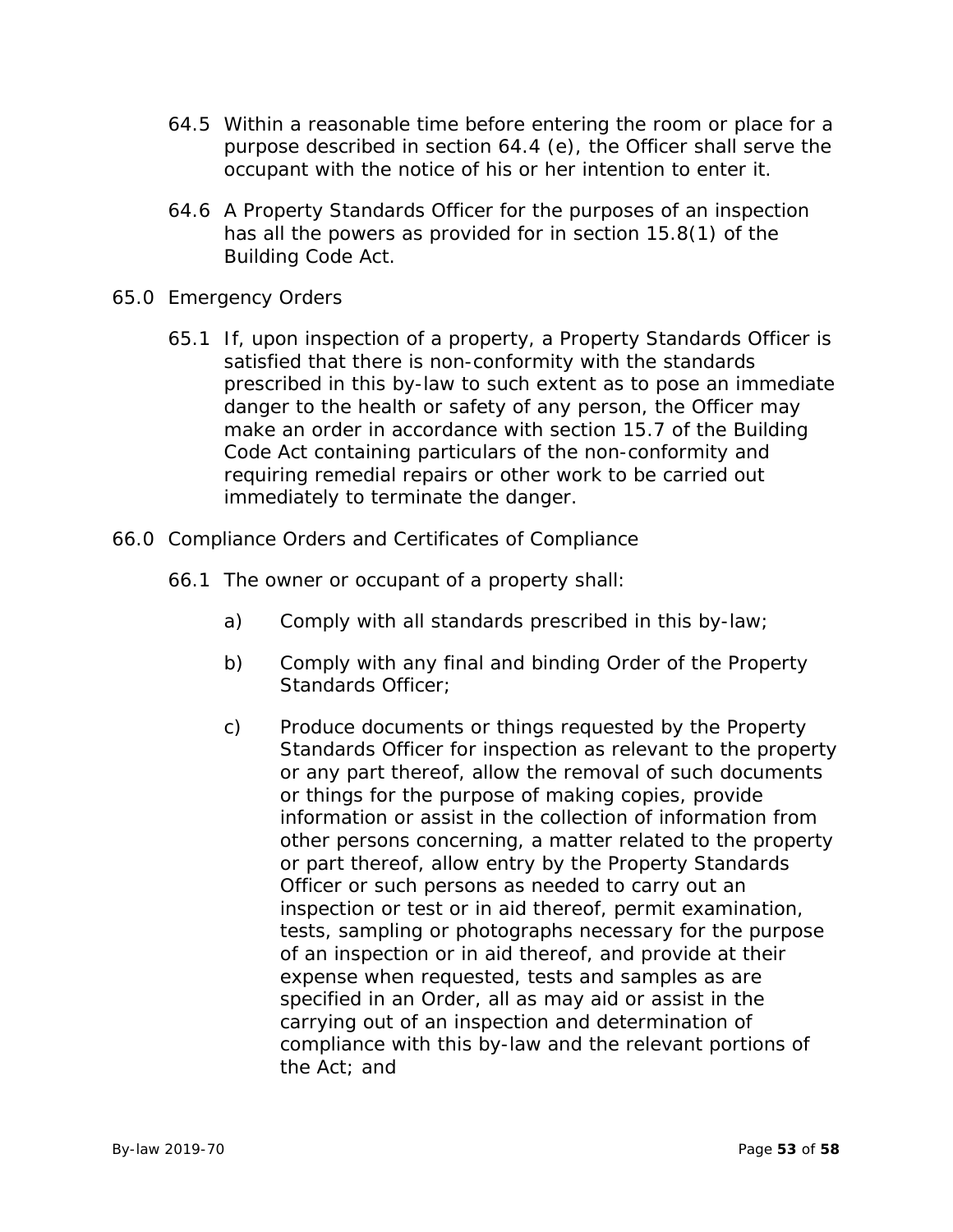- d) Ensure, that in complying under this by-law, and in carrying out work required under an Order or other obligation under this by-law, that the property and activities shall be kept and carried out in a condition and manner that avoids conditions dangerous to the Owner, occupants or visitors to the property or which put at risk of injury or health such persons and giving adequate warning where such risks cannot be avoided so as to allow such person to avoid the danger or risks.
- 66.2 Every Property Standards Officer who finds that a property does not conform with any of the standards of this By-law, may make an order pursuant to the provision of Section 15.2 of the Building Code Act:
	- a) Requiring the property that does not conform with the standards to be repaired and maintained to conform with the standards; or
	- b) Requiring that the site be cleared of all buildings or accessory buildings, structures, debris or reuse and left in a graded and leveled condition.
- 66.3 Every owner of property shall comply with an order made pursuant to this By-law and the Building Code Act requiring compliance as confirmed or modified, If an order of a Property Standards Officer is not complied with in accordance with the order as deemed confirmed or as confirmed or modified by the Committee or a judge, the Municipality may cause the property to be repaired or demolished accordingly.
- 66.4 Where any person who fails to comply with an order issued, the Municipality may enter and cause the required work to be done at the cost of the person. The cost of such work may be recovered by action or by adding the costs to the tax roll and collecting the costs in the same manner as property taxes.
- 66.5 A person affected by a Property Standards Order may seek to have compliance with an outstanding Order determined by supplying such proof as may allow compliance to be determined or permit or arrange for an inspection of the property by a Property Standard Officer, and shall be liable to pay any applicable fees, charges or expenses.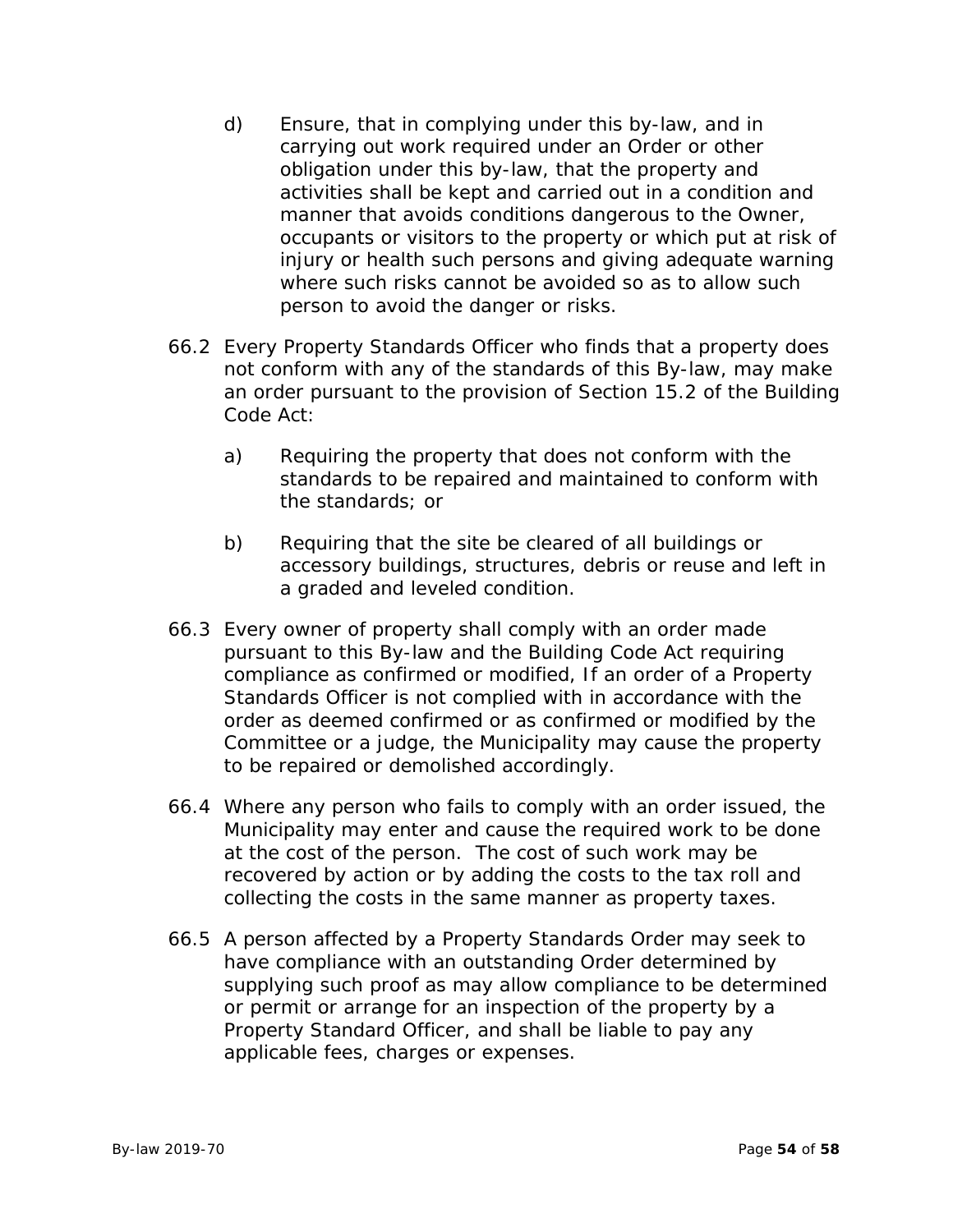- 66.6 Where the proof submitted to comply with subsection 66.5 is insufficient for the Property Standard Officer to determine the compliance of the property with the Order or part thereof, the person shall, subject to the Building Code Act, permit or arrange for a reasonable and timely inspection by the Officer to determine compliance or that the proof submitted confirms compliance.
- 66.7 Any property owner may make an application to the Municipality of Meaford for a certificate of compliance by completing and signing an application on the form available at the Municipality of Meaford Municipal Office and pay the applicable fee.
- 66.8 Where a Property Standards Order has been registered, an owner or occupant may apply for an inspection of the property in respect of the Order and shall pay the fee prescribed in accordance with the Municipality's fees and services by-law and any revisions thereto in the form of a certified cheque, money order or cash at the time of application, which fee includes the registration or discharge where compliance with the Order is found.

# 67.0 Appeal of Order

- 67.1 An owner who has been served with an order made under this By-law and Building Code Act and who is not satisfied with the terms or conditions of the order may appeal to the Committee by sending a notice of appeal by registered mail to the Secretary of the Committee within 14 days after being served with the order.
- 67.2 An order that is not appealed within the time referred to in Section 39.1 shall be deemed to be confirmed.
- 67.3 The Committee shall hear the appeal.
- 67.4 On an appeal, the Committee has all the powers and functions of the Property Standards Officer who made the order and the Committee may do any of the following things if, in the Committee's opinion, doing so would maintain the general intent and purpose of the by-law and of the official plan or policy statement:
	- a) Confirm, modify or rescind the order to demolish or repair,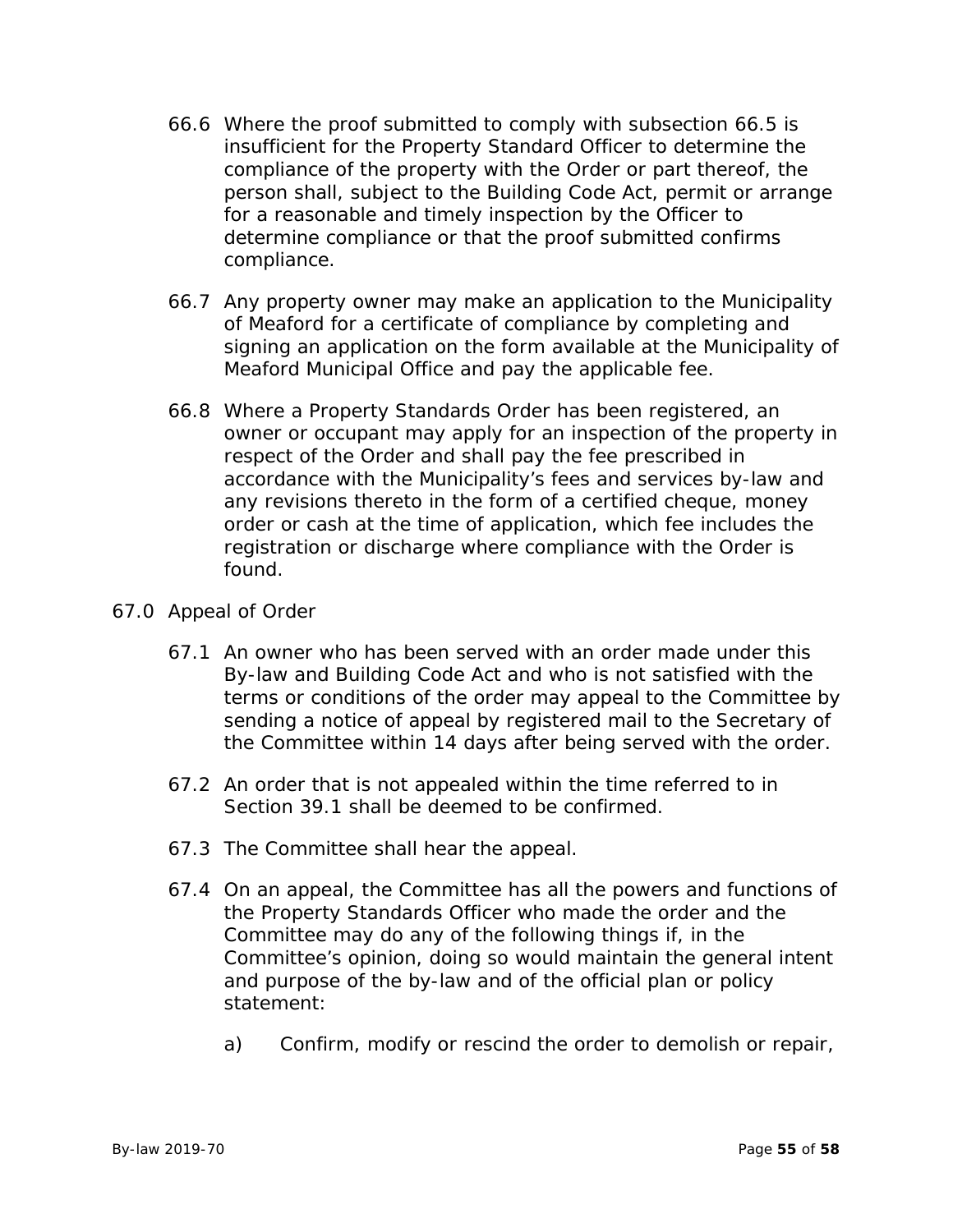- b) Extend the time for complying with the order.
- 67.5 The Municipality in which the property is situated or an owner or person affected by a decision under this section may appeal to the Superior Court of Justice by notifying the Clerk of the Municipality in writing and by applying to the court within 14 days after a copy of the decision is sent.
- 67.6 The Superior Court of Justice shall appoint, in writing, a time and place for the hearing of the appeal and may direct in the appointment the manner in which and the persons upon whom the appointment is to be served.
- 67.7 On the appeal, the judge has the same powers and functions as the Committee.
- 67.8 An order that is deemed to be confirmed under section 39.2 or that is confirmed or modified by the Committee under section 39.3 or a judge under section 39.7, as the case may be, shall be final and binding upon the owner who shall carry out the repair or demolition within the time and in the manner specified in the order.
- 68.0 Power of Municipality to Repair and Demolish
	- 68.1 If an order is not complied with in accordance with the order as deemed confirmed or as confirmed or modified by the Committee, or a judge, the Municipality in accordance with section 15.4 of the Building Code Act may cause the property to be repaired or demolished.
	- 68.2 Where an order is not complied with and the Municipality has caused the property to be repaired or demolished, the Municipality has priority lien status in accordance with section 1 of the Municipal Act, 2001, as amended, on the property for the amount spent on the repair or demolition and the amount may be added to the tax roll by the Treasurer of the Municipality and may be collected in the same manner as taxes on the property.
- 69.0 Heritage Permits
	- 69.1 In circumstances where an order is for the restoration of existing features and attributes, and the building owner is required to obtain a Heritage Permit from the Municipality in order to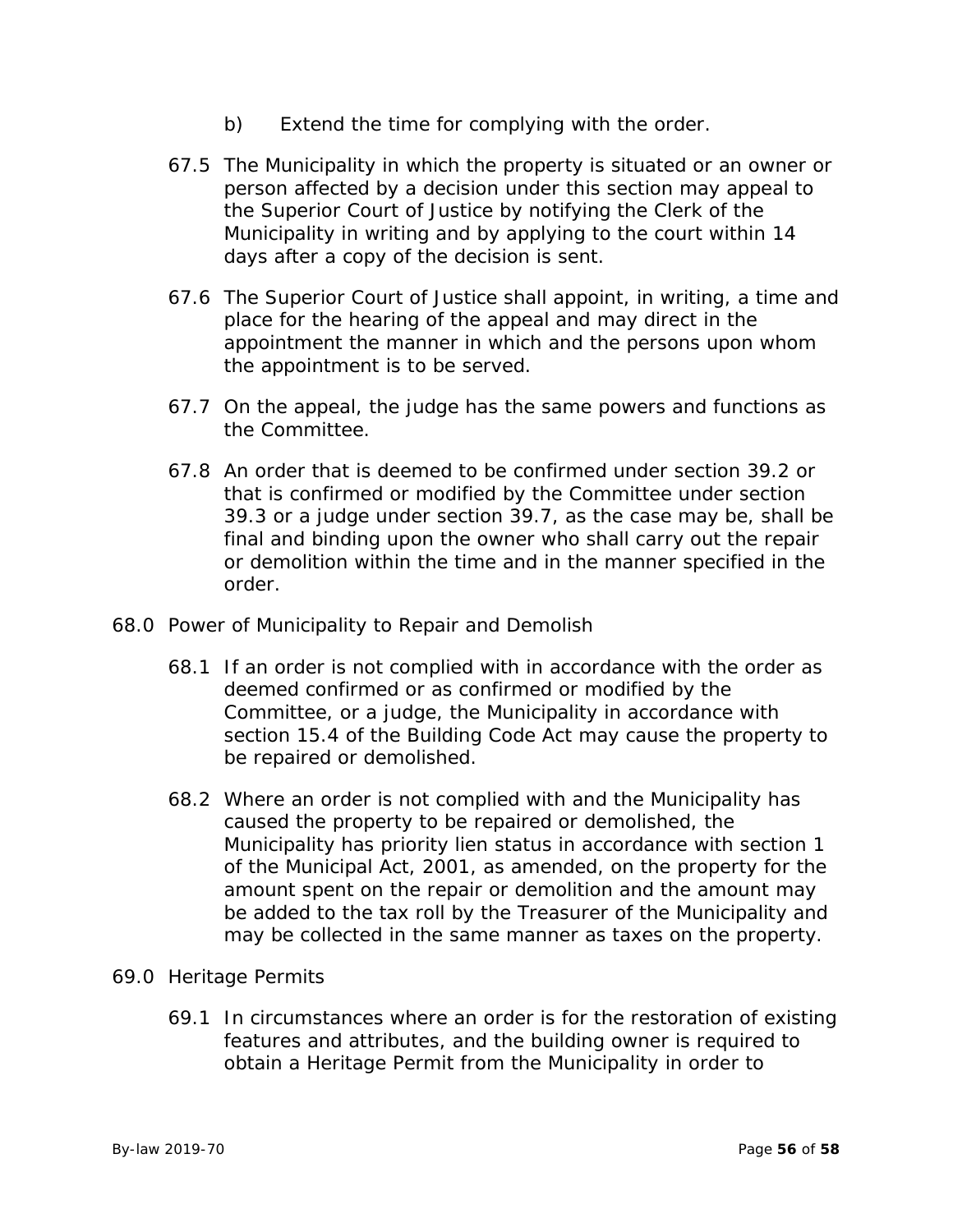complete the necessary restoration, the permit application shall be treated as minor in nature, and be approved by the Director responsible under delegated authority.

# **Part X – Other Matters**

- 70.0 Validity
	- 70.1 In the event any provision, or part thereof, of this by-law is found by a court of competent jurisdiction to be ultra vires, such provision, or part thereof, shall be deemed to be severed, and the remaining portion of such provision and all other provisions of this by-law shall remain in full force and effect.

#### 71.0 Transitional Rules

- 71.1 An order made pursuant to By-law No. 108-2008, the Property Standards By-law is continued under and in conformity with the provisions of this by-law so far as consistently may be possible.
- 71.2 All proceedings taken pursuant to By-law No. 108-2008, the Property Standards By-law shall be taken up and continued under and in conformity with the provisions of this by-law so far as consistently may be possible.
- 71.3 In the recovery or enforcement of penalties and forfeitures incurred, or in any other proceeding in relation to matters that have happened before the repeal of By-law No. 108-2008, the Property Standards By-law, the procedure established by this by-law shall be followed so far as it can be adopted.
- 71.4 The members of the Property Standards Committee as it exists on the effective date of this by-law shall continue in office until successors are appointed in accordance with the provisions of this by-law.

# 72.0 Fees and Services

72.1 The municipal fees for the administration and enforcement of this by-law shall be in accordance with the Municipality's fees and services by-law and any revisions thereto.

# 73.0 Repeal

73.1 That by-law 2008-108 is hereby repealed.